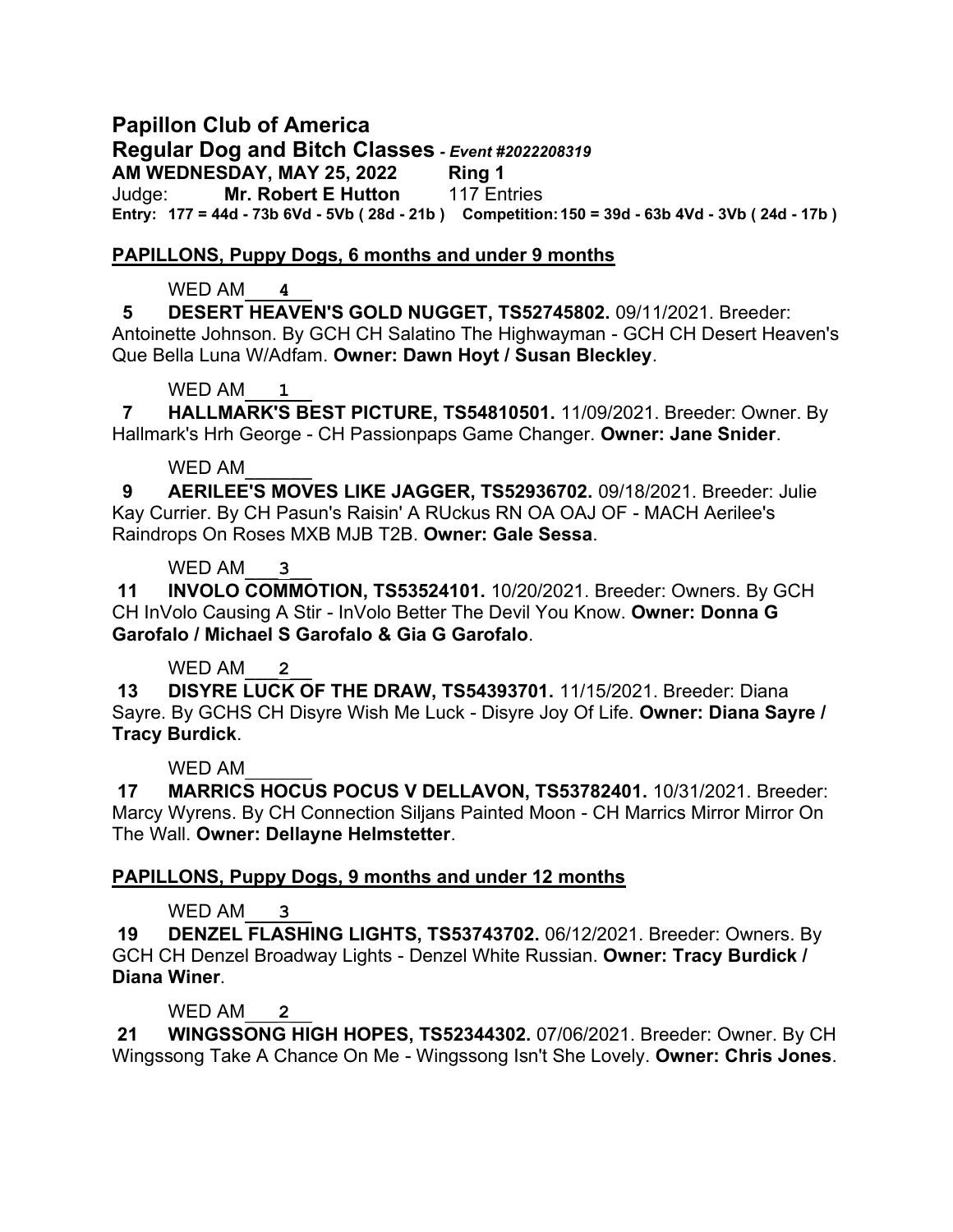**23 WINDCREST-INDIGO MAJIK & MISCHIEF IN MOTION, TS53133920.**  07/25/2021. Breeder: Jennifer Harman & Owner. By GCH CH Windcrest Love And Kisses All Night Long - Polar Wings Unabashedly Beautiful. **Owner: Marcia K McDiarmid**.

# WED AM\_\_**ABS**\_

**25 MARRICS PLAYING FAST N FURIOUS, TS52386402.** 06/30/2021. Breeder: Shelly Dell. By CH Marrics Playing To The Crowd - CH Farfalla Starsign N Runway Of A Covergirl. **Owner: Marcy Wyrens**.

# WED AM<sub>1</sub>

**27 BLUECHIP DANCING CHEEK TO CHEEK, JQ4123488 (CKC).** 08/20/2021. Breeder: Owner. By Bluechip Rumble In The Jungle - Bluechip Peek-A-Boo. **Owner: Olga Gagne**.

# WED AM<sub>4</sub>

**29 RUNWAY'S REMEMBER ME, TS52124503.** 07/19/2021. Breeder: Julia King. By GCHB CH Magic Sunrise Ace Of Base - Runway's Cameo Appearance. **Owner: Sally Howard / Julia King**.

# WED AM\_\_**ABS**\_

**31 FENICE CRAZY HIGH MAGIC GRIS GRIS, TS53284802.** 05/28/2021. Breeder: Owners. By CH Fenice Astronomical - CH Fenice Starz Voodoo Queen Of New Orleans. **Owner: Ellen Perry / Matthew Perry**.

# **PAPILLONS, Dogs, 12 months and under 18 months**

# WED AM<sub>3</sub>

**33 ROCYN'S ME AND MY SHADOW, TS50424201.** 01/24/2021. Breeder: Owner. By CH Passionpaps Infamous Adventure - CH Rocyn's Fly Me To The Moon. **Owner: Cynthia Springer**. **Agent: Cassandra Cooper**.

# WED AM<sub>4</sub>

**35 JOYANEW MUSIC FILLS THE AIR, TS50420002.** 02/12/2021. Breeder: Colleen Kodet & John Kodet. By GCH CH Berndock's Last Voyage At Sleepy Creek CDX BN GN RN AX AXJ CGC TKI - CH Sleepy Creeks Stryke A Pose. **Owner: Colleen Kodet / John Kodet & Audrey L Gartman**.

# WED AM<sub>1</sub>

**37 CLEARLAKE HUNKY DORY, TS50230901.** 12/17/2020. Breeder: Elyse Vandermolen & Sharon Newcomb. By GCHS CH Zeliacaon Butch Cassidy At Draco - GCH CH Clearlake Davinity. **Owner: Dellayne Helmstetter**.

# WED AM<sub>2</sub>

**39 SPOTLIGHT PRINCE CHARMING, TS51597602.** 05/11/2021. Breeder: Owner. By CH Spotlight I Can Be Your Hero - CH Spotlight Paris Tri Symphony. **Owner: Kim Barbolini**.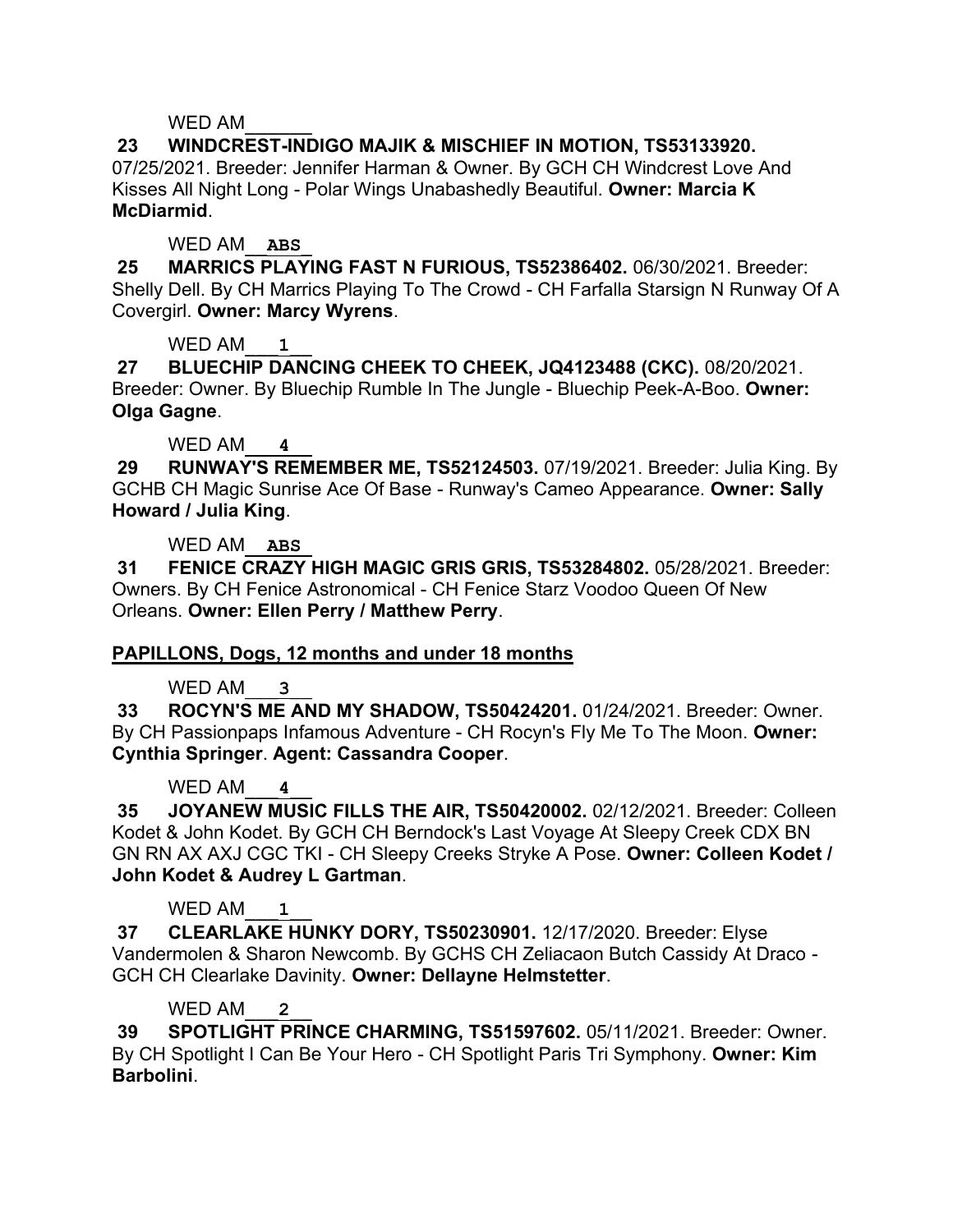## **PAPILLONS, Amateur Owner Handler Dogs**

## WED AM<sub>2</sub>

**41 TOP FLITE NANRICH THE DART ADVANTAGE MX MXB MXJ MJB XF TKN, TS42023901.** 02/23/2019. Breeder: Kat Detampel, Richard & Nancy Lopaschuk & Sand Schumaker. By CH MACH6 Top Flite Vega Hear Me Roar UD PCD BN MXB2 MJG2 NF CGC TKP - Nanrich Top Flite Sky's The Limit. **Owner: Kathy Hightshoe / Robert Hightshoe**.

WED AM<sub>1</sub>

**43 LYRIC TOPFLITE SONG OF VALYRIA, TS51895602.** 03/14/2021. Breeder: Sharon Snell & Joanie Carl. By CH Clearlake MGL-Ilse Nestle Quik Of VW - CH Topflite LaLa Land. **Owner: Gale Ann Osborne / Joanie Carl**.

### **PAPILLONS, Bred By Exhibitor Dogs - Puppy**

## WED AM<sub>1</sub>

**45 FLOLIN ANDALI FOLLOW THE SON, TS53456302.** 10/22/2021. Breeder: Andrea Meloon Chery Maass & Owner. By GCH CH Flolin Fly For The Starsign TKN - GCH CH Andali Follow Your Dreams. **Owner: Linda C Foiles**.

## WED AM

**47 BREVETTE CONSPIRACY THEORY, TS54673401.** 10/08/2021. Breeder: JoAnne Ybaben. By Brevette Whiskey Tango Foxtrot - CH Brevette Second To None. **Owner: DeAnn Martin / JoAnne Ybaben**.

## WED AM\_\_\_**4**\_\_

**49 DENZEL NAME IN LIGHTS, TS53743701.** 06/12/2021. Breeder: Owners. By GCH CH Denzel Broadway Lights - Denzel White Russian. **Owner: Tracy Burdick / Diane Winer**.

#### WED AM<sub>3</sub>

**51 FAIRYTAIL'S DEVILS IN THE HOUSE OF THE RISING SUN, TS53188101.**  07/23/2021. Breeder: Owner & Christine Malone. By GCHB CH Fairytail's N'Belladonna's My Reputation Preceeds Me - GCH CH Fairytail's The Devil Went Down To Georgia. **Owner: Kayleigh Malone**.

## WED AM\_\_**ABS**\_

**53 DISYRE DESIGNED TO LOVE, TS53072001.** 06/14/2021. Breeder: Owner. By Ch Disyre Classic Design - CH Bloom An Disyre To Love. **Owner: Diana Sayre**.

## **PAPILLONS, Bred By Exhibitor Dogs**

## WED AM

**57 JESSARAE'S FOLLOW THROUGH, TS44905701.** 11/29/2019. Breeder: Owner. By GCH CH Jessarae's Diamond Solitaire AX MXJ NF - Ch Jessarae's Rock A LIttle. **Owner: Jessica Isenbarger**.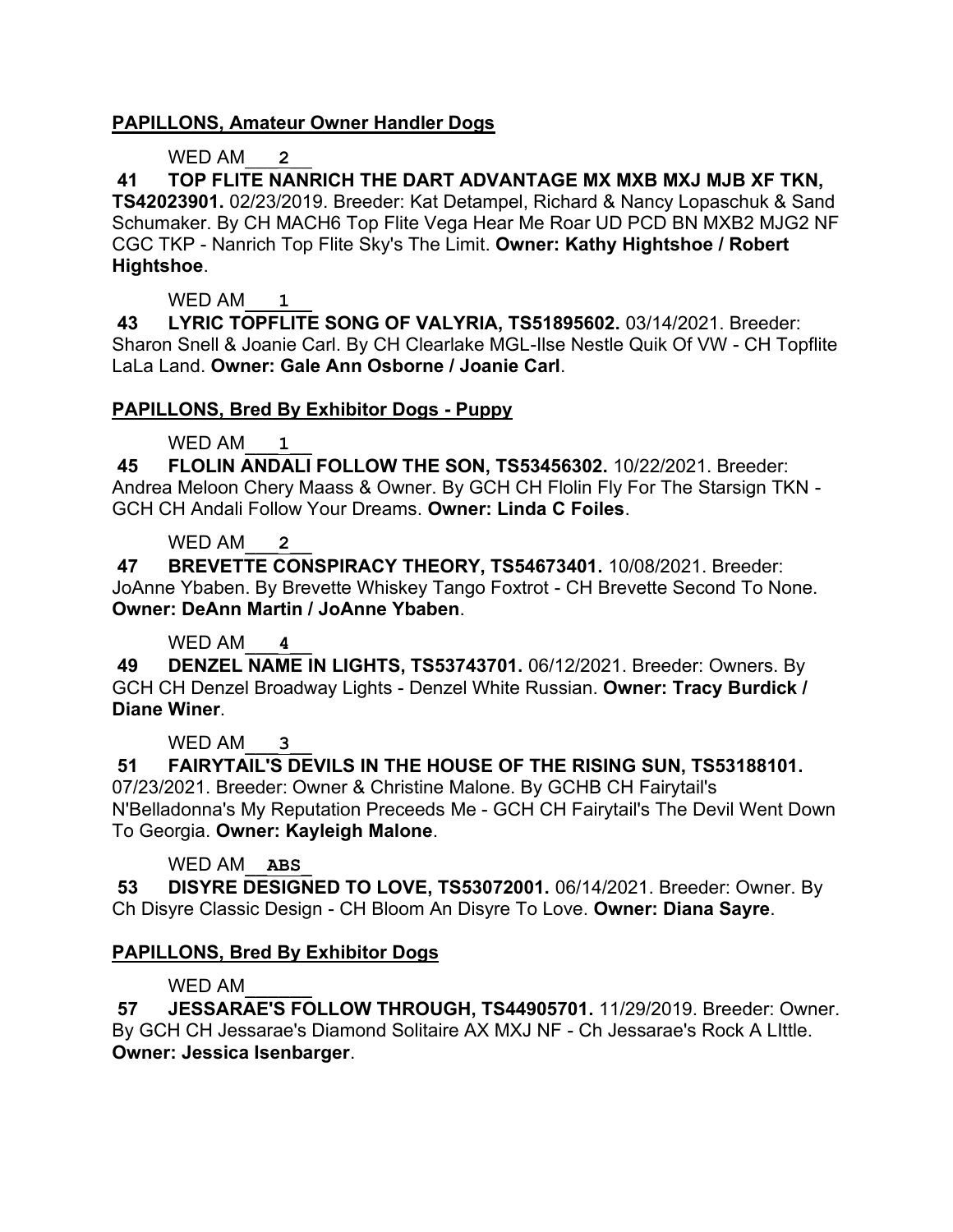## WED AM<sub>3</sub>

**59 SKYTRY'S PERFECTLY DOMINATING MUSIC MOGUL, TS48702104.**  08/29/2020. Breeder: Owners. By CH SkyTry's There Has Never Lived A More Loyal Squire - GCH CH SkyTry's Perfectly Passionate Melody. **Owner: Joanne Glawson / Skylar Amanda Lane Glawson**.

## WED AM\_\_\_**1**\_\_ **WED AM:WD BBBE**

**61 PLAYTYME'S PERMISSION TO WIN, TS49583502.** 10/14/2021. Breeder: Owners & Deann Markva & Caassanndra Shorkey. By CH Nightfire's Permission To Winn - PlayTyme's Can't Justify This. **Owner: Cherish VanderVoord / Tammy DeWitt**.

# WED AM\_\_**ABS**\_

**63 INVOLO MY GUY, TS51587401.** 01/23/2021. Breeder: Owners. By GCHP CH InVolo Wanna Be Startin' Somethin' - InVolo Better The Devil You Know. **Owner: Donna G Garofalo / Michael S Garofalo & Gia G Garofalo**.

### WED AM

**65 DENZEL BRING OUT THE BEST, TS50809304.** 01/02/2021. Breeder: Owner. By CH Denzel Naturally Ambitious - Denzel Bring Imagination To Life. **Owner: Tracy Burdick**.

## WFD AM

**67 STARSTRUCK I'M A BELIEVER, TS49627101.** 07/02/2020. Breeder: Owners. By GCH CH Starstruck Rebel Rouser - GCH CH Starstruck Bold As Brass. **Owner: Rosemarie Williamson / George Williamson**.

## WED AM\_\_\_**2**\_\_

**69 MARRICS MAGIC POTION WITH SHADA, TS50981602.** 05/12/2021. Breeder: Marcy Wyrens. By GCH CH Marrics Sky Magic - Marrics Mission Moment II. **Owner: Marcy Wyrens / Sharon Parker**.

## WED AM

**73 SERNA-STEDT STRAWBERRY MOONPIE, TS51715902.** 02/26/2021. Breeder: Owner. By GCH CH Clearlake Making Whoopee At Serna-Stedt - Serna-Stedt Pick Me Please. **Owner: June Peterson**.

## WED AM<sub>4</sub>

**75 ADAUGEO SCOTTISH HIGHLAND WARRIOR, TS47081202.** 01/28/2020. Breeder: Owner. By Zelicao Kzar The Moxie Man - Copella Salatino RIch And Skinny. **Owner: Danae Fayard / Paula Cox**.

## WFD AM

**77 WILDFIRE SIPPING THE TEA, TS50037601.** 01/07/2021. Breeder: Owners. By CH InVolo Can't Fight This Feeling - CH Wildfire Spill The Tea. **Owner: Angela Pickett / Cheslie Pickett Smithey**.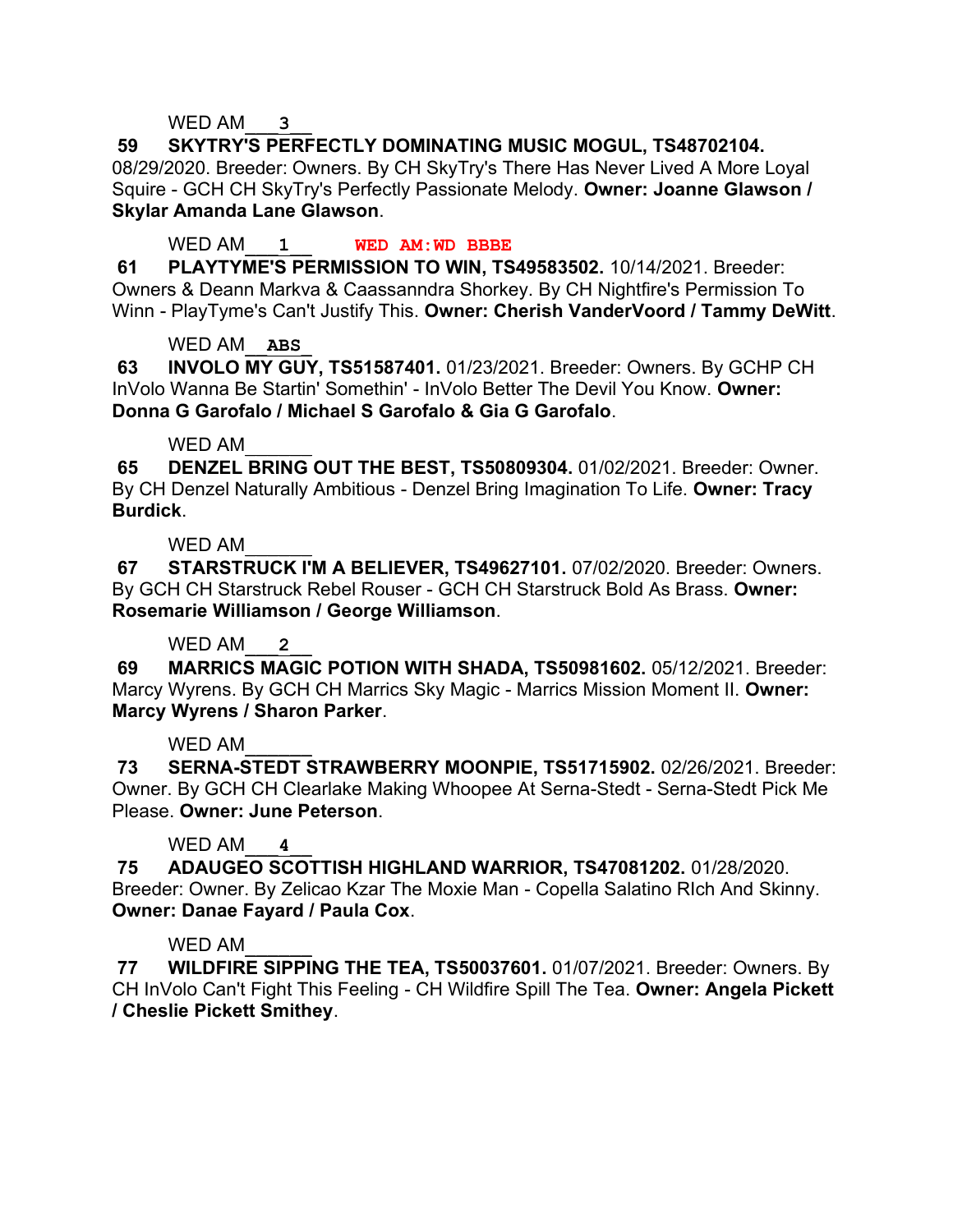## **PAPILLONS, American Bred Dogs**

## WED AM<sub>1</sub>

**79 SKYTRY'S INDEPENDENT BLAZING DITTO, TS48702702.** 09/10/2020. Breeder: Owners. By GCHB CH Zelican Journey To Independence - SkyTry's Evening Primrose, Set Azlage. **Owner: Joanne Glawson / Skylar Amanda Lane Glawson**.

## WED AM<sub>2</sub>

**83 SARENSTARS FIRESCOUT OF LEONIAN, TS47660402.** 07/23/2020. Breeder: Sandra McCrerey. By CH D'Vines Oscar Winner - This Side Of Heaven's Venus By Monarch CGC. **Owner: Sandra McCrerey / Jim MCCrerey**.

### WED AM\_\_**ABS**\_

**85 FAIRYTAIL'S ORBITAL STORM, TS43611002.** 05/27/2019. Breeder: Kayleigh & Christine Malone. By GCHB CH Fairytail's N'Belladonna's My Reputation Preceeds Me - Fairytail's Diamond Heart. **Owner: Kayleigh Malone / Jayden Ward**.

# **PAPILLONS, Open Dogs Drop Ear**

WED AM\_\_\_**1**\_\_ **WED AM:RWD**

**87 ANDALI PH MEET ME IN SAINT-REMY CGC, TS50495904.** 01/11/2021. Breeder: Andrea A Meloon & Cheryl Maass. By GCHB CH La Ren PH Jasper In The Moonlight - Blicci's Reds Have More Fun. **Owner: Abby De Blassio / Ray Clark, Andrea Meloon & Cheryl Maass**. **Agent: Barbara Gossett**.

WED AM<sub>2</sub>

**89 AKAI'S DIAMOND IN THE RUFF, TS46800201.** 03/22/2020. Breeder: Owner. By Animato Annacott Lone Star - GCHB CH Akai's Diamond In A Rhinestone World. **Owner: Marion Ford**. **Agent: Susan Bleckley**.

## WED AM<sub>4</sub>

**91 DENZEL LIGHTLY SEASONED, TS51496802.** 01/15/2021. Breeder: Owner. By GCH CH Denzel Broadway Lights - CH Denzel Essential Ingredient. **Owner: Tracy Burdick**.

## WED AM

**95 HEAVEN'S NOBLE MASK OF ZORRO, TS46940102.** 03/14/2020. Breeder: Mary Katherine Riley. By Sabelia Be My Morningstar - Isabella Mon Cherie. **Owner: Star Stout**.

## WED AM\_\_\_**3**\_\_

**97 NANKEN MOON SHADOW, TS46842202.** 06/08/2020. Breeder: Owner. By CH Animato Annacott Lone Star - CH Nanken Icing On The Cake. **Owner: Nana Ridgeway**. **Agent: June Peterson**.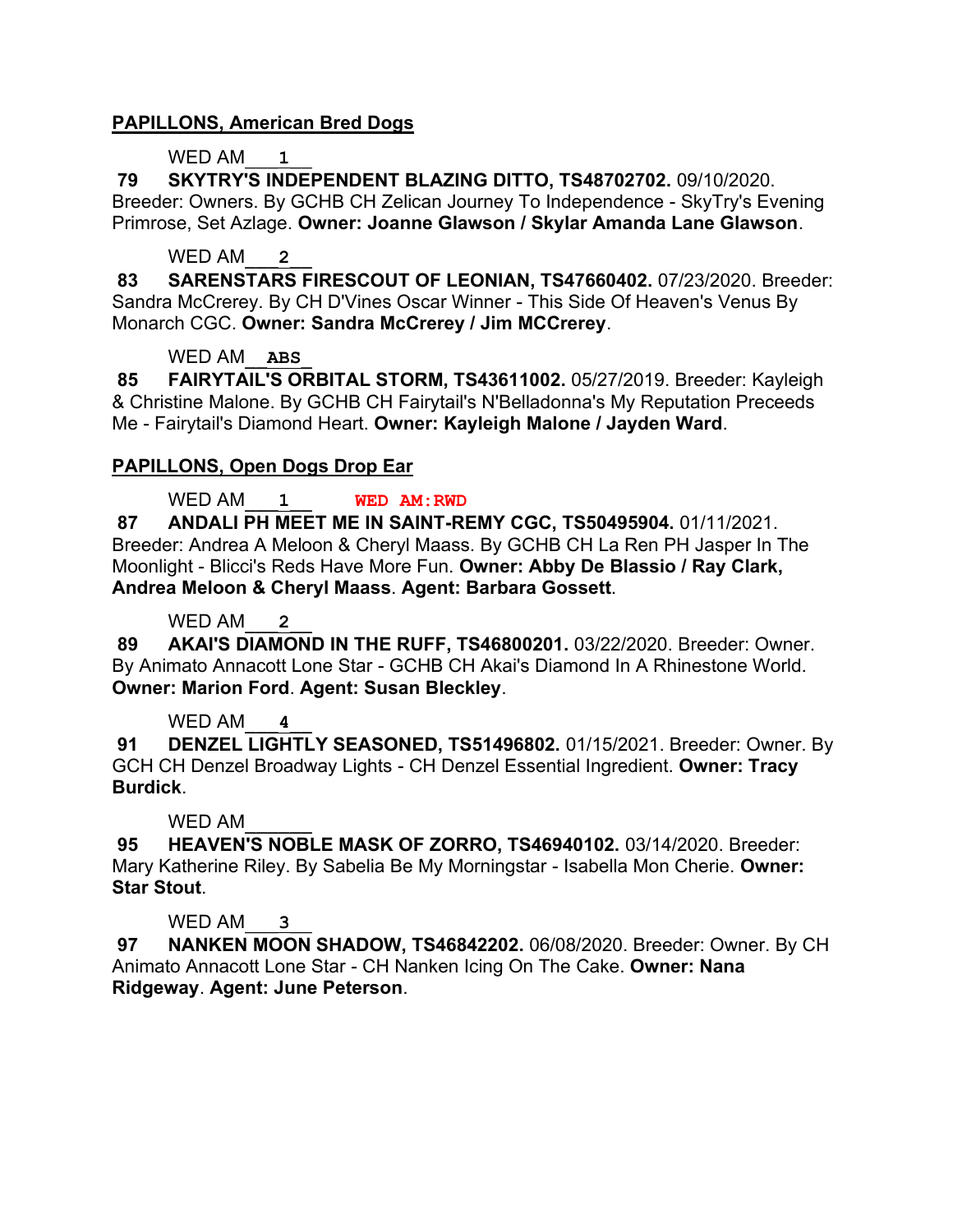## **PAPILLONS, Open Dogs Erect Ear**

### WED AM<sub>1</sub>

**99 CLEARLAKE DOMINO HELL'S ANGEL, TS50390501.** 12/11/2020. Breeder: Elyse Vandermolen & Laura Temperato. By Clarlake No Harm No Foul - Domino's Hell's A Poppin'. **Owner: Travis Woodward / Elyse Vandermolen**.

### WED AM<sub>2</sub>

**103 DENZEL COOKING UP A STORM, TS51796801.** 01/15/2021. Breeder: Owner. By CH Denzel Broadway Lights - CH Denzel Essential Ingredient. **Owner: Tracy Burdick**.

\*\*\*\*\*\*\*\*\*\*\*\*\*\*\*\*\*\* DOG POINT SCHEDULE \*\*\*\*\*\*\*\*\*\*\*\*\*\*\*\*\*\*

AKC Division 5 Point Schedule Effective May 10, 2022 for Papillons

1 Point: 2 Dogs / 2 Points: 4 Dogs / 3 Points: 6 Dogs / 4 Points: 7 Dogs / 5 Points: 9 Dogs

**AM WEDNESDAY Winners Dog\_\_61\_ Reserve\_\_87\_ Points\_\_\_5\_\_\_ Dogs\_\_39\_**

## **PAPILLONS, Puppy Bitches, 6 months and under 9 months**

#### WFD AM

 **6 ANDALI FLOLIN RISING FROM THE ASHES, TS53456301.** 10/22/2021. Breeder: Andrea Meloon, Cheryl Maass & Linda Foiles. By GCH CH FLolin Fly For the Starsign TKN - GCH CH Andali Follow Your Dreams. **Owner: Andrea Meloon / Cheryl Maass & Susan Swan**. **Agent: Barbara Gossett**.

## WED AM<sub>4</sub>

 **8 HALLMARK'S OUTSTANDING ACHIEVEMENT, TS54810502.** 11/09/2021. Breeder: Owner. By Hallmark's Hrh George - CH Passionpaps Game Changer. **Owner: Jane Snider**.

#### WFD AM

**10 CLEARLAKE MERRIMAC, TS53724001.** 09/29/2021. Breeder: Owners. By GCH CH Clearlake Domino's High Voltage - CH Clearlake Fanny's Your Aunt. **Owner: Elyse Vandermolen / Sharon Newcomb**.

## WED AM<sub>1</sub>

**12 WILLOW'S POND IMA CUPID SHUFFLE, TS52801701.** 10/02/2021. Breeder: Owner, Darcy Ahlers & Michael Eckstein. By GCH CH Justa Puzzling Alibi At Willow's Pond - Zelicaon Poetry In Motion. **Owner: Vicki Eckstein**. **Agent: Darcy Ahlers**.

## WED AM<sub>2</sub>

**14 SKYTRY'S BUFFY LEGACY, TS52693702.** 09/12/2021. Breeder: Owners. By SkyTry's Puck Sprite Prankster - SkyTry's I'm Not Just A Pretty Girl. **Owner: Joanne Glawson / Skylar Amanda Lane Glawson**.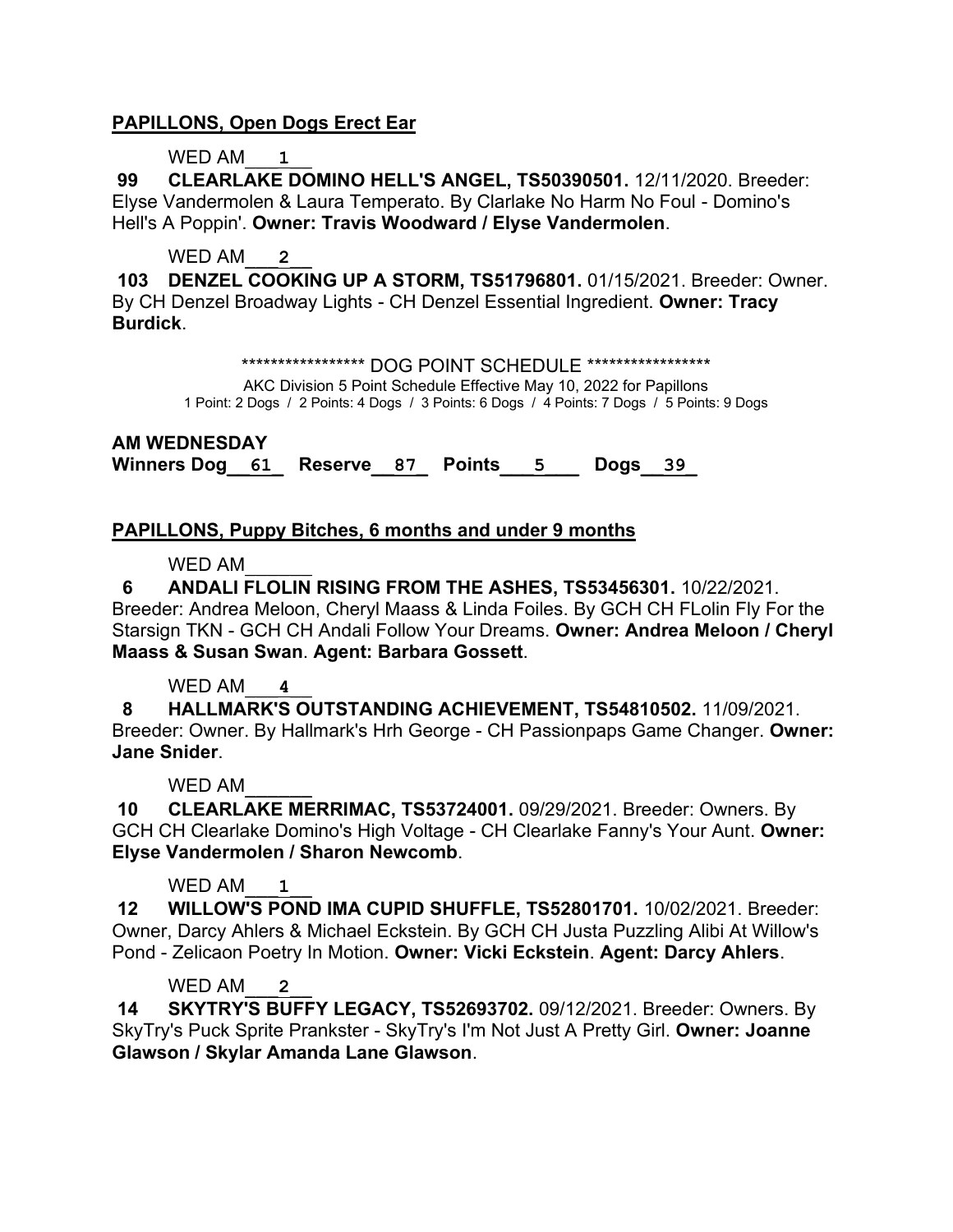**16 NIGHTFIRE'S CRYSTAL CHIC, TS54670501.** 09/25/2021. Breeder: Yvonne Weber. By Multi Stars Mind Is The Magic - Nighfire's Made To Win. **Owner: Lurinda Barnwell**.

## WED AM<sub>3</sub>

**18 BREVETTE INTERNATIONAL INCIDENT, JU4152635 (CKC).** 10/25/2021. Breeder: Catherine Redding & Owner. By Brevette Baccarat - CH Brevette As You Wish. **Owner: JoAnne Ybaben**.

WED AM\_\_**ABS**\_

**20 MARQUIS RISE TO THE OCCASION, TS54816401.** 11/20/2021. Breeder: Owners. By CH Marquis Pixar Special Effects - GCH CH Marquis Perfect For Every Occasion. **Owner: Paula Ray / Kevin Ray**.

WED AM

**22 MARRICS SPOOKTACULAR, TS53782403.** 10/31/2021. Breeder: Owner. By CH Connection Siljans Painted Moon - CH Marrics Mirror Mirror On The Wall. **Owner: Marcy Wyrens**.

WED AM

## **24 FAIRYTAIL'S VOULEZ VOUS COUCHER AVEC MOI, TS53470101.**

10/23/2021. Breeder: Owner & Christine Malone. By GCH CH Fairytail's Smoking Gun - You Sexy Thing Of Zeppo's Weim. **Owner: Kayleigh Malone**.

## **PAPILLONS, Puppy Bitches, 9 months and under 12 months**

WED AM

**30 STARSTRUCK THE GIFT OF GAB, TS52203901.** 06/18/2021. Breeder: Owner. By GCH CH StarStruck RIde The Stars AX AXJ OF - NAC GCH CH MACH5 StarStruck Oh My Word! PAD PJD OF. **Owner: Andrea Samuels**.

WFD AM

**32 ROCYN'S A NEW DAWN DE ATALA, TS52121201.** 07/10/2021. Breeder: Owner & Cynthia Springer. By CH Silvermorning's Lasting Impression - CH Rocyn's Goddess Of Justice. **Owner: Cassandra Cooper**.

## WED AM<sub>4</sub>

**34 VOLTIGE SUNDAY BEST, TS52254004.** 08/08/2021. Breeder: Lauren Tapyrik & Barbara Grubb. By CH Brevette Situation Normal - GCH CH Cedar Creek Starsign Break All The Rules BCAT. **Owner: Susan Vernon / Lauren Tapyrik**.

## WED AM<sub>3</sub>

**36 CLEARLAKE CORALINE, TS53190401.** 08/18/2021. Breeder: Elyse Vandermolen. By CH Liberty's Pal Of Mine - CH Clearlake Capri. **Owner: Elyse Vandermolen / Sharon Newcomb**.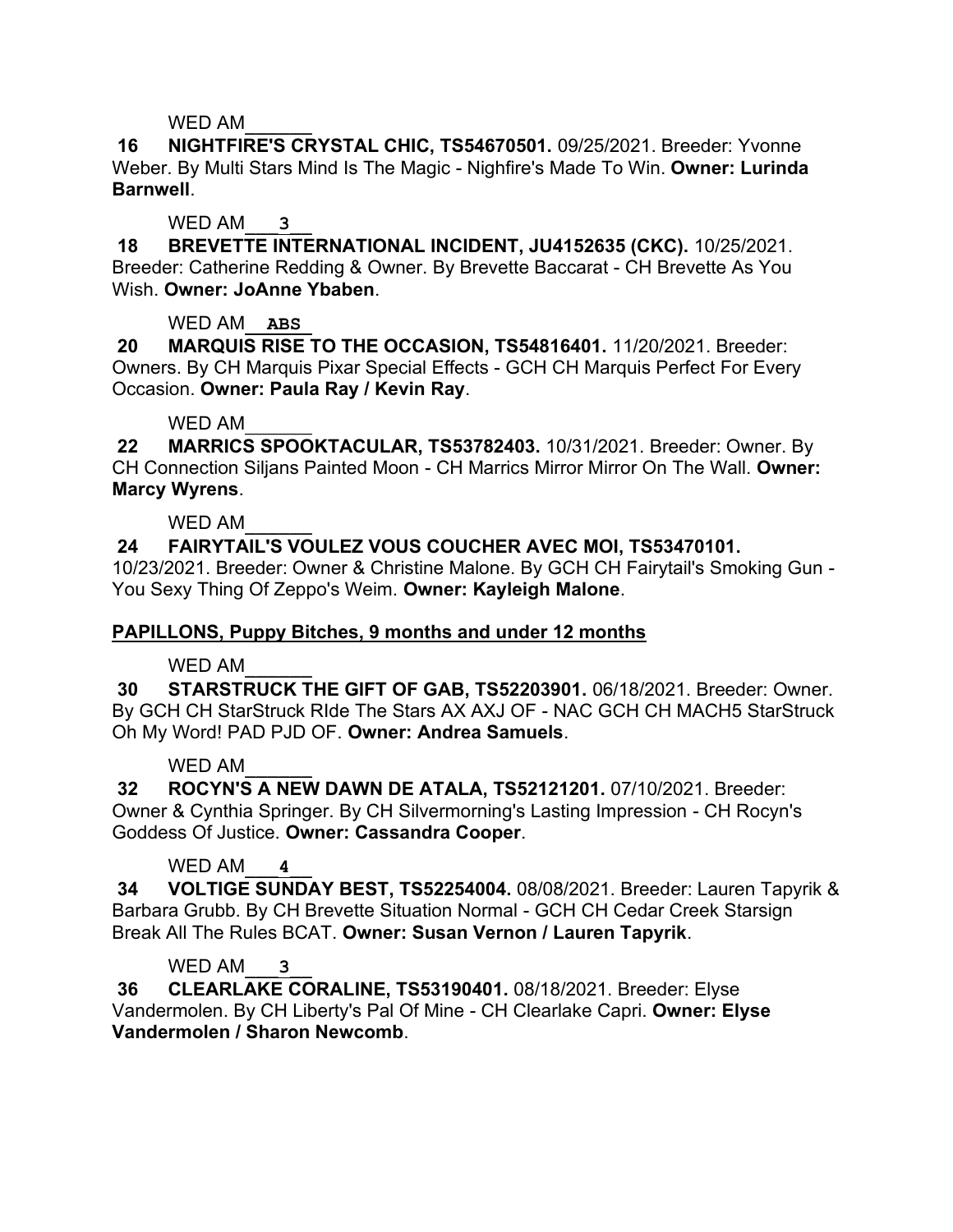### WED AM\_\_\_**1**\_\_ **WED AM:WB BW BP**

**38 RUNWAY'S JENNY FROM THE BLOCK, TS52124501.** 07/19/2021. Breeder: Julia King. By Magic Sunrise Ace Of Base - Runway's Cameo Appearance. **Owner: Brianna Bedrosian / Julia King**.

### WED AM<sub>2</sub>

**42 INVOLO YOU ARE NOT ALONE, TS53768101.** 08/07/2021. Breeder: Owners. By GCHP CH InVolo The King Of Pop - CH InVolo The Devil Is In The Details. **Owner: Donna G Garofalo / Michael S Garofalo & Gia G Garofalo**.

### WED AM

**44 DENZEL BEYOND THE LIGHTS, TS53743704.** 06/12/2021. Breeder: Owners. By GCH CH Denzel Broadway Lights - Denzel White Russian. **Owner: Tracy Burdick / Diane Winer**.

## WED AM\_\_**ABS**\_

**46 CLEARLAKE CHER'ED WITH LIBERTY, TS53190402.** 08/18/2021. Breeder: Elyse Vandermolen. By CH Liberty's Pal Of Mine - CH Clearlake Capri. **Owner: Chris Jackson**.

## WED AM\_\_**ABS**\_

**48 MARQUIS ROYAL CROWN DERBY, TS52575801.** 06/15/2021. Breeder: Chris Jackson & Paula Ray. By GCH CH Marquis Here There Be Dragons - Marquis Royal Copenhagen. **Owner: Paula Ray / Kevin Ray**.

### WED AM

**50 BLUECHIP BEE MY WILD ROSE, JN4119000 (CKC).** 07/12/2021. Breeder: Owner. By CH Noble's Bluechip Sting LIke A Bee - Bluechip Can't Stop The Feelin. **Owner: Olga Gagne**.

## WED AM\_\_**ABS**\_

**52 DELLAVON SMOKE COLORED GLASSES, TS52267803.** 06/07/2021. Breeder: Owner. By CH Marrics Where There's Smoke There's Fire - Marrics Icing On The Cake At Rhapsody. **Owner: Dellayne Helmstetter**.

## **PAPILLONS, Bitches, 12 months and under 18 months**

## WED AM

**54 BREVETTE THIS IS NOT WHINE COUNTRY, TS51555502.** 04/14/2021. Breeder: Christine Burton & JoAnne Ybaben. By CH Brevette Firecracker OA OAJ - GCH CH Brevette Charade AX MXJ NF CGC TKN. **Owner: Jeff White / Christine Burton**.

## WFD AM

**56 LYRA SILVERTONGUE OF INDIGO WINDCREST, TS50279804.** 12/12/2020. Breeder: Owner. By Windcrest Wild Card - Polar Wings Unabashedly Beautiful. **Owner: Jennifer Harman**.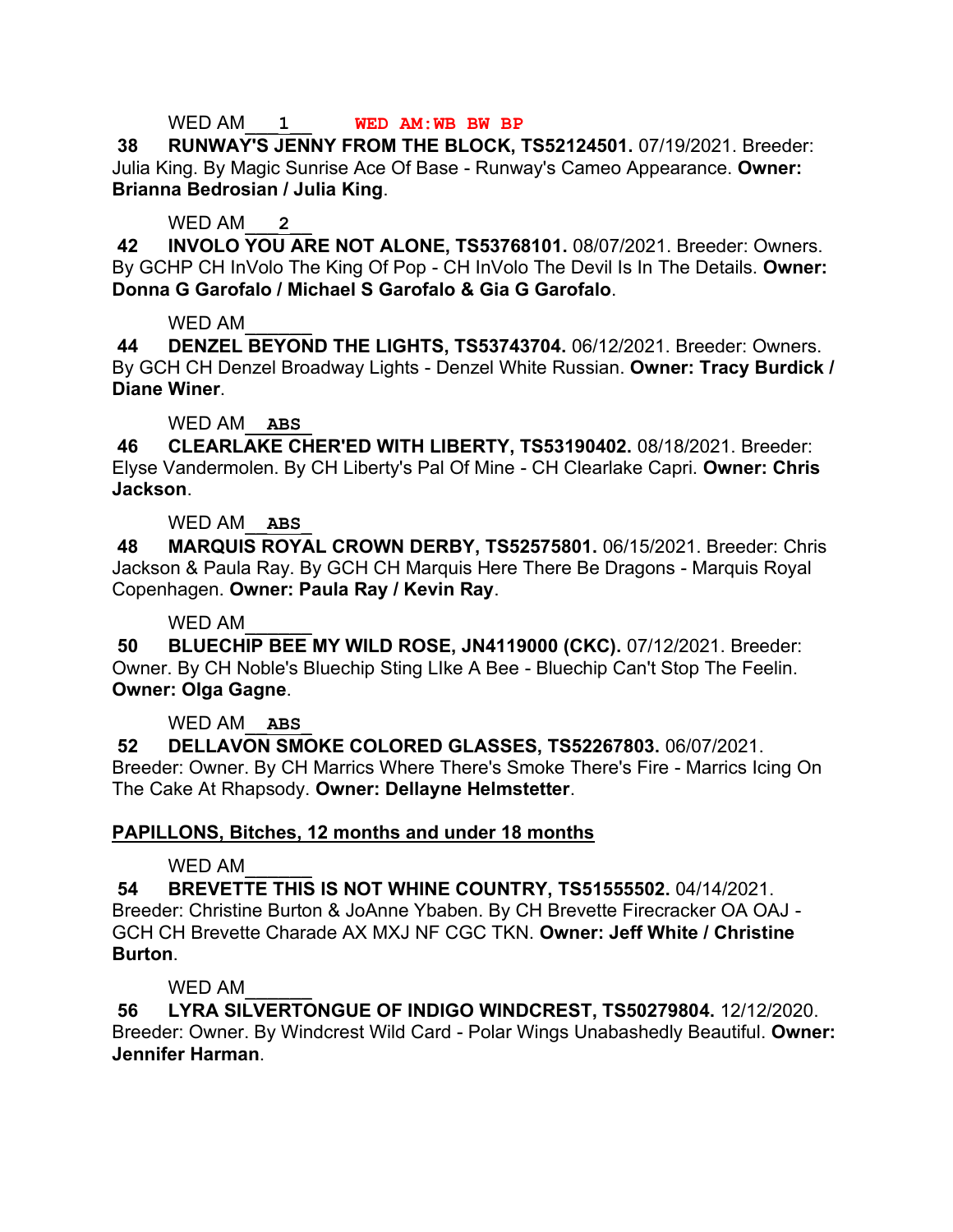## WED AM\_\_\_\_\_\_ *(XFR to Best of Breed on WED AM)*

**58 JOYANEW POETRY IN MOTION, TS50420003.** 02/12/2021. Breeder: Owners. By GCH CH Berndock's Last Voyage At Sleepy Creek CDX BN GN RN AX AXJ CGC TKI - CH Sleepy Creeks Stryke A Pose. **Owner: Colleen Kodet / John Kodet**.

### WED AM

**60 DAKOTAH'S FREEZE FRAME OF WILLOW'S POND, TS50970303.** 

03/03/2021. Breeder: Owners. By GCHP CH Skyview's Dakotah Reign Of Desire - Zelicaon's Poetry In Motion. **Owner: Michael Eckstein / Vicki Eckstein & Darcy Ahlers**.

# WED AM<sub>1</sub>

**62 INVOLO OH WHAT A FEELING, TS52264901.** 05/03/2021. Breeder: Owners. By CH InVolo Can't Fight This Feeling - CH InVolo Buon Natale. **Owner: Donna G Garofalo / Michael S Garofalo & Gia G Garofalo**.

### WED AM

**64 INSIGNIA PERFECT SIN, TS50707002.** 04/09/2021. Breeder: Owner. By GCHB CH InVolo Fallen Angel - CH Insignia Denzel Perfectly Serious. **Owner: Nicole Laver**.

## WED AM

**66 NANRICH TOPFITE NEVER SAY NEVER, TS52488601.** 03/02/2021. Breeder: Owners. By CH Nanrich's Peter O'Doul RN - CH Nanrich Topflitemidnitemadness. **Owner: Richard Lopaschuk / Nancy Lopaschuk & Sandra Schumacher**.

### WED AM<sub>2</sub>

**68 DENZEL AVANT-GARDE, TS51503001.** 01/22/2021. Breeder: Owner. By CH Disyre Rich And Famous - GCH CH Denzel State Of The Art. **Owner: Tracy Burdick**.

## WED AM

**70 INTER WIN ONLY YOU, TS52245102.** 02/04/2021. Breeder: Inessa Kirilenko. By Inter Win Elixir Of Success - Inter Win Free Flight. **Owner: Cassandra Cooper**.

## WED AM<sub>3</sub>

**72 ADAUGEO SEND IT, TS54106601.** 03/26/2021. Breeder: Owner. By GH Copella La Ren Irresistible Attraction By Adora - CH Adaugeo In All Her Finery. **Owner: Danae Fayard**.

## WED AM\_\_**ABS**\_

**74 WILDFIRE AFTERNOON TEA, TS50037602.** 01/07/2021. Breeder: Owners. By CH InVolo Can't Fight This Feeling - CH Wildfire Spill The Tea. **Owner: Angela Pickett / Cheslie Pickett**.

## WED AM<sub>4</sub>

**76 SPOTLIGHT LADY OF THE PEARLLIGHT PH, TS50975002.** 12/07/2020. Breeder: Owners. By Animato Annacott Lone Star - CH Spotlight Rejoice In Luna Pearl PH CGC. **Owner: Kim Barbolini / Kim Wielosznski**.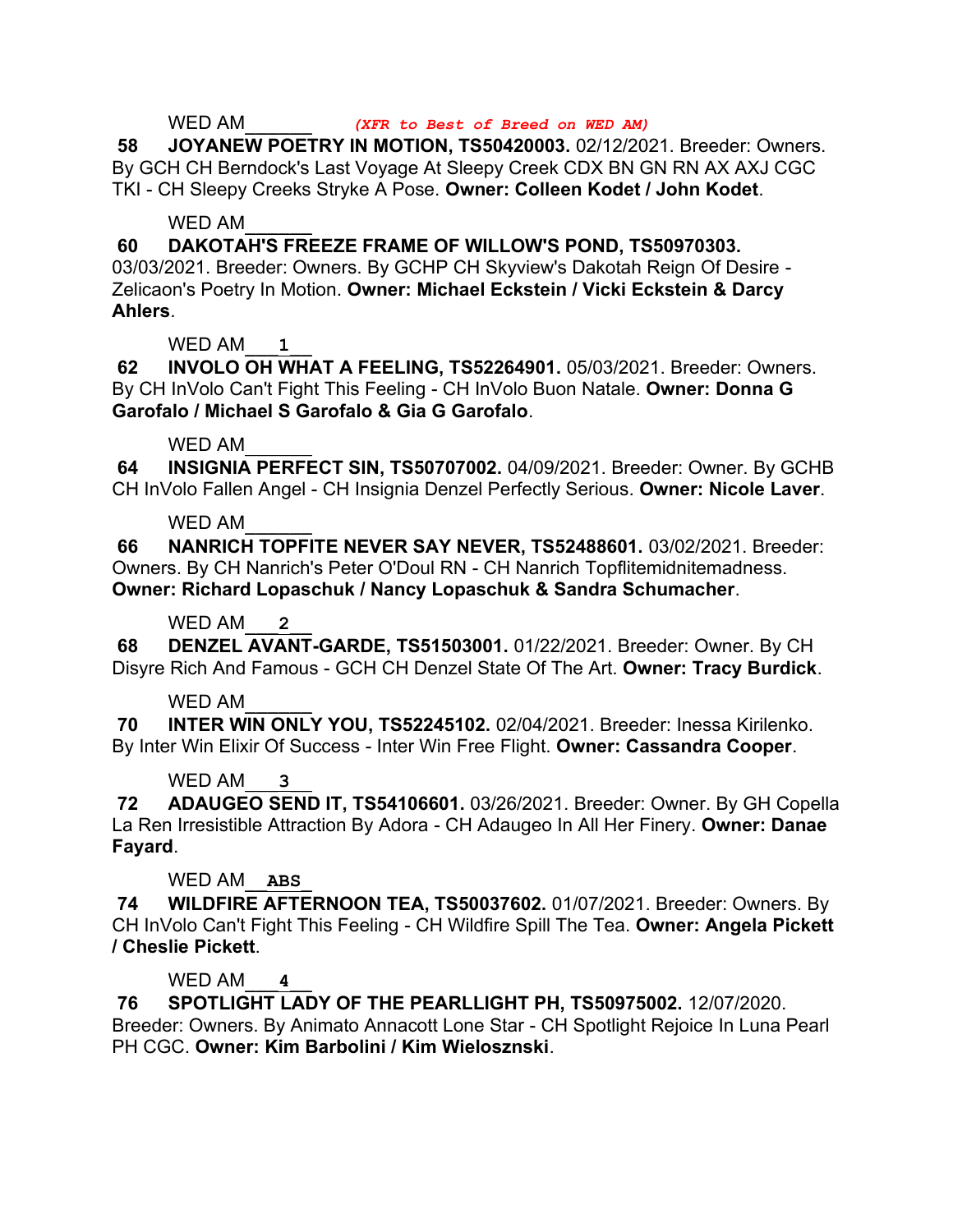## **PAPILLONS, Bred By Exhibitor Bitches - Puppy**

### WED AM

**84 CLEARLAKE HELL'S REVENGE, TS53724002.** 09/29/2021. Breeder: Elyse Vandermolen & Sharon Newcomb. By GCH CH Domino's High Voltage - CH Clearlake Fanny's Your Aunt. **Owner: Travis Woodward / Elyse Vandermolen**.

# WED AM\_\_**ABS**\_

**86 DAKOTAH MAP MAKE IT REIGN AT TWIGHLIGHT, TS52641201.** 08/07/2021. Breeder: Darcy Ahlers, Alberta Klein & Chris Ann Moore. By GCHP CH Skyview's Dakotah Reign Of Desire - GCH CH Zelicaon's Majical Dakotah Wind. **Owner: Matthew Kimmes / Darcy Ahlers**.

### WED AM

**88 DOMINO'S A NEW GIRL IN TOWN, TS54014901.** 11/17/2021. Breeder: Owners. By GCH CH Domino's High Voltage - CH Domino's Talk Of The Town. **Owner: Laura Temperato / Leona Domino**.

### WED AM

**90 VOLTAGE RAISE A GLASS, TS52254001.** 08/08/2021. Breeder: Owner & Barbara Grubb. By CH Brevette Situation Normal - GCH CH Cedar Creek Starsign Break All The Rules BCAT. **Owner: Lauren Tapyrik**.

## WED AM\_\_\_**1**\_\_

**92 BIZZY BEE DE ATALA, TS52760601.** 10/01/2021. Breeder: Owner. By CH Silvermorning's Lasting Impression - HoneyKyst La Vida Loca. **Owner: Cassandra Cooper**.

## WFD AM

**96 SKYTRY'S PRECOCIOUS CRUEL TO BE KIND, TS52693002.** 06/05/2021. Breeder: Owners. By CH SkyTry's There Has Never Lived A More Loyal Squire - SkyTry's Precocious Riverdale Raven Beauty. **Owner: Joanne Glawson / Skylar Amanda Lane Glawson**.

## WED AM<sub>3</sub>

**98 PLAYTYME'S GO ZIPPIN FAST, TS53029401.** 08/18/2021. Breeder: Owners. By GCH CH PlayTyme's Burnin Rubber - PlayTyme's Backstage Pass. **Owner: Tammy DeWitt / Cherish VanderVoord**.

## WED AM\_\_**ABS**\_

**100 CADAGA STARSHINE II, TS52597602.** 09/26/2021. Breeder: Owner. By CH Danna's All Eyes On Me - Cadaga Sensation. **Owner: John Oulton**.

## WED AM<sub>4</sub>

**102 DENZEL GLITTERING LIGHTS, TS53743705.** 06/12/2021. Breeder: Owners. By GCH CH Denzel Broadway Lights - Denzel White Russian. **Owner: Tracy Burdick / Diane Winer**.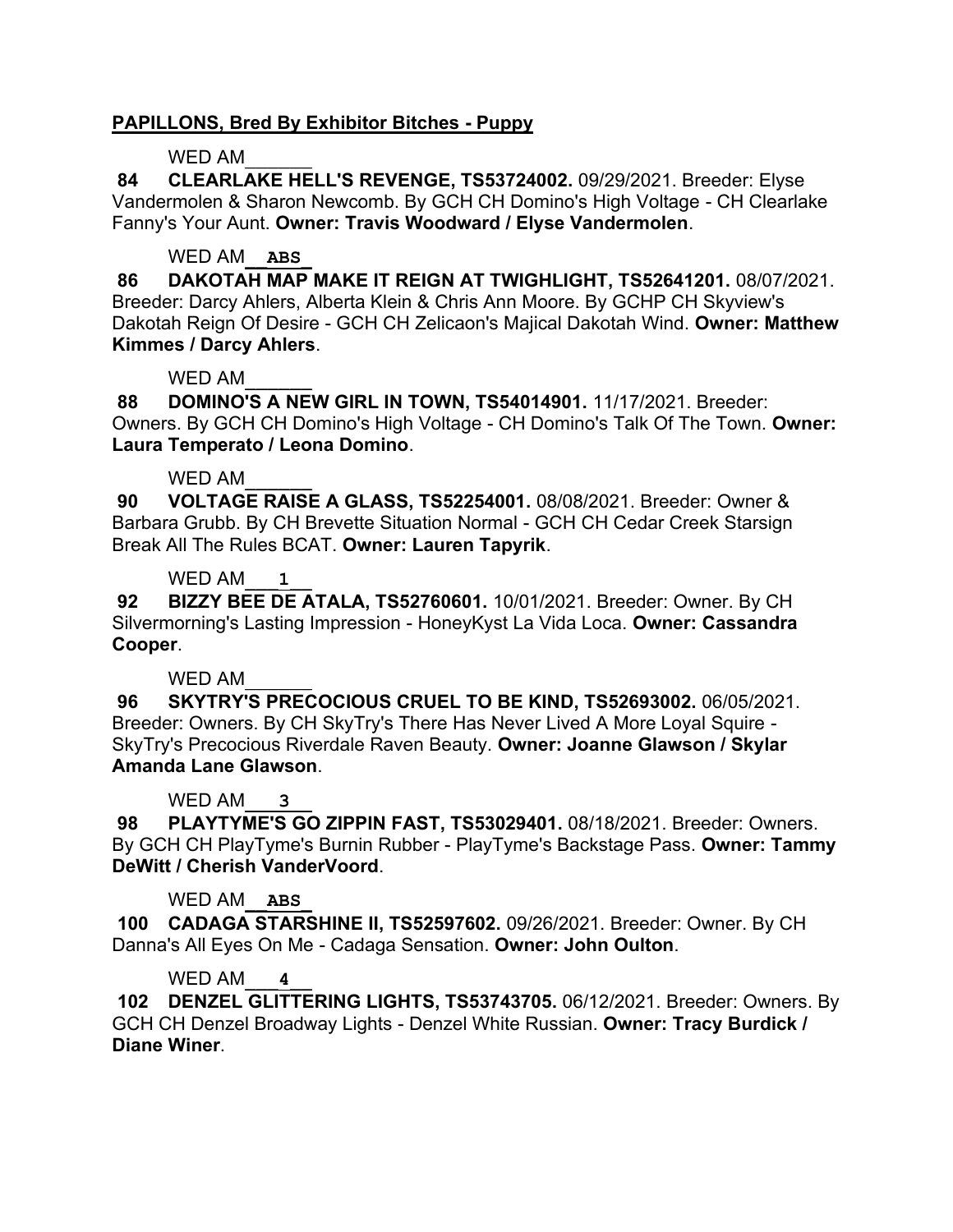### WED AM\_\_**ABS**\_

**104 FAIRYTAIL'S PRINCESS SWEET POTATO, TS53461701.** 07/10/2021. Breeder: Kayleigh & Christine Malone. By Golden Leaf's Kingpin - Nala Iz Tsnyanskoi Ohoty. **Owner: Kayleigh Malone / Sarah Rylander**.

### WED AM<sub>2</sub>

**106 WILDFIRE ON THE SPOT, TS53073101.** 07/11/2021. Breeder: Owners. By CH Wildfire Connect The Dots - Wildfire TIcket To Paradise. **Owner: Angela Pickett / Cheslie Pickett**.

### WED AM

**108 INVOLO HEAL THE WORLD, TS53768102.** 08/07/2021. Breeder: Donna G, Michael S & Gia G Garofalo. By GCHP CH InVolo The King Of Pop - CH InVolo The Devil Is In The Details. **Owner: Donna G Garofalo / Michael S Garofalo & Gia G Garofalo**.

## **PAPILLONS, Bred By Exhibitor Bitches**

### WED AM

**112 DOMINO'S DIAMOND IN THE ROUGH, TS42233701.** 04/27/2019. Breeder: Owners. By CH Remarkable Sampson - CH Domino's Pending Affair. **Owner: Leona Domino / Laura Temperato**.

### WED AM

**114 JESSARAE'S IF THE TIARA FITS, TS46383001.** 03/29/2020. Breeder: Owner & Diana Sayre. By GCH CH Jessarae's Diamond Solitaire AX MXJ NF - CH Disyre Rodeo Queen. **Owner: Jessica Isenbarger**.

#### WED AM

**118 SKYTRY'S PRECOCIOUS WITCH HUNTING BEAUTY, TS48897201.**  10/28/2020. Breeder: Owners. By CH Marrics Smoke N Mirrors - SkyTry's Precocious Riverdale Raven Beauty. **Owner: Joanne Glawson / Skylar Amanda Lane Glawson**.

## WED AM\_\_**ABS**\_

**120 ELIDAS N' ANDALI A LOVE STORY, TS48207601.** 08/08/2020. Breeder: Owners & Andrea Meloon. By CH Elidas Pot O'Gold - GCH CH Andali Laren Love Story At Elidas. **Owner: Cheryl Maass / Shellie Juden**.

## WED AM\_\_\_**3**\_\_

**122 INSIGNIA RHAPSODY IN BLUE, TS45286004.** 09/23/2019. Breeder: Owner. By GCHB CH Denzel In Dress Blues - Polarwings Gossip Girl. **Owner: Nicole Laver**.

#### WED AM<sub>1</sub>

**124 INVOLO HIGH ON BELIEVING, TS45125901.** 08/16/2019. Breeder: Owners. By GCHP CH InVolo Wanna Be Startin' Somethin' - CH InVolo Hooked On A Feeling. **Owner: Donna G Garofalo / Michael S Garofalo & Gia G Garofalo**.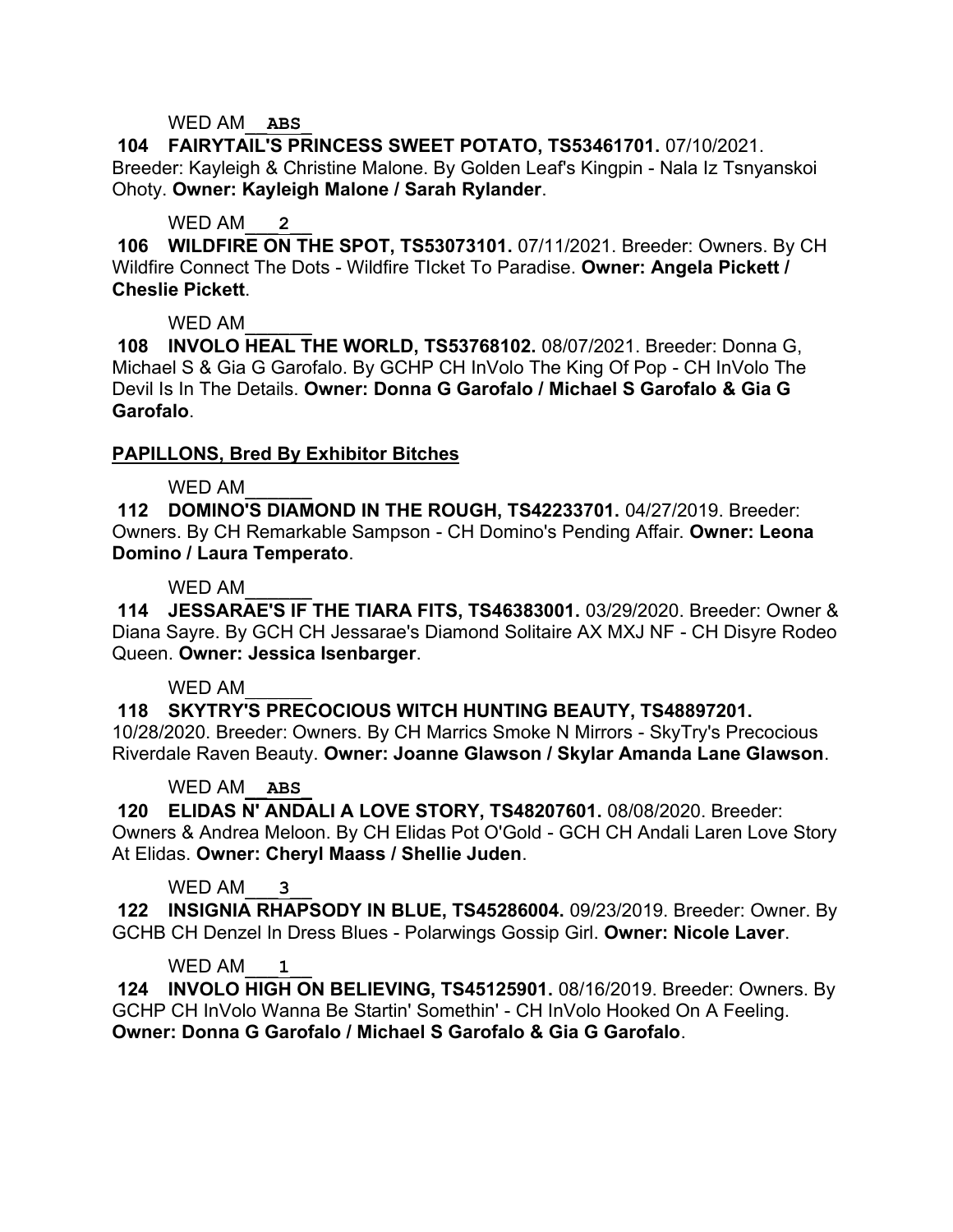**128 LIBERTY'S KALIDESCOPE, TS52575802.** 06/15/2021. Breeder: Owner & Paula Ray. By GCH CH Marquis Here There Be Dragons - Marquis Royal Copenhagen. **Owner: Chris Jackson**.

## WED AM\_\_\_**4**\_\_

**130 STARSTRUCK I BELIEVE, TS49627102.** 07/02/2020. Breeder: Owners. By GCH CH Starstruck Rebel Rouser - GCH CH Starstruck Bold As Brass. **Owner: Rosemarie Williamson / George Williamson**.

### WED AM

**134 SERNA-STEDT MAGIC MALLOWPUFF, TS51715901.** 02/26/2021. Breeder: Owner. By GCH CH Clearlake Making Whoopee At Serna-Stedt - Serna-Stedt Pick Me Please. **Owner: June Peterson**.

# WED AM

**136 ADAUGEO ELIDAS OH WHAT FUN, TS51783701.** 12/20/2020. Breeder: Owner. By Adaugeo Scottish Highland Warrior - Adaugeo Fairest Of Them All At Elidas. **Owner: Danae Fayard**.

## **PAPILLONS, American Bred Bitches**

## WED AM<sub>1</sub>

**81 MARRICS SWEET TREAT, TS46847201.** 03/24/2020. Breeder: Marcy Wyrens. By CH Dreampaps' Jean-Sauville With Valkyre - Marrics Mission Moment II. **Owner: Marcy Wyrens / Hadrian Towell**.

## WED AM<sub>2</sub>

**116 SKYTRY'S SUPERNATURAL FAIRYTALE PRINCESS WITH HEART, TS48703504.** 11/07/2020. Breeder: Owners. By SkyTry's Supernatural Teddy Bear's Rare Heart - SkyTry's Squirrelly Little Demon By Monarch. **Owner: Joanne Glawson / Skylar Amanda Lane Glawson**.

## WED AM<sub>3</sub>

**138 MARQUIS SUGAR AND SPICE AND EVERYTHING NICE, TS47742901.**  06/02/2020. Breeder: Owners. By CH Marquis Superbowl MVP - CH Cadaga Marquis Out Of The Box. **Owner: Paula Ray / Kevin Ray**.

WED AM<sub>4</sub>

**140 COQUINA'S GISELLE, TS48144304.** 05/19/2020. Breeder: Owners. By GCH CH Hart's Charisma And Good Looks At Risgae - GCHB CH Coquina's Divine Destiny. **Owner: Arlene A Czech / Mary Jo Korpi**. **Agent: Renee Rosamilia**.

## **PAPILLONS, Open Bitches Drop Ear**

# WED AM<sub>2</sub>

**142 FAIRYTAIL'S REBEL SOUL PH, TS47188402.** 04/23/2020. Breeder: Owner & Christine Malone. By CH Fairytail's Prince Of Panache - Fairytaill's Devil In A Satin Dress. **Owner: Kayleigh Malone**.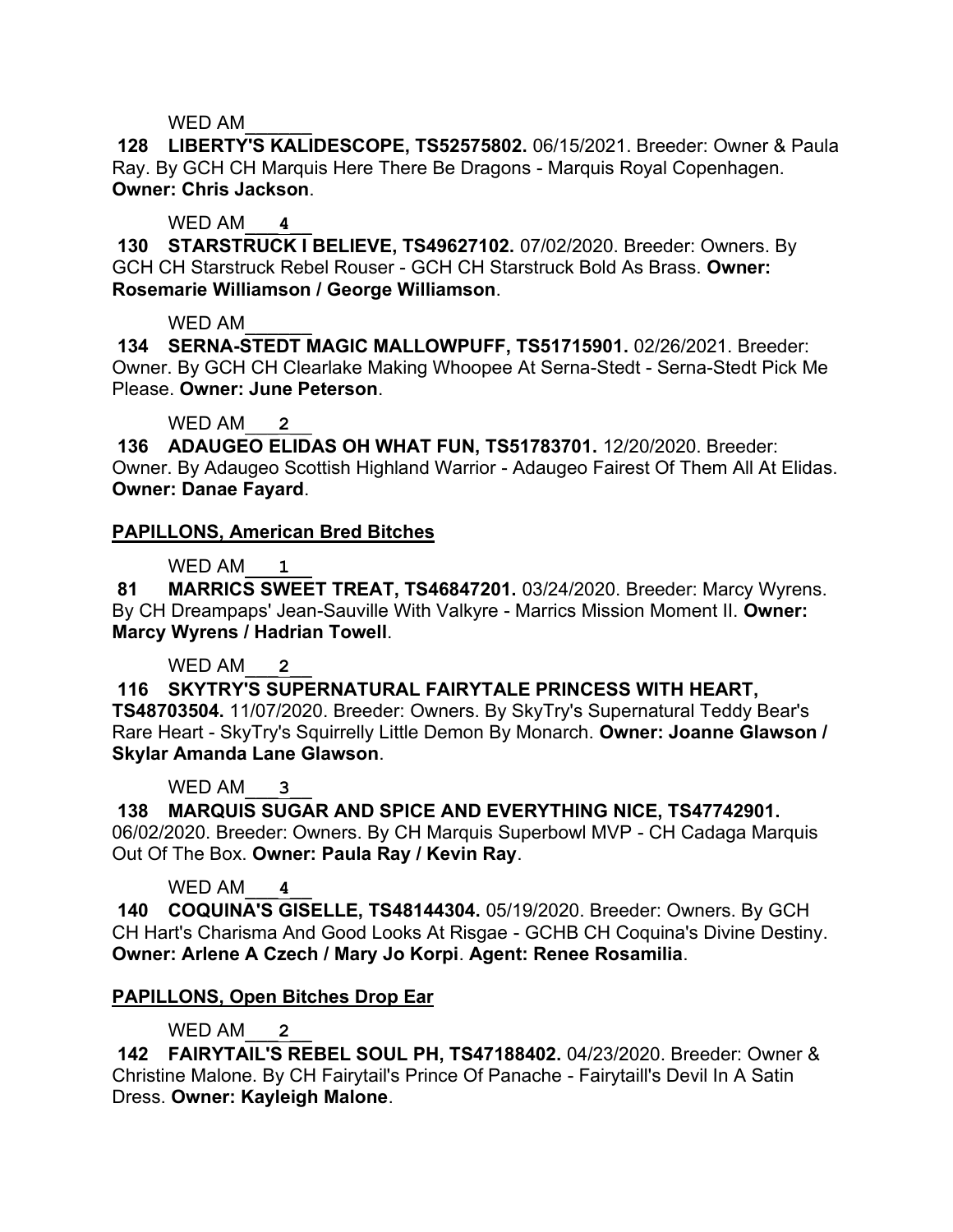### WED AM\_\_\_**1**\_\_ **WED AM:RWB**

**144 SPOTLIGHT MISS MOTH PH, TS50975001.** 12/07/2020. Breeder: Owners. By Animato Annacott Lone Star - CH Spotlight Rejoice In Luna Pearl PH CGC. **Owner: Kim Barbolini / Kim Wielosznski**.

### **PAPILLONS, Open Bitches Erect Ear**

### WED AM

**101 SLEEPY CREEK LUCK OF THE IRISH, TS46187003.** 03/18/2020. Breeder: Candy Janke, Hannah Ralston & Kendall Fabisialk. By Cadaga Ossric - CH Sleepycreek's Diamonds N Pearls CDX BC RA AX OAJ. **Owner: Diana Kerew-Shaw**.

### $WFDAM$

**146 CLEARLAKE NEVER A DULL MOMENT AT DOMINO, TS49341201.**  09/16/2020. Breeder: Elyse Vandermolen & Sharon Newcomb. By GCHB CH Domino's High Voltage - CH Clearlake Fanny's Your Aunt. **Owner: Laura Temperato / Leona** 

# **Domino**.

WFD AM

**148 PULAMIMI PUT ON THE RED LIGHT, TS43798501.** 10/02/2019. Breeder: Allison Rose Bacelli. By CH Zhemchuzhnny Dozhd'Anri - Pulamimi Fairy Fountain. **Owner: Kerrie A Hoover / Allison Rose Bacelli & Randy Hoover**.

### WED AM

**150 VOLTAGE WHO TELLS YOUR STORY OAJ, TS46320801.** 03/02/2020. Breeder: Owner & Barbara Grubb. By GCHS CH Brevette Kiss On The Chic NA NAJ ACT1 - GCH CH Cedar Creek Starsign Break All The Rules BCAT. **Owner: Lauren Tapyrik**.

## WED AM

**152 JESSARAE'S SAY IT WITH DIAMONDS, TS46383002.** 03/29/2020. Breeder: Owner & Diana Sayre. By GCH CH Jessarae's Diamond Solitaire AX MXJ NF - CH Disyre Rodeo Queen. **Owner: Jessica Isenbarger**.

## WED AM\_\_\_**1**\_\_

**154 TOPFLITE CALMITY JANE, TS48347601.** 06/14/2020. Breeder: Owner & Joanie Carl. By Topflite Too Hot To Handle - CH Topflite LaLa Land. **Owner: Sharon Snel**.

## WED AM<sub>3</sub>

**156 INSIGNIA JITTERBUG JADE, TS45286005.** 09/23/2019. Breeder: Owner. By GCHB CH Denzel In Dress Blues - Polarwings Gossip Girl. **Owner: Nicole Laver**.

## WED AM<sub>\_\_\_</sub>4

**158 DENZEL THE SHOWOFF, TS50931302.** 01/12/2021. Breeder: Owner. By CH Denzel Surround Sound - CH Denzel Insignia Steal The Show. **Owner: Tracy Burdick**.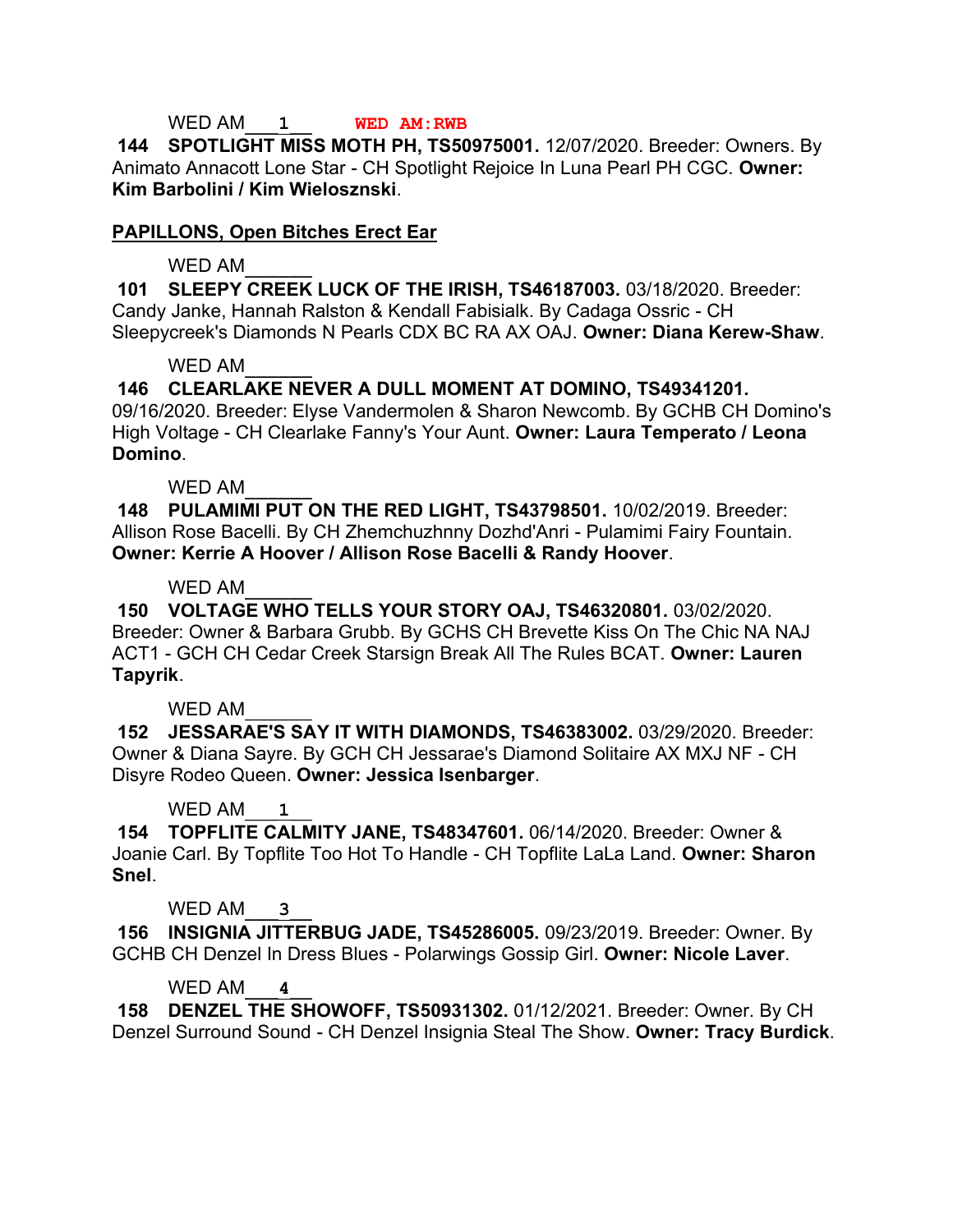**160 MARQUIS DECADENT BOX OF CHOCOLATES, TS47742903.** 06/02/2020. Breeder: Owners. By CH Marquis Superbowl MVP - CH Cadaga Marquis Out Of The Box. **Owner: Paula Ray / Kevin Ray**.

WED AM

**162 BLUECHIP LAILA ALI, HS4036113 (CKC).** 09/13/2020. Breeder: Owner. By Bluechip Rumble In The Jungle - Bluechip Panda Pizzazz. **Owner: Olga Gagne**.

## WED AM\_\_**ABS**\_

**164 PULAMIMI BOHEMIAN RHAPSODY, TS42171501.** 03/22/2019. Breeder: Allison Bacelli. By CH Houm Tet A Tet Maestro - Pulamimi Fairy Fountain. **Owner: Doris Molin / Allison Bacelli**.

WED AM<sub>2</sub>

**166 GOLDENBAY MIRA PERFECT DELIGHT, TS20442202.** 01/10/2014. Breeder: Pat Porreca & Barbara Gossett. By CH Wildways Perfect Storm - Kirin Dalia's Delight. **Owner: Karen Reed**. **Agent: Barbara Gossett**.

\*\*\*\*\*\*\*\*\*\*\*\*\*\*\*\*\*\*\* BITCH POINT SCHEDULE \*\*\*\*\*\*\*\*\*\*\*\*\*\*\*\*\*

AKC Division 5 Point Schedule Effective May 10, 2022 for Papillons 1 Point: 2 Bitches / 2 Points: 6 Bitches / 3 Points: 9 Bitches / 4 Points: 10 Bitches / 5 Points: 13 Bitches

### **AM WEDNESDAY**

**Winners Bitch\_\_38\_ Reserve\_144\_ Points\_\_\_5\_\_\_ Bitches\_\_62\_**

**Veteran Classes and Best of Breed** *- Event #2022208319* **AM WEDNESDAY, MAY 25, 2022 Ring 1** Judge: **Mr. Robert E Hutton** 60 Entries

## **PAPILLONS, Veteran Dogs, 7-10 yrs**

WED AM\_\_\_**1**\_\_ **WED AM:BOB**

**123 GCHP CH MGL-ISLE ROYAL RANSOM OF VW, TS15366001.** 10/30/2012. Breeder: Betty M Winthers & Carlisle Peel. By GCH CH Lafford Fly Me Too Farleybane - CH MGL-Isle Jo'C Prairie Rose. **Owner: Betty M Winthers / Carlisle Peel & Robert D Winthers**.

WED AM<sub>3</sub>

**127 GCH CH JESSARAE'S DIAMOND SOLITAIRE MX MXJ MJB NF, TS21926401.**  05/02/2014. Breeder: Owners. By GCH CH Flying -Diamond Vom Salamandertal - GCH CH Jessarae's Divalightful. **Owner: Jessica Isenbarger / Karen Isenbarger**.

WED AM<sub>4</sub>

**129 CH WINDCREST WILDCARD RE OA OF OAJ CA SIN SCN CGC TKA,** 

**TS23181501.** 08/13/2014. Breeder: Marcia McDiarmid. By Windcrest Echo In The Moonlight - Windcrest Miracle On Wing. **Owner: Jennifer Harman**.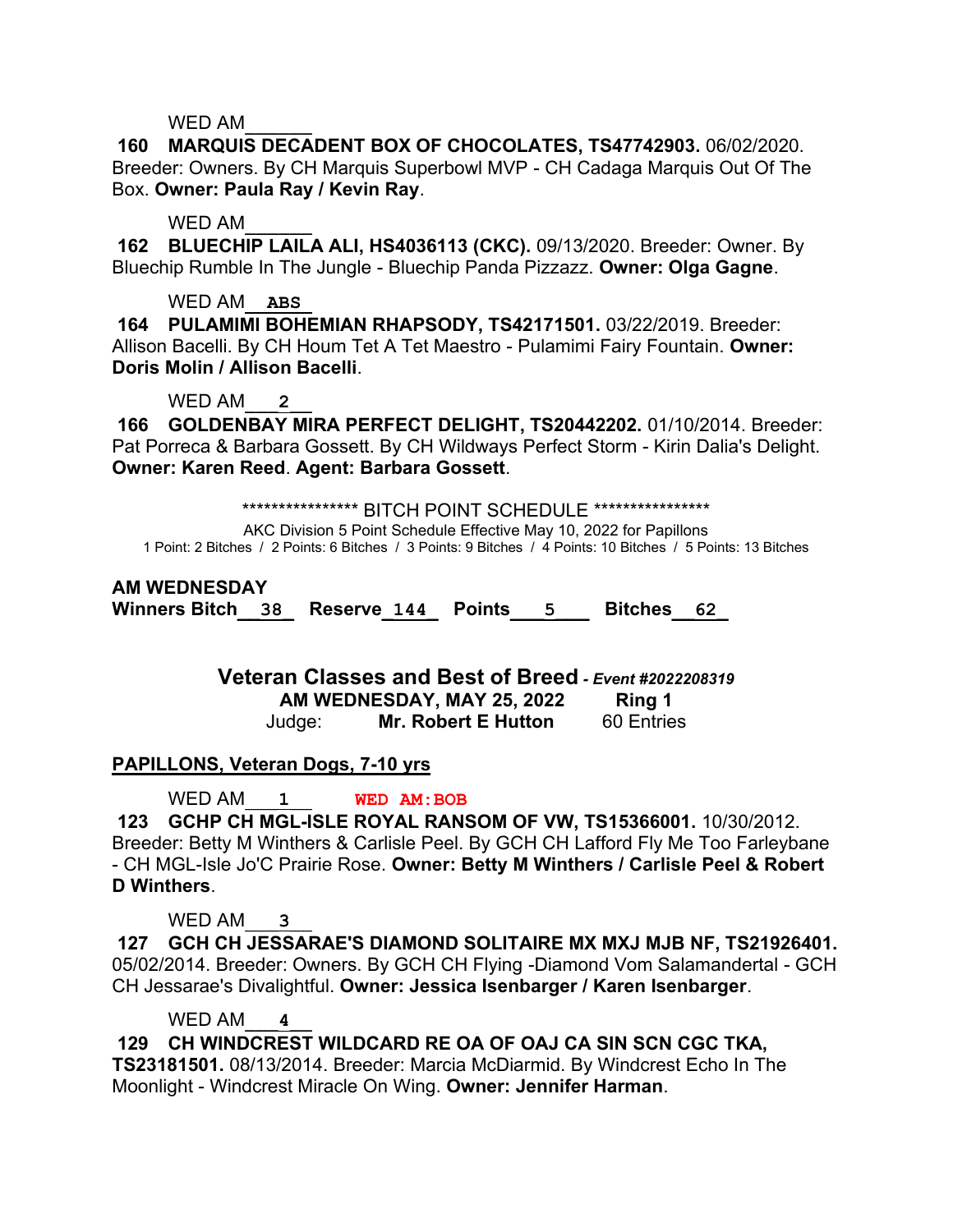### WED AM\_\_**ABS**\_

**131 GCHP CH VALIFYRE FREESPIRIT ICY SPARKS, TS26540001.** 12/27/2013. Breeder: Kelley & Case Laan, Mary B WHite & RIchard Worden. By GCH CH Marron's Tommy Hilfiger - CH Freespirits Valifyre I Factor. **Owner: Kelley L Laan / Case H J Laan**.

### WED AM\_\_**ABS**\_

**133 GCHB CH CANDELLA WISH UPON A STAR AT DISYRE, TS19313302.**  09/07/2013. Breeder: Carol Ochs. By GCH CH Disyre Livin' In Luxury - GCH CH Candella Will O'Wisp. **Owner: Diana Sayre**.

## WED AM<sub>2</sub>

**187 GCHP CH SIR NEWTON, TS25673801.** 03/02/2015. Breeder: Marigie Riccomini. By GCH CH Shogin's Prince Of Mayhem On Silkwings - Monarch's Lady Tonette. **Owner: Katherine Mims**. **Agent: Ellen Perry**.

## **PAPILLONS, Veteran Bitches, 7-10 yrs**

### WED AM<sub>3</sub>

**192 PNAC GCH CH MACH3 PACH2 STARSTRUCK PREDICT MY FUTURE PJD BCAT DJ DS, TS24751601.** 11/27/2014. Breeder: Owner. By CH MACH5 StarStruck Moonshadow Chinak XF PAD PJD - GCH CH MACH3 StarStruck Remember My Name. **Owner: Andrea Samuels**.

### WED AM\_\_\_**1**\_\_

**194 GCH CH FLAMBEAU'S AVELAINE OF TOPFLITE OA AXJ RATH CGC TKI FDC, TS18770803.** 08/07/2014. Breeder: M Keith Macaluso, Erin A Moore & Sandra I Schumacher. By CH Arkeno Topflite High Proflite - Metit Topflite Happy Hour. **Owner: Donna K Calvert**.

## WED AM<sub>2</sub>

**196 GCH CH REMANI'S WIN IN THE WIL-OHS CGC, TS10940801.** 06/03/2012. Breeder: Danni & Emile Peterson & Claudia Clark. By CH Micfriends I Wil - Pinpap's Natalie. **Owner: Danni Peterson / Linda Volcek**.

#### WED AM\_\_**ABS**\_

**198 CH LIBERTY'S PERSIAN QUEEN, TS16209402.** 03/31/2013. Breeder: Owner. By CH Liberty's Electric Personality - Liberty's Read Em Their Rights. **Owner: V Chris Jackson**.

## **PAPILLONS, Veteran Bitches, 10+ yrs**

## WED AM\_\_**ABS**\_

**200 CH MACH8 STARSTRUCK EVERYONE KNOWS MY NAME, TS30005702.**  12/21/2010. Breeder: Andrea Samuels. By CH Ringland's Legacy's Story - NAC CH MACH StarStruck Sparkle Plenty XF. **Owner: Jane Snider**.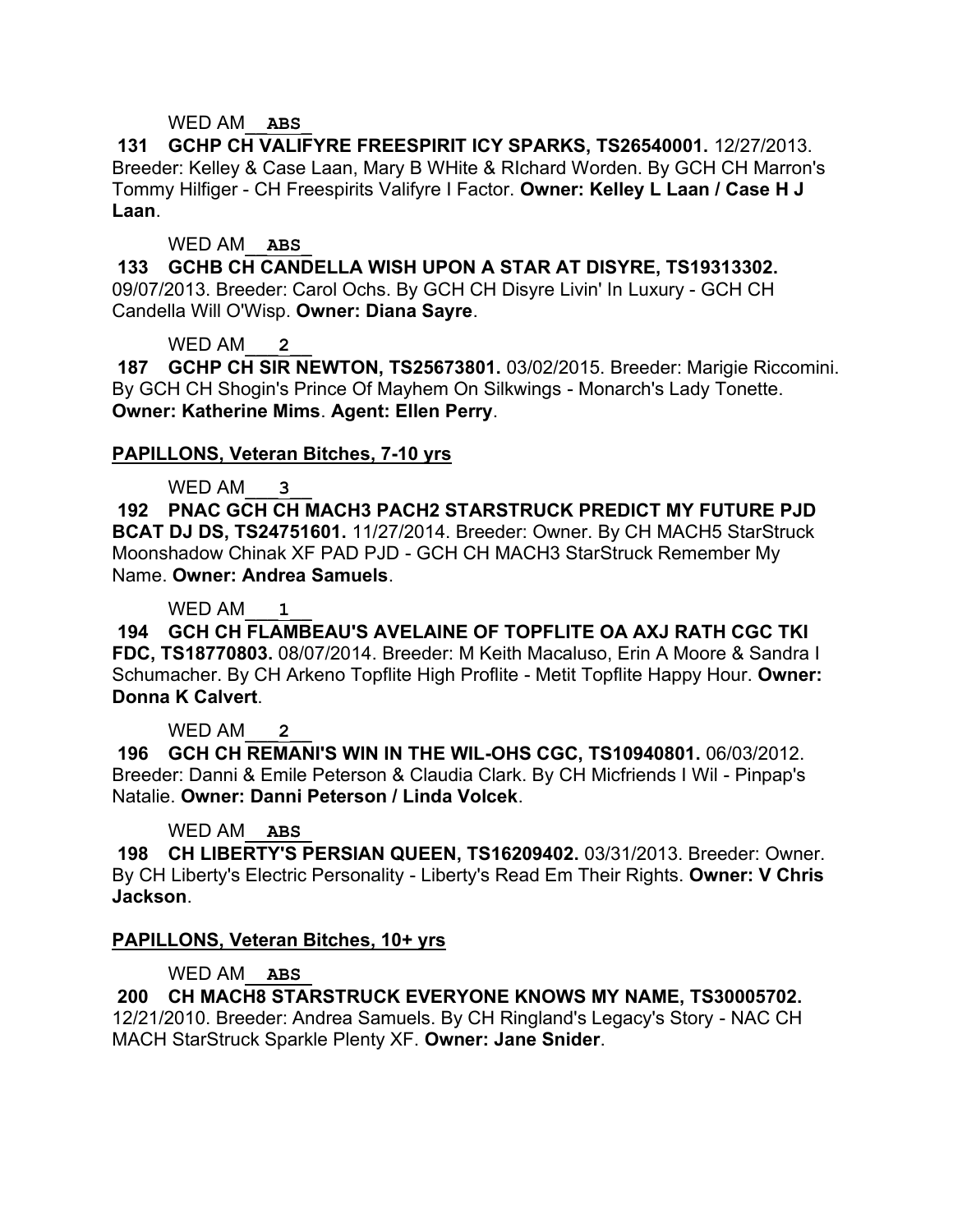### **PAPILLONS - Best of Breed Competition**

**AM WEDNESDAY Transfers to Best of Breed \_\_58\_\_\_**

# WED AM\_\_**ABS**\_

**135 CH MILBU BEST VALENTINES DAY, TS38975901.** 02/14/2018. Dog. Breeder: Milda Busa. By Lafford Flyin Solo To Burghbridge - Milbu Home-Bred Gene. **Owner: Gary Colucci / Lynda Neff**.

### WED AM

**137 GCH CH STARSTRUCK THE KING'S FORTUNE, TS39460803.** 07/12/2018. Dog. Breeder: Owners. By GCH CH Hallmark's King Alekzandr The Great - PNAC GCH CH MACH3 PACH2 StarStruck Predict The Future PJD BCAT DJ DS. **Owner: Andrea Samuels**.

### WED AM

**139 GCH CH SHERJAK'S MUSIC TO MY EARS, TS45324501.** 12/08/2019. Dog. Breeder: Sherrie Puzak & James Puzak. By Houm Tet-A-Tet Maestro - Sherjak's Something About Amelia. **Owner: Cristeen Talbot / George Talbot**.

### WED AM

**141 GCH CH RIESA'S JACK OF ALL TRADES, TS51329801.** 01/24/2021. Dog. Breeder: Doug Kelly, Mardell Leppington & Darlene Kelly. By CH Krystal Rock Solid Bet - CH Riesa's Bizzy Bee V Riffraf. **Owner: Joy Carpenter / Linda Foiles & Darlene Kelly**.

#### WED AM

**143 GCH CH PLAYTYME'S BURNIN RUBBER, TS47165301.** 05/01/2020. Dog. Breeder: Cherish VanderVoord & Tammy DeWitt. By CH Playtyme's Tangled In Starquest - CH Vilarden's Voile De Fleur. **Owner: Cherish VanderVoord / Tammy DeWitt & Susan Edwards**.

#### WED AM

**145 GCHB CH SALATINO THE HIGHWAYMAN, TS40794701.** 08/22/2018. Dog. Breeder: Owners. By GCHB CH Desiree Sun Kissed Sailor - GCHB CH Salatino La Mariee En Noir. **Owner: Susan Bleckley / Ash Oldfield, Claudio Gornati & Rochester Oliveira**.

## WED AM\_**SelD**\_

**147 GCHB CH WINGSSONG THIS COULD BE LOVE, TS32017001.** 05/04/2016. Dog. Breeder: Owners. By GCHP CH Wingssong Singular Sensation - CH Wingssong Valentine. **Owner: Chris Jones / Pat Jones**.

## WED AM

**149 GCH CH COPELLA LA REN IRRESISTIBLE SPARK, TS36708901.** 

10/17/2017. Dog. Breeder: Paula Cox & Janis McLaren. By GCHP CH avalifyre Freespirit Icy Sparks - GCH CH Copella La Ren Simply Irresistible. **Owner: Madeline Mosing / Paula Cox & Janis McLaren**. **Agent: Brian Livingston**.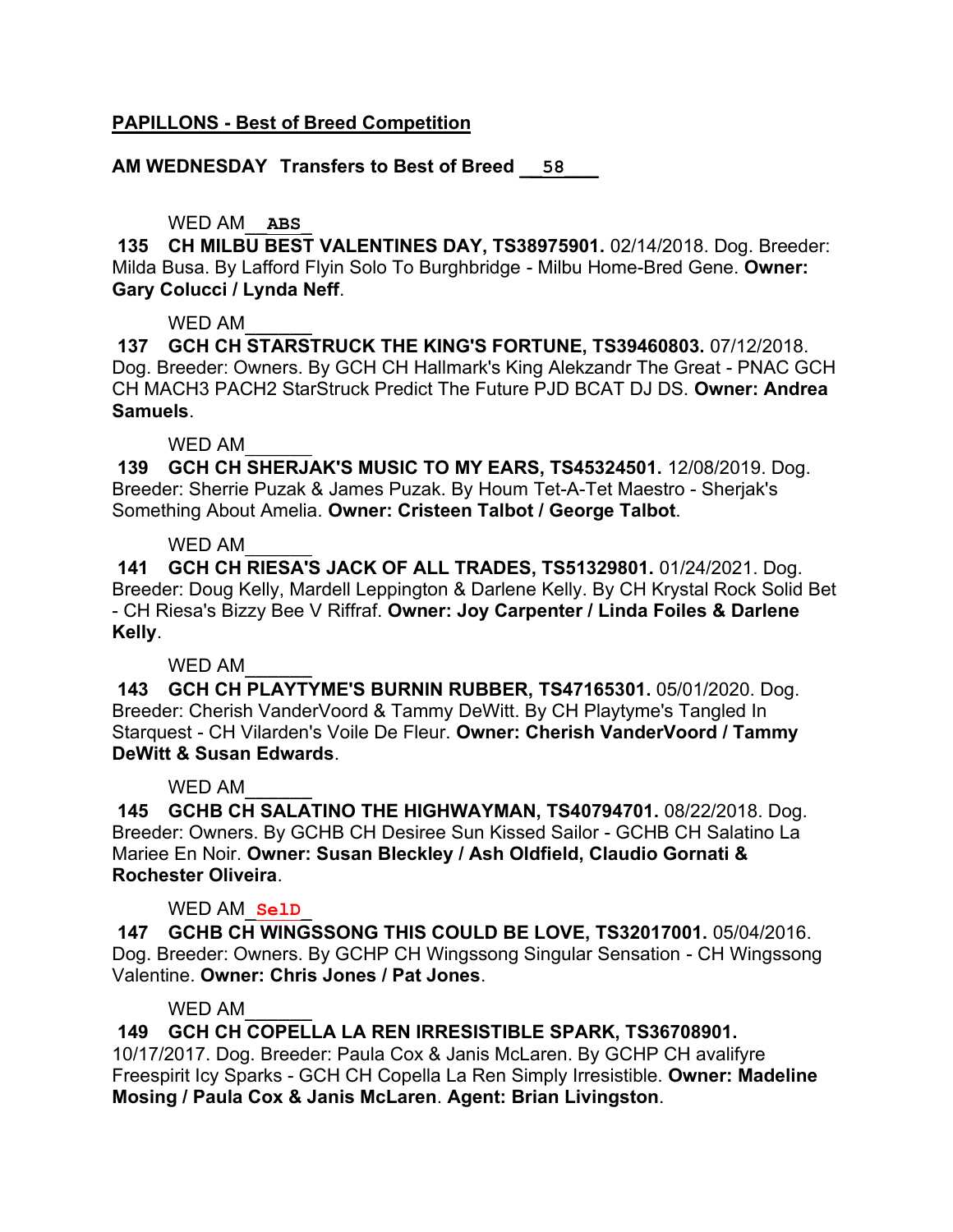### WED AM\_\_**AOM**\_

**151 CH CLEARLAKE MGL-ISLE NESTLE QUIK OF VW, TS44929001.** 10/01/2019. Dog. Breeder: Elyse Vandermolen & Sharon Newcomb. By GCHP CH MGL-Isle Royal Ransom Of VW - GCH CH Clearlake Wilmerdean. **Owner: S Stemmiller / B M & R L Winthers, C Peel & E Vandemolen**. **Agent: Judi Hartell**.

### WED AM

**153 SILVERMORNING'S LASTING IMPRESSION, TS43081001.** 05/06/2019. Dog. Breeder: Monica Palmero. By Semicvetik Young Favorite - Silvermorning's Exquisite Aristocrat. **Owner: Cassandra Cooper**.

### WED AM

**155 CH PATUXENT FULIGIN WINGED MESSENGER DCAT, TS47629004.**  08/16/2020. Dog. Breeder: Letty McNulty. By Patuxent's Swift Justice MX MXJ OF - Patuxent's Spirit In The Sky OA AXJ. **Owner: Jennie Larkin**.

### WED AM

**157 GCHG CH BREVETTE BLACKJACK, TS37299801.** 12/03/2017. Dog. Breeder: JoAnne Ybaben. By GCHB CH Crown Jewel Draco It's In The Cards - GCH CH Brevette Fer Sure, Really. **Owner: Susan Vernon / JoAnne Ybaben**.

## WED AM\_\_**AOM**\_

**159 GCH CH CLEARLAKE WILLS, TS34686601.** 03/25/2017. Dog. Breeder: Owners. By GCH CH Clearlake On The Road Again - CH Riff Raff's Razzle Dazzle. **Owner: Elyse Vandermolen / Sharon Newcomb**.

## WED AM

**161 GCHB CH RUNWAY'S RUN FORREST RUN AX MXJ OF CGC TKA, TS39080702.** 06/08/2018. Dog. Breeder: Julia King. By Draco Runway Triple Threat At Adaugeo - Quillo 'N Runway A Story In The Making. **Owner: Brianna Bedrosian**.

## WED AM\_\_**ABS**\_

**163 CH WILLOW'S POND RHYTHM OF THE REIGN OF DAKOTAH, TS50970302.**  03/03/2021. Dog. Breeder: Owners. By GCHP CH Skyview's Dakotah Reign Of Desire - Zelicaon's Poetry In Motion. **Owner: Michael Eckstein / Vicki Eckstein & Darcy Ahlers**.

## WED AM\_\_**ABS**\_

**165 GCHB CH LANDD SHOOTING STAR, TS45190202.** 12/01/2019. Dog. Breeder: Linda Knight. By GCHS CH Zelicon Butch Cassidy At Draco - GCHS CH CH CH Startymes Dont Stop Believin At Draco. **Owner: Deedy Sorenson / Larry Sorenson & Paige Fink**.

## WED AM\_\_**AOM**\_

**167 GCH CH INVOLO FALLEN ANGEL, TS34194201.** 01/07/2017. Dog. Breeder: Donna G, Michael S & Gia G Garofalo. By CH InVolo The Guardian - CH InVolo Mostra Tappo. **Owner: Donna G Garofalo / Michael S & Gia G Garofalo & Sally Wiley**.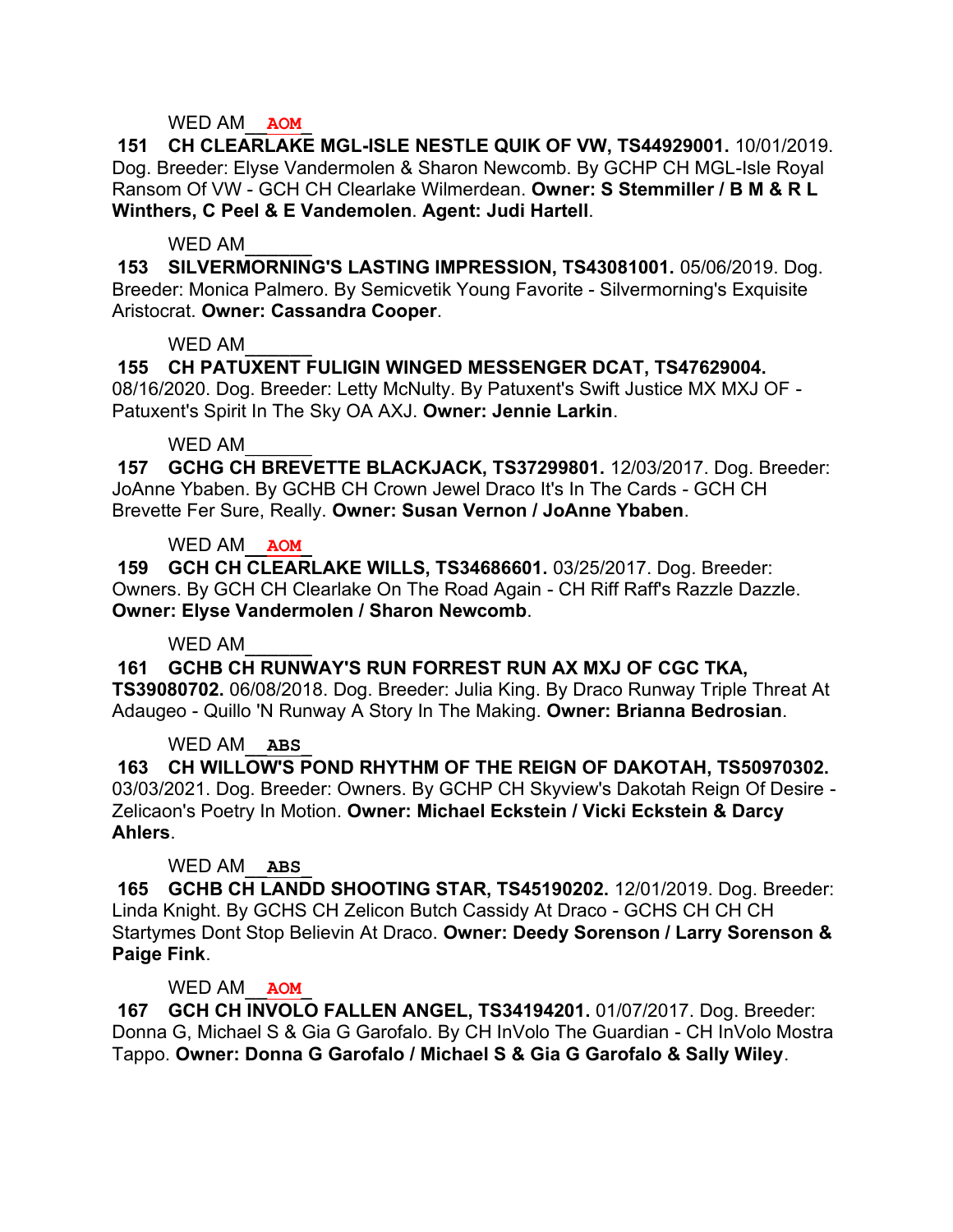**169 CH INSIGNIA BLUES TRAVELER, TS45286003.** 09/23/2019. Dog. Breeder: Owner. By GCHB CH Denzel In Dress Blues - Polarwings Gossip Girl. **Owner: Nicole Laver**.

WED AM

**171 CH LIBERTY'S PAL OF MINE, TS44494001.** 09/19/2019. Dog. Breeder: Owner. By CH Domino's Father Knows Best - Cadaga's Extraordinaire. **Owner: Chris Jackson**.

WED AM\_\_**ABS**\_

**173 GCH CH MARRICS WHERE THERE'S SMOKE THERE'S FIRE, TS42704201.**  06/24/2019. Dog. Breeder: Owner. By CH Marrics Smoke N Mirrors - GCH CH Marrics Playing With FIre. **Owner: Marcy Wyrens**.

# WED AM

**175 CH COQUINA'S GALLANT LAD, TS48144303.** 05/19/2020. Dog. Breeder: Owners. By GCH CH Hart's Charisma And Good Looks At Risgae - GCHB CH Coquina's Divine Destiny. **Owner: Arlene A Czech / Mary Jo Korpi**. **Agent: Renee Rosamilia**.

WFD AM

**177 CH NANKEN COWBOY MAGIC, TS46842203.** 06/08/2020. Dog. Breeder: Nana Ridgeway. By CH Animato Annacott Lone Star - CH Nanken Icing On The Cake. **Owner: Nana Ridgeway / June Peterson**.

# WED AM

**179 GCHS CH MCK NORTHLAND'S SOMETHING JUST LIKE THIS, TS34580901.**  06/26/2017. Dog. Breeder: Karen Lawrence. By GCH CH James Bond Von Den Kolibris AX AXJ - MCK Midnight Star. **Owner: Eva Phillippi / Kevin Phillippi**.

## WED AM

**181 GCH CH FAIRYTAIL'S SMOKING GUN, TS50684602.** 11/23/2020. Dog. Breeder: Owner & Christine Malone. By Belladonna N'Fairytail's Colt Classic - Fairytaill's Devil In A Satin Dress. **Owner: Kayleigh Malone**.

# WED AM

**183 CH SMILEU'S MAN OF MYSTERY & MAGIC, TS48386804.** 11/01/2020. Dog. Breeder: Owner. By GCH CH Sherjak's Nascar King - Smiley's Painted Lady. **Owner: Beth Hawthorne**. **Agent: Ellen Perry**.

# WFD AM

**185 GCHG CH FENICE BOO-DAH IN THE STARZ, TS40733401.** 07/13/2018. Dog. Breeder: Ellen Akers-Perry & Matthew Perry. By GCHP CH Sir Newton - CH Fenice Sette Volte Bene. **Owner: Ellen Akers-Perry / Matthew Perry & Katherine Mims**.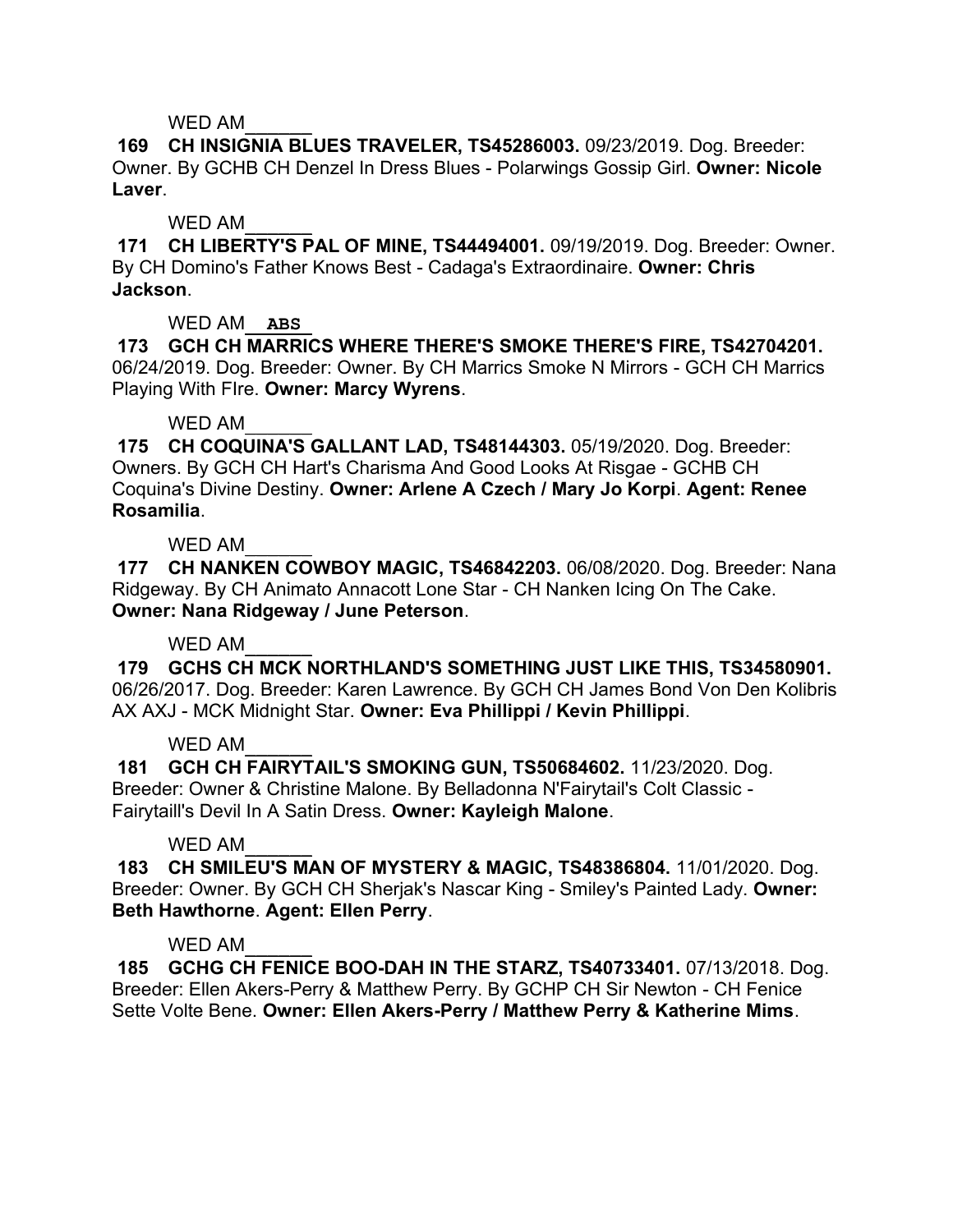**209 GCHB CH DEOR DEBONAIRE MICKEY YOU'RE SO FINE, TS39753901.**  08/04/2018. Dog. Breeder: Owner. By Pearl Street My Li'l Red Mini Cooper - Gold Wings Calypso Queen. **Owner: Deborah O'Reilly**.

### WED AM

**212 LIVEWIRE-ETS DOWN & DIRTY!, TS45836404.** 12/02/2019. Bitch. Breeder: Julie Sandoval & Michelle Anthony. By Livewire-ETS Uptown Punk - Inter Win Now And Forever. **Owner: Brenda B Kautz**.

## WED AM\_\_**AOM**\_

**214 GCHS CH RUNWAY'S SOUTHERN CHARM AT DOUBLE R, TS39080701.**  06/08/2018. Bitch. Breeder: Julia King. By GCH CH Draco Runway Triple Threat At Adaugeo - CH Quillo 'N Runway A Story In The Making. **Owner: Georgianna V Renouard**.

## WED AM

**216 GCH CH DESIREE INCREDIBLE MISS DIOR, TS45477401.** 12/18/2019. Bitch. Breeder: Owner. By CH Brevette Kid Incredible - CH Connections Siljans Sweet Surprise. **Owner: Maureen McGrath**. **Agent: Susan Bleckley**.

## WED AM\_\_**ABS**\_

**218 GCHS CH KIRIN FUN AND GAMES, TS46297004.** 02/03/2020. Bitch. Breeder: Barbara Gossett. By GCHB CH Nighfire's Unique But Real - Goldenbay A Girl Just Wants To Have Fun. **Owner: Marilyn McNamara**. **Agent: Christa Cook**.

## WED AM

**220 CH CLEARLAKE WYNLEA, TS49341103.** 09/19/2020. Bitch. Breeder: Elyse Vandermolen & Sharon Newcomb. By GCH CH Domino's High Voltage - GCH CH Clearlake WIlmerdean. **Owner: Corlyn Burkett / Keith & Elyse Vandermolen**.

## WED AM

**222 CH PASSIONPAPS GAME CHANGER, TS49476501.** 01/19/2020. Bitch. Breeder: Denise Reid. By CH Passionpaps Infamous Adventur - CH Namaste Passionpaps Game Of Hearts. **Owner: Jane Snider / Jerrilin Naylor**.

# WED AM\_\_**BOS**\_

**224 GCH CH POLARIS PLYUS ISOLDA, TS51895501.** 10/11/2020. Bitch. Breeder: Larisa Popova. By Bluksvan Reggi V Nochi - Svetanio Ovacia Prima. **Owner: Dorothy Anderson / Chandi Heffner**.

## WED AM\_\_**AOM**\_

**225 CH BREVETTE PICNICS AND PATRIOTS, TS48575201.** 05/25/2020. Dog. Breeder: JoAnne Ybaben. By CH Brevette Firecracker NA NAJ - CH Brevette Fer Sure, Really. **Owner: Marsha Gintis / JoAnne Ybaben**.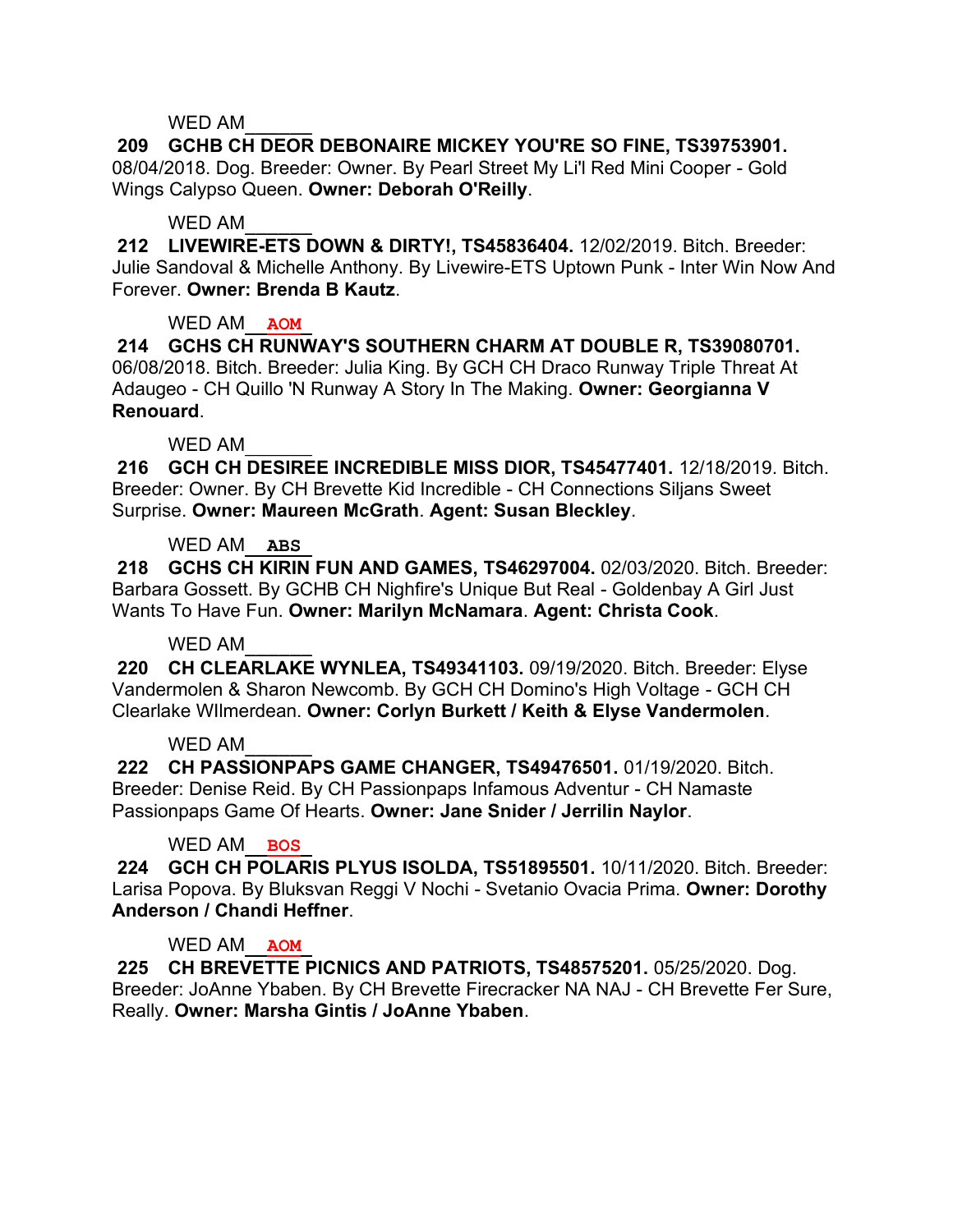**226 GCH CH DISYRE MUSIC TO MY EARS, TS49424802.** 11/05/2020. Bitch. Breeder: Diana Sayre. By GCHB CH Candella Wish Upon A Star - GCH CH Disyre Joyful Music. **Owner: Hillary B Hunter / Diana Sayre**.

### WED AM

**228 CH BREVETTE BUT FIRST, CHAMPAGNE CGC TKN, TS45119201.**  09/25/2019. Bitch. Breeder: Christine Burton & JoAnne Ybaben. By CH Brevette Firecracker NA NAJ - GCH CH Brevette Charade AX MXJ NF CGC TKN. **Owner: Tylia Tietje / JoAnne Ybaben**.

### WED AM

**230 CH ELIDAS CHRISTMAS CHEER FOR DOMINO, TS45781501.** 12/23/2019. Bitch. Breeder: Shellie Juden. By GCHB CH Nightfire's Unique But Real - CH Blicci's Never Stop Dreaming. **Owner: Laura Temperato / Laura Domino & Shelie J Juden**.

### WED AM\_**SelB**\_

**232 GCHS CH BLOOM AN GLOW IN THE DARK, TS30994102.** 01/28/2016. Bitch. Breeder: Annette Blomquist & Candace Blomquist. By GCHP CH Valifyre Freespirit Icy Sparks - GCH CH Bloom An I Will Rise. **Owner: Madeline Mosing / Annette Blomquist**. **Agent: Brian Livingston**.

### WED AM\_\_**ABS**\_

**234 GCH CH LANDD WINTER MELODY, TS49080001.** 10/12/2020. Bitch. Breeder: Owners. By GCH CH Passionpaps Draco Invicncible - GCH CH Draco Last Dance. **Owner: Deedy Sorenson / Larry Sorenson**.

## WFD AM

**236 GCH CH WINGHAVEN LOVE IS LIKE A BUTTERFLY, TS48190201.** 

07/28/2020. Bitch. Breeder: Owner. By Emerald Garden Robbie Burns Of Winghaven - GCHS CH Zelicaon Play To Win For Winghaven. **Owner: Elizabeth Shonts**.

#### WED AM

**238 GCHS CH COQUINA'S DIVINE DESTINY, TS39644101.** 07/10/2016. Bitch. Breeder: Owners. By GCHS CH Coquina's Yippee Ki Yay - GCHS CH Coquina's Victorian Lady Of Hallmark. **Owner: Arlene A Czech / Mary Jo Korpi**. **Agent: Renee Rosamilia**.

#### WED AM

**240 CH WILDFIRE GLITTER IN THE AIR, TS42923601.** 05/30/2019. Bitch. Breeder: Owners. By CH Wildfire Cosmic Hallelujah - CH Wildfire Ticket To Ride. **Owner: Angela Pickett / Cheslie Pickett**.

## WED AM\_\_**ABS**\_

**242 CH CADGETS HIGH CALIBER, TS47208503.** 05/26/2020. Bitch. Breeder: Owner. By GCHP CH Skyview's Dakotah Reign Of Desire - CH Cadgets Soul Of Athena. **Owner: Gayle King**.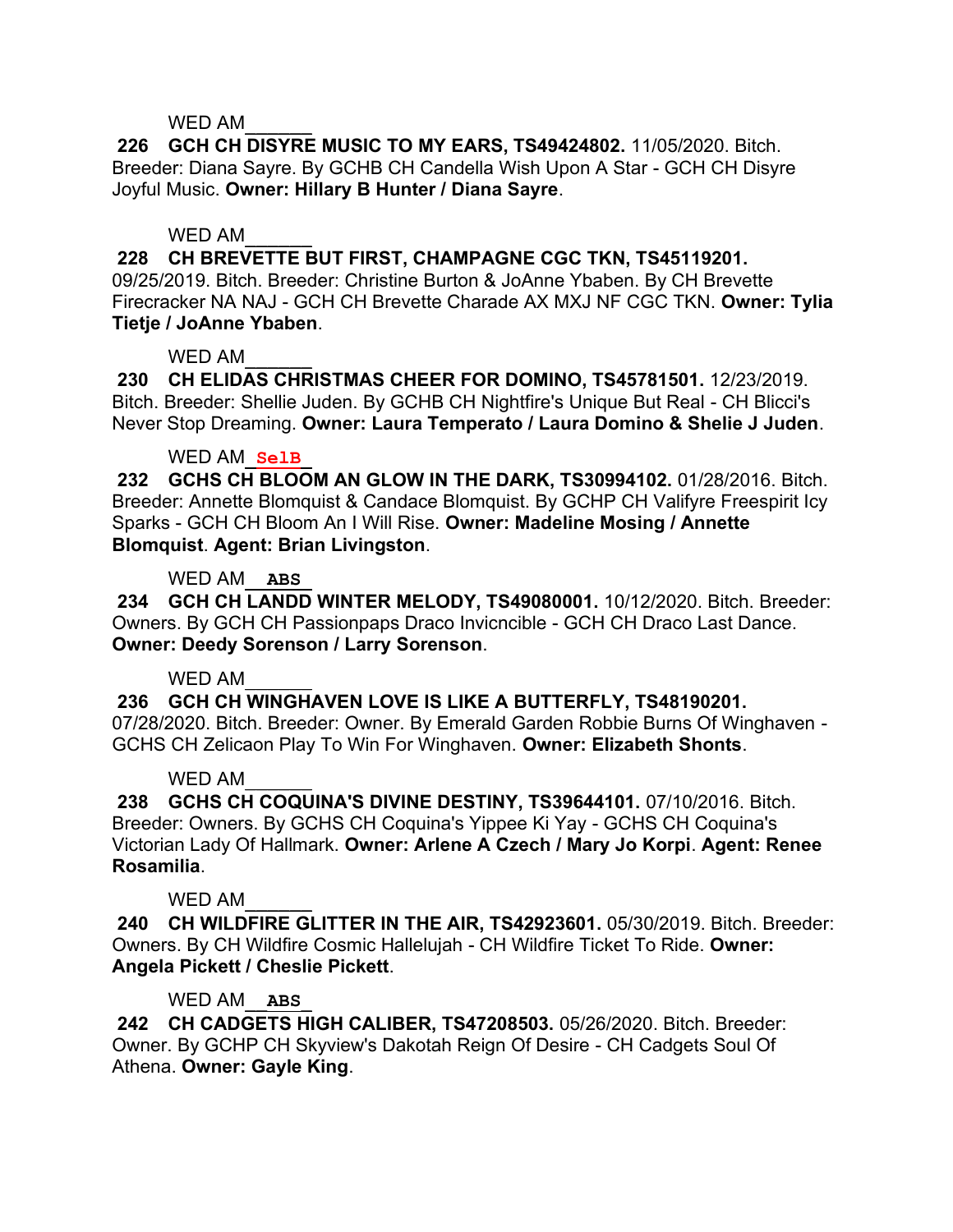# **244 GCH CH MUSTANGS I DON'T WANT TO BE AFRAID OF BEING ALIVE, TS33114801.** 09/19/2016. Bitch. Breeder: Owner. By GCH CH Monarchs Mustang

American Thunder - Monarchs Mustang She'Za Money Pit. **Owner: Laura J Jones**.

## WED AM

**246 GRANDEMAISON HIGHFALUTIN, TS49077002.** 09/11/2020. Bitch. Breeder: Owner. By GCH CH Domino's High Voltage - GCH CH Grandemaison Crested Butte Mountain High. **Owner: Martha Greathouse**.

## WED AM

**248 CH FENICE HIGH FALUTIN', TS53284801.** 05/28/2021. Bitch. Breeder: Owners. By CH Fenice Astronomical - CH Fenice Starz Voodoo Queen Of New Orleans. **Owner: Ellen Perry / Matthew Perry**.

# WED AM

**250 CH MILBU HAPPY HOUR, TS46896401.** 10/13/2019. Bitch. Breeder: Milda Busa. By Bilicci's Join The Team - Milbu Antonelle. **Owner: Stephanie Matthews**. **Agent: Ellen Perry**.

# WED AM\_\_**ABS**\_

**254 GCHB CH DISYRE DREAMS OF FAME, TS40843001.** 08/03/2018. Bitch. Breeder: Owner. By GCH CH Denzel Overnight Success - GCHB CH Stepping Up The Dream. **Owner: Diana Sayre**.

## **AM WEDNESDAY**

**Best of Breed\_123\_ Best of Winners\_\_38\_\_ Best of Opposite Sex \_224\_**

**Select Dog\_147\_ Select Bitch\_232\_ Award of Merit\_151\_159\_167\_214\_225\_\_**

 **Best Puppy from the Regular Classes\_\_38\_\_ Best Bred By Exhibitor\_\_61\_\_**

**BB GCh: 5 BOS GCh: 5 SelD GCh: 5 SelB GCh: 5**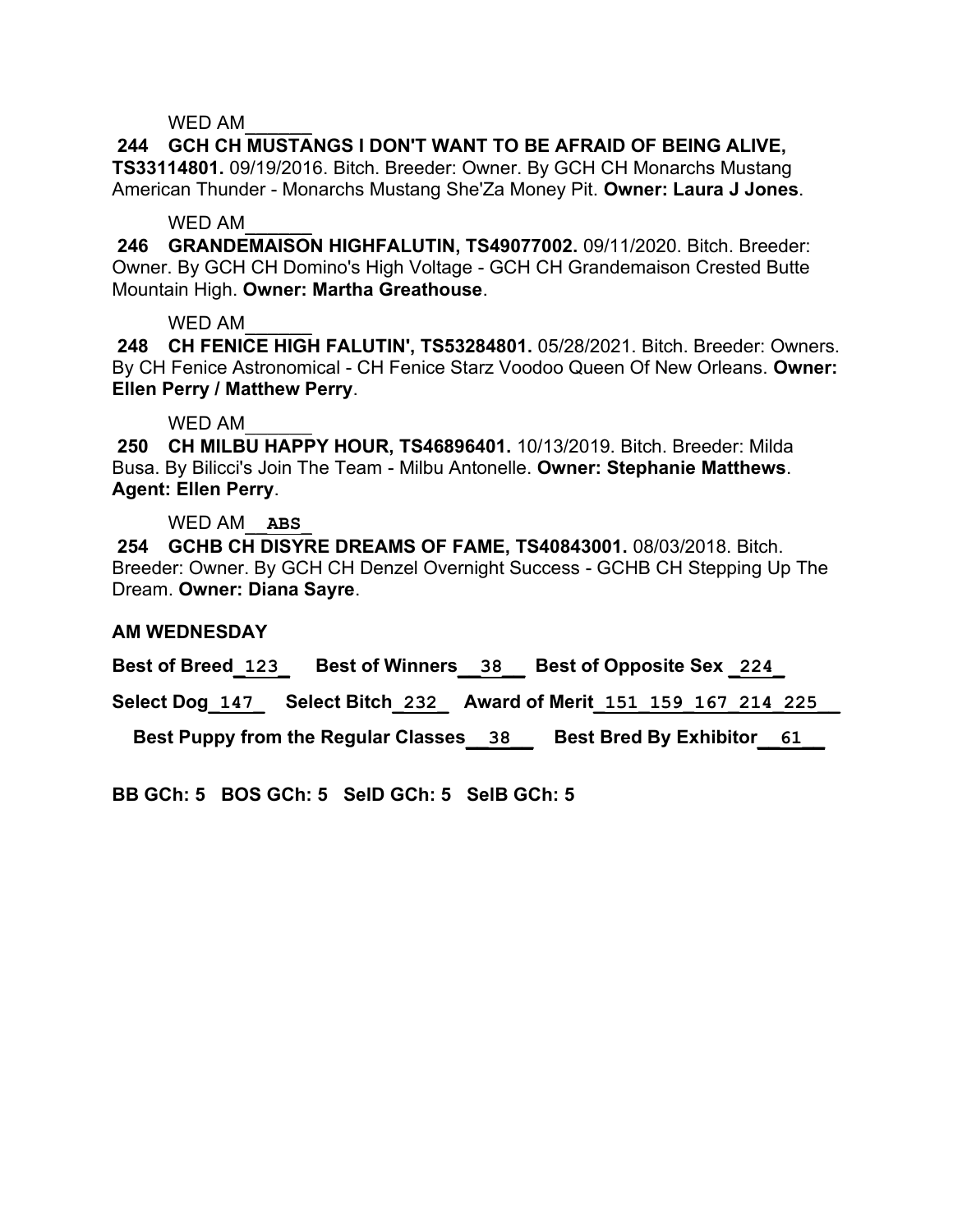### **Obedience Trial** *- Event #2022208325* **AM WEDNESDAY, MAY 25, 2022 Ring 2** Judge: **Mr. Russell Hornfisher** 43 Entries **Entry: 43 Competition: 40**

#### **Novice Class B**

WED AM\_\_\_**1**\_\_ WED AM: 189.5 Q **O 195 GCHB CH CASA BELLA'S SET THE WORLD ON FIRE BN RA BN-V CGC ACT1 TKA, TS38208801.** 03/24/2018. Breeder: Carol Lauren-Schmidt & Harold Schmidt. By GCH CH Casa Bella's Great Expectations RI ACT2 CGCA TKA - CH Casa Bella's Girls Got Tude By Skies BN-V RI CGCA TKN. **Owner: Carol Lauren-Schmidt / Daisy Morris, Beth Shonts & Lauren Soderberg**. Dog, PAPILLON.

WED AM\_\_**ABS**\_

**O 301 REGALOAKE'S IT'S ALL ABOUT ME BN RI NA OAJ SHDN TKI, TS39261401.**  04/03/2018. Breeder: Lynn Doel. By CH Heaven Sent Luggs To Regaloake - CH Heaven Sent Miss L-E TO Regaloake. **Owner: Deborah Gatchell**. Dog, PAPILLON.

WED AM\_\_\_**2**\_\_ WED AM: 178 Q **O 303 MARQUIS COURTS PRINCE OF CLOUD CITY, TS50472101.** 11/17/2020. Breeder: Carolyn Hembree. By CH Marquis Courts Shimmering Splendor - Marquis Courts Doing The Rumba. **Owner: Nancy Muller**. Dog, PAPILLON.

#### **AM WEDNESDAY**

**1st \_195\_ 2nd \_303\_ 3rd \_\_ 4th \_**

#### **Open Class A**

WED AM\_\_\_**2**\_\_ WED AM: 189 Q **O 211 GCHS CH VALENTINO BY MONARCH CD PCD BN RAE FDC MX MXJ NF T2B2 THD RATN CGCA TKP, TS10841901.** 02/29/2012. Breeder: Margie Riccomini. By CH Monarch's Mighty Titus by Sandel - Monarch Blossom Queen. **Owner: Carol Lauren-Schmidt / Lauren Soderbert & Audra Lynn**. Dog, PAPILLON. Jump Height: 10"

WED AM\_\_\_**3**\_\_ WED AM: 184.5 Q **O 304 CH SLEEPYCREEKS CUP OF JOE CD MX MXJ, TS39870502.** 10/01/2018. Breeder: Candy Janke & Hannah Ralston. By CH La Ren Adali Raising Ruckus - CH Sleepycreek's Diamonds N Pearls CDX. **Owner: Candy Janke / Kendal Fabsiak**. Dog, PAPILLON. Jump Height: 10"

WED AM\_\_**NQ**\_\_ WED AM:NQ **O 305 MACH TOPFLITE NONRICH SHAKIN NOT STIRRED CD BN MX MXJ CGC TKI, TS42023905.** 02/23/2019. Breeder: Owner, Dick & Nandy Lopaschuk & Sandra Schumacher. By CH MACH5 Topflite Vega Hear Me Roar - CH Nonrich Topflite Skip The LImit. **Owner: Kay Detampel**. Dog, PAPILLON. Jump Height: 10"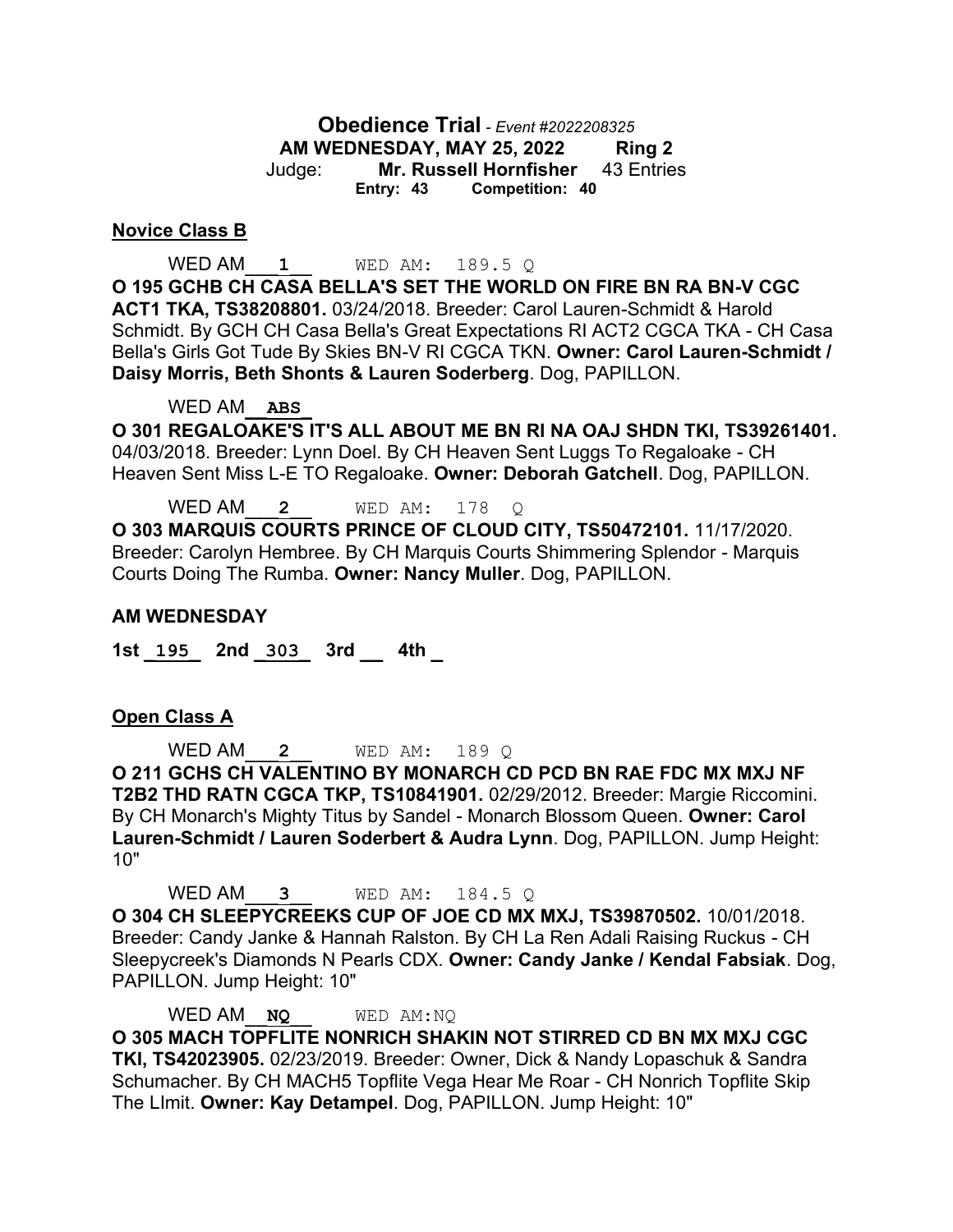### WED AM\_\_\_**1**\_\_ WED AM: 195 Q

**O 306 CH LOTEKI TURN UP THE HEAT CD PCD RI, TS40668602.** 08/24/2018. Breeder: Lou Ann King. By CH Blesk Fortuni Evan - GCH CH Loteki In The Heat Of The Night. **Owner: Mary Gail Holcombe**. Bitch, PAPILLON. Jump Height: 10"

WED AM\_\_**NQ**\_\_ WED AM:NQ

**O 307 MACH TOPFLITE NANRICH MINT JULEP CD BN RE MX MXJ MJB OF ACT1 CGC TKI, TS42023903.** 02/23/2019. Breeder: Kay De Tampel, Richard Lopaschuk, Nancy Lopaschuk & Sandra L Schumacher. By CH MACH6 Topflite Vega Hear Me Roar - Nanrich Topflite Sky's The Limit. **Owner: Linda Repphun / Sandra L Schumacher & Kay DeTampel**. Bitch, PAPILLON. Jump Height: 8"

WED AM\_\_**NQ**\_\_ WED AM:NQ

**O 308 CH MARQUIS INSIDE INFORMATION CD PCD BN RAE OA AXJ CGCA CGCU TKN, TS04934201.** 03/07/2011. Breeder: Kevin & Paula Ray. By CH Marquis The Good Life - Marquis Royal Providence. **Owner: Kathy Knuckles / Stacy Newton**. Dog, PAPILLON. Jump Height: 8"

#### **AM WEDNESDAY**

**1st \_306\_ 2nd \_211\_ 3rd \_304\_ 4th \_**

**Open Class B**

WED AM\_\_**NQ**\_\_ WED AM:NQ **O 309 MACH TOPFLITE LOVE IN MOTION UD PCD BN GN RE MXB MJS XF T2B CGCA TKP, TS36116903.** 06/10/2017. Breeder: Sandra L Schumacher. By CH Marquis Court's Set Fire To THe Reign - CH Top Flite Money In Motion. **Owner: Linda Repphun**. Bitch, PAPILLON. Jump Height: 12"

WED AM\_\_\_**2**\_\_ WED AM: 197.5 Q **O 310 LOTEKI RAFFICA DI VENTO, TS03002804.** 11/19/2010. Breeder: Lou Ann King. By Chanceux Capo Di Tutti Capo - Loteki The Wind In My Hair. **Owner: Mary Waller**. Dog, PAPILLON. Jump Height: 10"

WED AM\_\_\_**1**\_\_ WED AM:198 Q **HC**

**O 311 OTCH5 DENZEL INSIGNIA TAKE ME SERIOUSLY UDX9 OGM BN, TS32006203.** 05/26/2016. Breeder: Nicole Laver & Tracy Burdick. By CH Allistar Denzel Take The Stage - CH Denzel Can't Be Serious. **Owner: Eugene Morris**. Dog, PAPILLON. Jump Height: 10"

WED AM\_\_\_**4**\_\_ WED AM: 194 Q **O 312 OTCH WINGSSONG MOVES LIKE JAGGER UDX5 OM8, TS26910701.**  06/14/2015. Breeder: Pam & Chris Jones. By CH Wingssong Watch Me Dance - CH Wingssong Rave Reviews. **Owner: Nancy Muller**. Dog, PAPILLON. Jump Height: 10"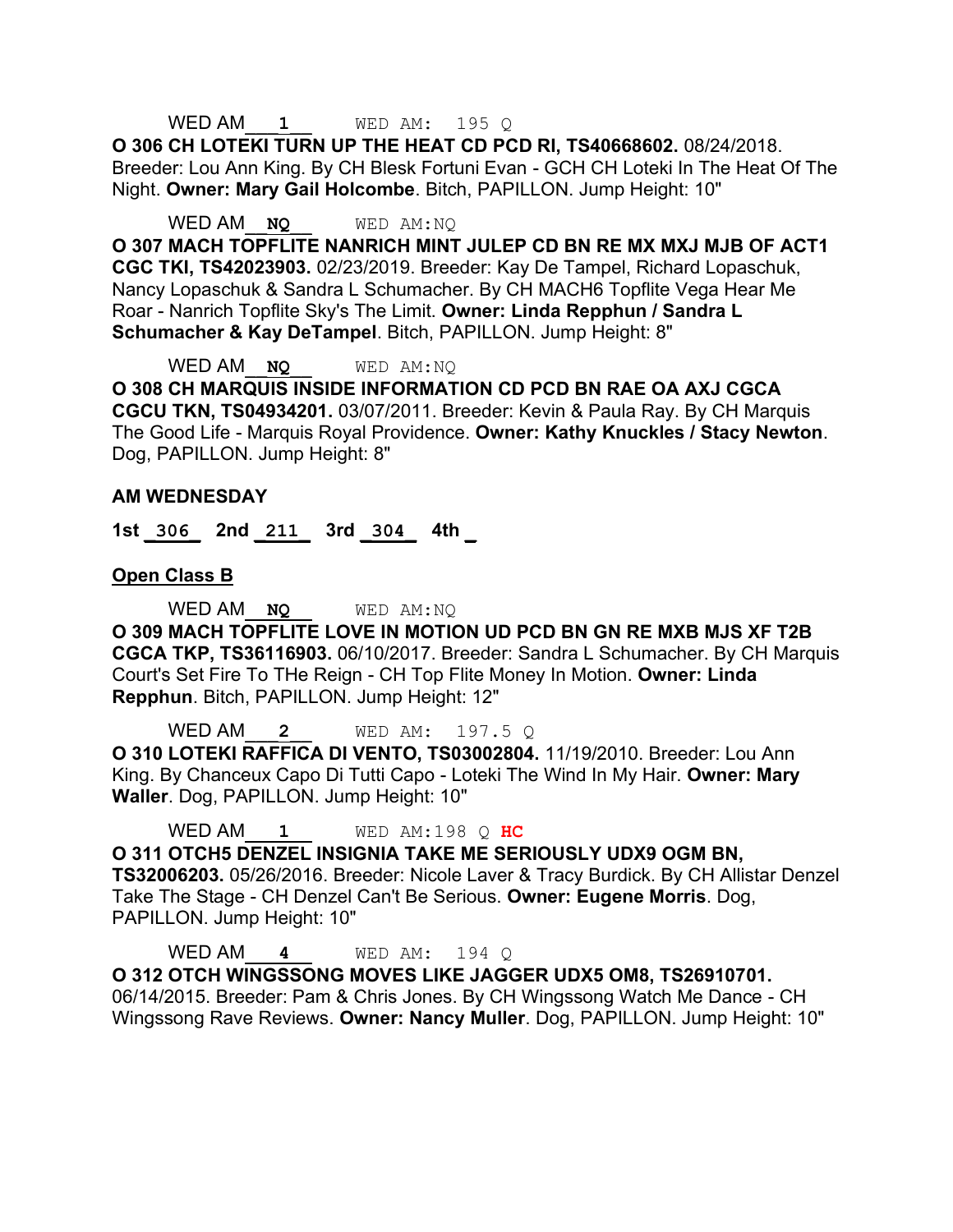#### WED AM\_\_**NQ**\_\_ WED AM:NQ

**O 313 PILOT'S GOOD FLIGHT CDX TD, TS37818902.** 02/18/2018. Breeder: Don Bauer & Mrs. Marilyn Bauer. By CH Pilot Caprices Chuck Yeager - GCH CH Pilot Lockheed Electra. **Owner: Cathy Parker**. Dog, PAPILLON. Jump Height: 10"

WED AM\_\_\_**3**\_\_ WED AM: 197 Q

**O 314 OTCH DOMINO OAKHILLS CALIFORNIA POPPY UDX5 OGM PUTD VER CGCU TKI, TS25922301.** 05/06/2015. Breeder: Sandy Vallaincourt & L Temperato. By GCH CH Domino On The Money - CH Domino's Diamond Jubilee. **Owner: Hillary B Hunter**. Bitch, PAPILLON. Jump Height: 10"

WED AM **NO** WED AM:NO **O 316 BERNDOCK'S LET 'ER RIP UD BN RI MX MXJ MJB XF ACT2 CGC TKN, TS31880002.** 09/14/2016. Breeder: Angela Worzalla. By GCH CH Ashlor's Smooth Sailing UD RE AX AXJ - ET's Living In The Berndocks. **Owner: Kathy Schuh**. Bitch, PAPILLON. Jump Height: 10"

WED AM WED AM: 193.5 Q **O 317 OTCH15 MY DOLLY MOLLY TWO SPOTS UDX34 OGM VER, TR84013301.**  02/03/2009. Breeder: Jason Wattenbarger. By Mister Noah Lott - Royal Panda Echo. **Owner: Nancy Muller**. Bitch, PAPILLON. Jump Height: 10"

WED AM\_\_**NQ**\_\_ WED AM:NQ

**O 318 CH MACH6 TOPFLITE VEGA HEAR ME ROAR UD MJG MXC NF CGC TKP, TS23088501.** 06/13/2014. Breeder: Sandy Schumacher & Vicki Olsen. By CH Topflite Meet Tee Time - CH Vega Starlite Petite Angel. **Owner: Kay Detampel**. Dog, PAPILLON. Jump Height: 10"

#### **AM WEDNESDAY**

**1st \_311\_ 2nd \_310\_ 3rd \_314\_ 4th \_312\_** 

#### **Utility Class A**

WED AM\_\_**NQ**\_\_ WED AM:NQ

**O 315 PRINCESS SOPHIA OF SUMMERVIEW HILLS, TS40793403.** 11/23/2018. Breeder: Deborah Lee Telemeco. By Tony T's Nicole Bello - Li'l Miss Gypsy Bumblebee. **Owner: Marlene Binder**. Bitch, PAPILLON. Jump Height: 10"

WED AM\_\_**NQ**\_\_ WED AM:NQ **O 319 CH SLEEPYCREEKS DIAMONDS N PEARLS CDX, TS27044401.** 08/21/2015. Breeder: Candy Janke. By GCH CH Namaste Mission TO Civilize - CH Sleepycreeks Sailormans Image CDX. **Owner: Candy Janke / Hannah Ralston**. Bitch, PAPILLON. Jump Height: 10"

#### **AM WEDNESDAY**

**1st \_\_ 2nd \_\_ 3rd \_\_ 4th \_**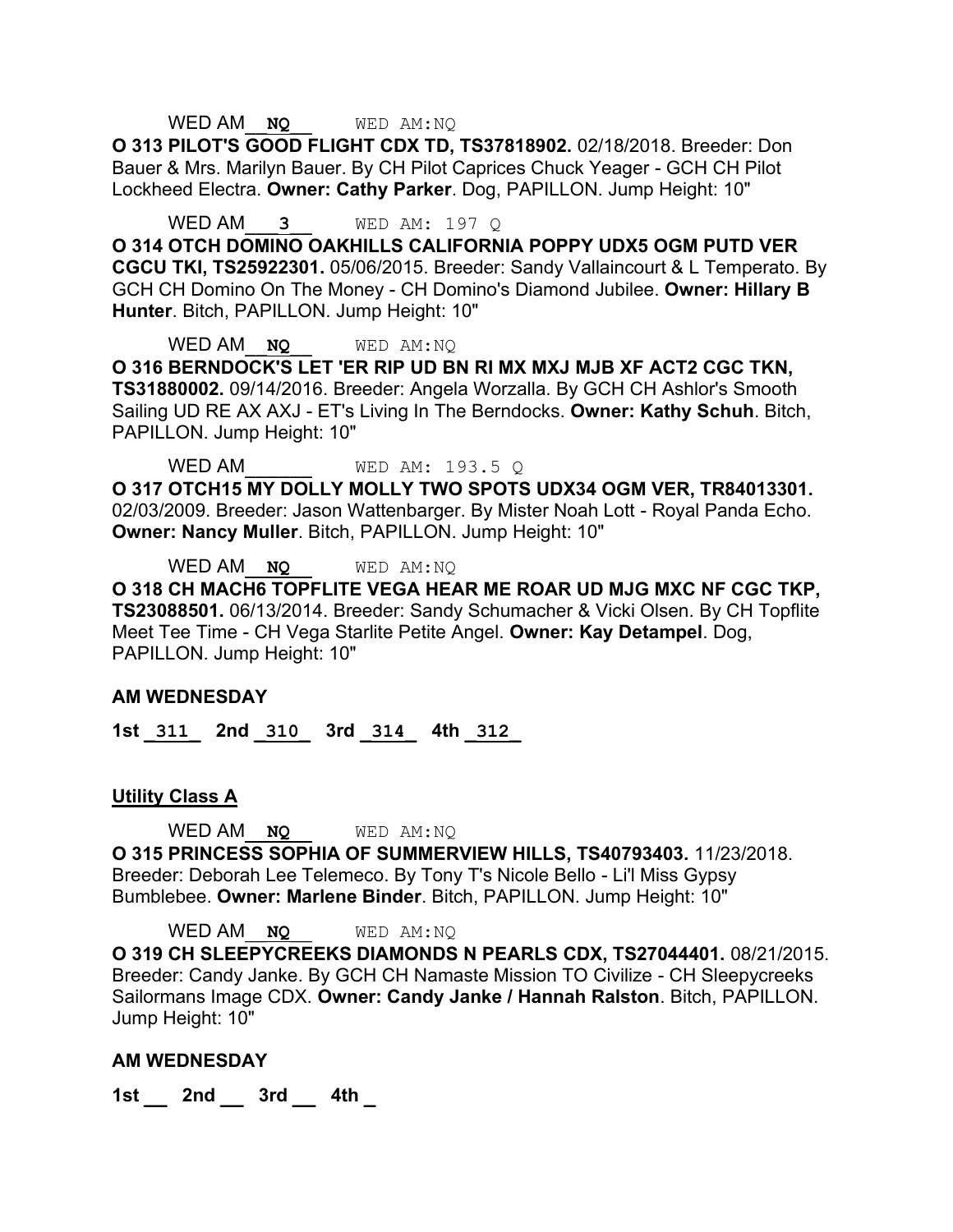#### **Utility Class B**

WED AM\_\_**NQ**\_\_ WED AM:NQ

**(O 309) MACH TOPFLITE LOVE IN MOTION UD PCD BN GN RE MXB MJS XF T2B CGCA TKP, TS36116903.** 06/10/2017. Breeder: Sandra L Schumacher. By CH Marquis Court's Set Fire To THe Reign - CH Top Flite Money In Motion. **Owner: Linda Repphun**. Bitch, PAPILLON. Jump Height: 12"

WED AM\_\_\_**4**\_\_ WED AM: 195.5 Q

**(O 310) LOTEKI RAFFICA DI VENTO, TS03002804.** 11/19/2010. Breeder: Lou Ann King. By Chanceux Capo Di Tutti Capo - Loteki The Wind In My Hair. **Owner: Mary Waller**. Dog, PAPILLON. Jump Height: 10"

WED AM\_\_\_**1**\_\_ WED AM: 198.5 Q **HIT**

**(O 311) OTCH5 DENZEL INSIGNIA TAKE ME SERIOUSLY UDX9 OGM BN, TS32006203.** 05/26/2016. Breeder: Nicole Laver & Tracy Burdick. By CH Allistar Denzel Take The Stage - CH Denzel Can't Be Serious. **Owner: Eugene Morris**. Dog, PAPILLON. Jump Height: 10"

WED AM\_\_\_**3**\_\_ WED AM:197 Q

**(O 312) CH MACH6 TOPFLITE VEGA HEAR ME ROAR UD MJG MXC NF CGC TKP, TS23088501.** 06/13/2014. Breeder: Sandy Schumacher & Vicki Olsen. By CH Topflite Meet Tee Time - CH Vega Starlite Petite Angel. **Owner: Kay Detampel**. Dog, PAPILLON. Jump Height: 10"

WED AM **NO** WED AM:NO

**(O 313) PILOT'S GOOD FLIGHT UD TD, TS37818902.** 02/18/2018. Breeder: Don Bauer & Mrs. Marilyn Bauer. By CH Pilot Caprices Chuck Yeager - GCH CH Pilot Lockheed Electra. **Owner: Cathy Parker**. Dog, PAPILLON. Jump Height: 10"

WED AM **NO** WED AM:NO **(O 314) OTCH DOMINO OAKHILLS CALIFORNIA POPPY UDX5 OGM PUTD VER CGCU TKI, TS25922301.** 05/06/2015. Breeder: Sandy Vallaincourt & L Temperato. By GCH CH Domino On The Money - CH Domino's Diamond Jubilee. **Owner: Hillary B Hunter**. Bitch, PAPILLON. Jump Height: 10"

WED AM\_\_**NQ**\_\_ WED AM:NQ

**(O 316) BERNDOCK'S LET 'ER RIP UD BN RI MX MXJ MJB XF ACT2 CGC TKN, TS31880002.** 09/14/2016. Breeder: Angela Worzalla. By GCH CH Ashlor's Smooth Sailing UD RE AX AXJ - ET's Living In The Berndocks. **Owner: Kathy Schuh**. Bitch, PAPILLON. Jump Height: 10"

WED AM\_\_**NQ**\_\_ WED AM:NQ **(O 317) OTCH15 MY DOLLY MOLLY TWO SPOTS UDX34 OGM VER, TR84013301.** 02/03/2009. Breeder: Jason Wattenbarger. By Mister Noah Lott - Royal Panda Echo. **Owner: Nancy Muller**. Bitch, PAPILLON. Jump Height: 10"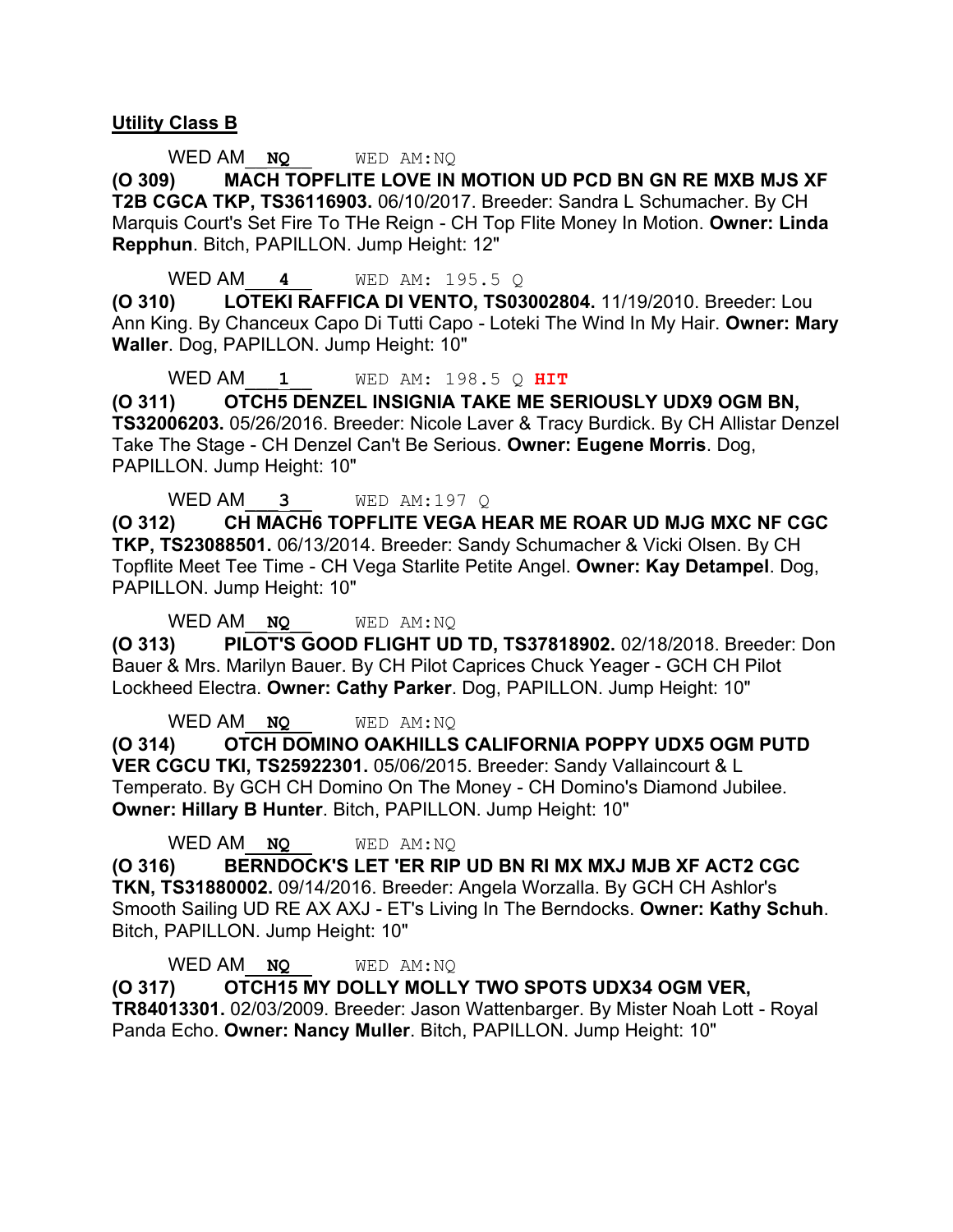#### WED AM\_\_\_**2**\_\_ WED AM:198 Q

**(O 318) OTCH WINGSSONG MOVES LIKE JAGGER UDX5 OM8, TS26910701.**  06/14/2015. Breeder: Pam & Chris Jones. By CH Wingssong Watch Me Dance - CH Wingssong Rave Reviews. **Owner: Nancy Muller**. Dog, PAPILLON. Jump Height: 10"

#### **AM WEDNESDAY**

**1st \_311\_ 2nd \_318\_ 3rd \_312\_ 4th \_310**

#### **AM WEDNESDAY**

**High Score in Regular Obedience Classes\_311\_ High Combined Score in Open & Utility Classes\_\_311\_\_\_**

#### **Preferred Open Class**

WED AM **NO** WED AM:NO **O 320 WILDFIRE UNDENIABLE PETIT FRERE JACQUES PCD BN RI AX MXJ OF BCAT CGC TKI, TS38594504.** 02/27/2018. Breeder: Angela S Pickett & Cheslie Pickett. By Wildfire Cosmic Hallelujah - Wildfire Undercover Lover. **Owner: Elizabeth Petko**. Dog, PAPILLON. Jump Height: 10"

#### **AM WEDNESDAY**

**1st \_\_ 2nd \_\_ 3rd \_\_ 4th \_**

#### **Beginner Novice Class A**

WED AM\_\_**NQ**\_\_ WED AM:NQ

**(O 161) GCHB CH RUNWAY'S RUN FORREST RUN AX MXJ OF CGC TKA, TS39080702.** 06/08/2018. Breeder: Julia King. By Draco Runway Triple Threat At Adaugeo - Quillo 'N Runway A Story In The Making. **Owner: Brianna Bedrosian**. Dog, PAPILLON.

WED AM\_\_**NQ**\_\_ WED AM:NQ **O 321 CADAGA OSRIC, TS41426301.** 11/23/2018. Breeder: Deanna Clark. By CH Cadaga Lifelong's Dazzle - Deanna's Calypso's Dream. **Owner: Natalie Binder**. Dog, PAPILLON.

#### **AM WEDNESDAY**

**1st \_\_ 2nd \_\_ 3rd \_\_ 4th \_**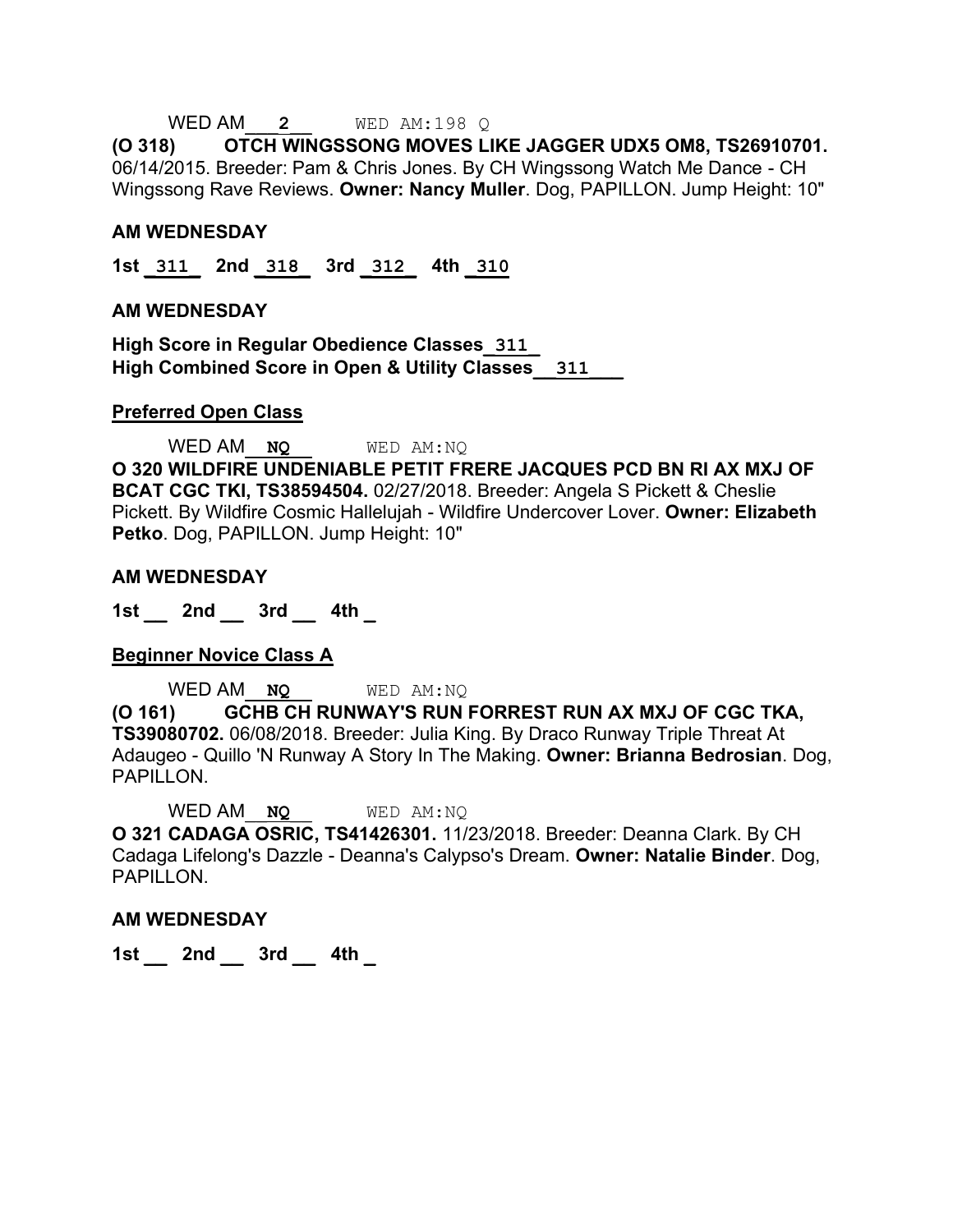### **Beginner Novice Class B**

WED AM\_\_**ABS**\_

**(O 35) JOYANEW MUSIC FILLS THE AIR, TS50420002.** 02/12/2021. Breeder: Colleen Kodet & John Kodet. By GCH CH Berndock's Last Voyage At Sleepy Creek CDX BN GN RN AX AXJ CGC TKI - CH Sleepy Creeks Stryke A Pose. **Owner: Colleen Kodet / John Kodet & Audrey L Gartman**. Dog, PAPILLON.

#### WED AM\_\_**ABS**\_

**(O 58) JOYANEW POETRY IN MOTION, TS50420003.** 02/12/2021. Breeder: Owners. By GCH CH Berndock's Last Voyage At Sleepy Creek CDX BN GN RN AX AXJ CGC TKI - CH Sleepy Creeks Stryke A Pose. **Owner: Colleen Kodet / John Kodet**. Bitch, PAPILLON.

WED AM\_\_**NQ**\_\_ WED AM:NQ

**(O 101) SLEEPY CREEK LUCK OF THE IRISH, TS46187003.** 03/18/2020. Breeder: Candy Janke, Hannah Ralston & Kendall Fabisialk. By Cadaga Ossric - CH Sleepycreek's Diamonds N Pearls CDX BC RA AX OAJ. **Owner: Diana Kerew-Shaw**. Bitch, PAPILLON.

WED AM\_\_**NQ**\_\_ WED AM:NQ

**(O 155) CH PATUXENT FULIGIN WINGED MESSENGER DCAT, TS47629004.**  08/16/2020. Breeder: Letty McNulty. By Patuxent's Swift Justice MX MXJ OF - Patuxent's Spirit In The Sky OA AXJ. **Owner: Jennie Larkin**. Dog, PAPILLON.

WED AM\_\_\_**3**\_\_ WED AM:Q 192

**(O 195) GCHB CH CASA BELLA'S SET THE WORLD ON FIRE BN RA BN-V CGC ACT1 TKA, TS38208801.** 03/24/2018. Breeder: Carol Lauren-Schmidt & Harold Schmidt. By GCH CH Casa Bella's Great Expectations RI ACT2 CGCA TKA - CH Casa Bella's Girls Got Tude By Skies BN-V RI CGCA TKN. **Owner: Carol Lauren-Schmidt / Daisy Morris, Beth Shonts & Lauren Soderberg**. Dog, PAPILLON.

WED AM<sub>1</sub><sup>1</sup> WED AM: 0 195.5

**(O 226) GCH CH DISYRE MUSIC TO MY EARS, TS49424802.** 11/05/2020. Breeder: Diana Sayre. By GCHB CH Candella Wish Upon A Star - GCH CH Disyre Joyful Music. **Owner: Hillary B Hunter / Diana Sayre**. Bitch, PAPILLON.

WED AM\_\_\_**4**\_\_ WED AM:Q 189.5

**(O 303) MARQUIS COURTS PRINCE OF CLOUD CITY, TS50472101.**  11/17/2020. Breeder: Carolyn Hembree. By CH Marquis Courts Shimmering Splendor - Marquis Courts Doing The Rumba. **Owner: Nancy Muller**. Dog, PAPILLON.

WED AM\_\_\_**2**\_\_ WED AM:Q 193.5

**O 323 MARQUIS FLOAT LIKE A BUTTERFLY RN CGC CGCU, TS44542101.**  09/16/2019. Breeder: Paula Ray, Kevin Ray & Jessica Isenbarger. By Marquis The Butterfly Effect - CH Marquis Girls Night Out. **Owner: Kathy Knuckles**. Dog, PAPILLON.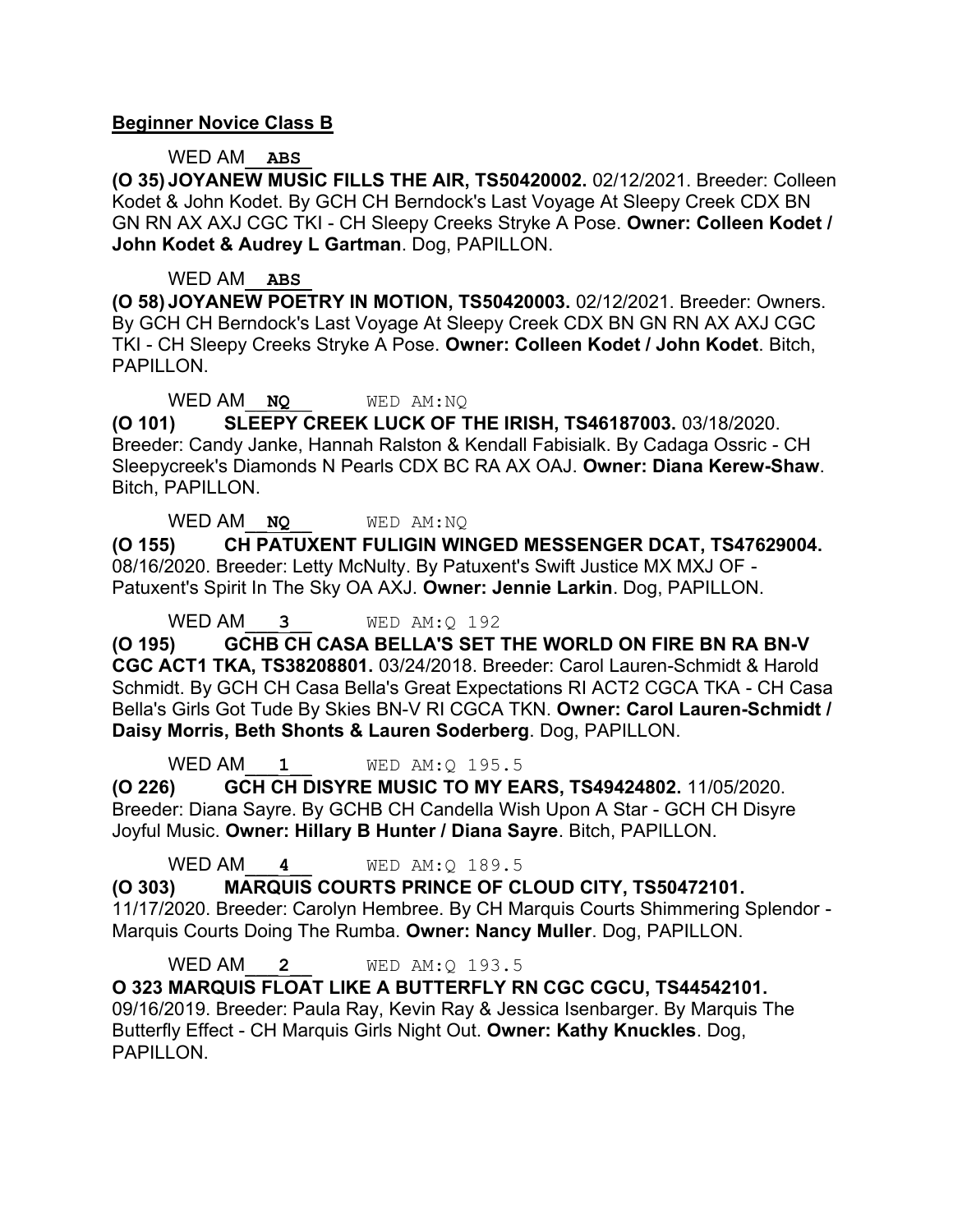#### **AM WEDNESDAY 1st \_226\_ 2nd \_323\_ 3rd \_195\_ 4th \_303\_**

#### **Graduate Novice Class**

#### WED AM\_\_**NQ**\_\_ WED AM:NQ

**(O 211) GCHS CH VALENTINO BY MONARCH CD PCD BN RAE FDC MX MXJ NF T2B2 THD RATN CGCA TKP, TS10841901.** 02/29/2012. Breeder: Margie Riccomini. By CH Monarch's Mighty Titus by Sandel - Monarch Blossom Queen. **Owner: Carol Lauren-Schmidt / Lauren Soderbert & Audra Lynn**. Dog, PAPILLON. Jump Height: 10"

WED AM **NO** WED AM:NO

**(O 308) CH MARQUIS INSIDE INFORMATION CD PCD BN RAE OA AXJ CGCA CGCU TKN, TS04934201.** 03/07/2011. Breeder: Kevin & Paula Ray. By CH Marquis The Good Life - Marquis Royal Providence. **Owner: Kathy Knuckles / Stacy Newton**. Dog, PAPILLON. Jump Height: 8"

#### **AM WEDNESDAY**

**1st \_\_ 2nd \_\_ 3rd \_\_ 4th \_**

#### **Graduate Open Class**

WED AM\_\_**NQ**\_\_ WED AM:NQ

**O 324 DOMINO'S WALK ON THE WILD SIDE CDX BN RA MJB MXB OF T2B TKN, TS32670401.** 12/16/2016. Breeder: Sandra Vallancourt & Laura Temperato. By GCH CH Domino's High Voltage - CH Domino's Diamond Jubilee CDX BN RE. **Owner: Ann Bruno**. Dog, PAPILLON. Jump Height: 12"

#### **AM WEDNESDAY**

**1st \_\_ 2nd \_\_ 3rd \_\_ 4th \_**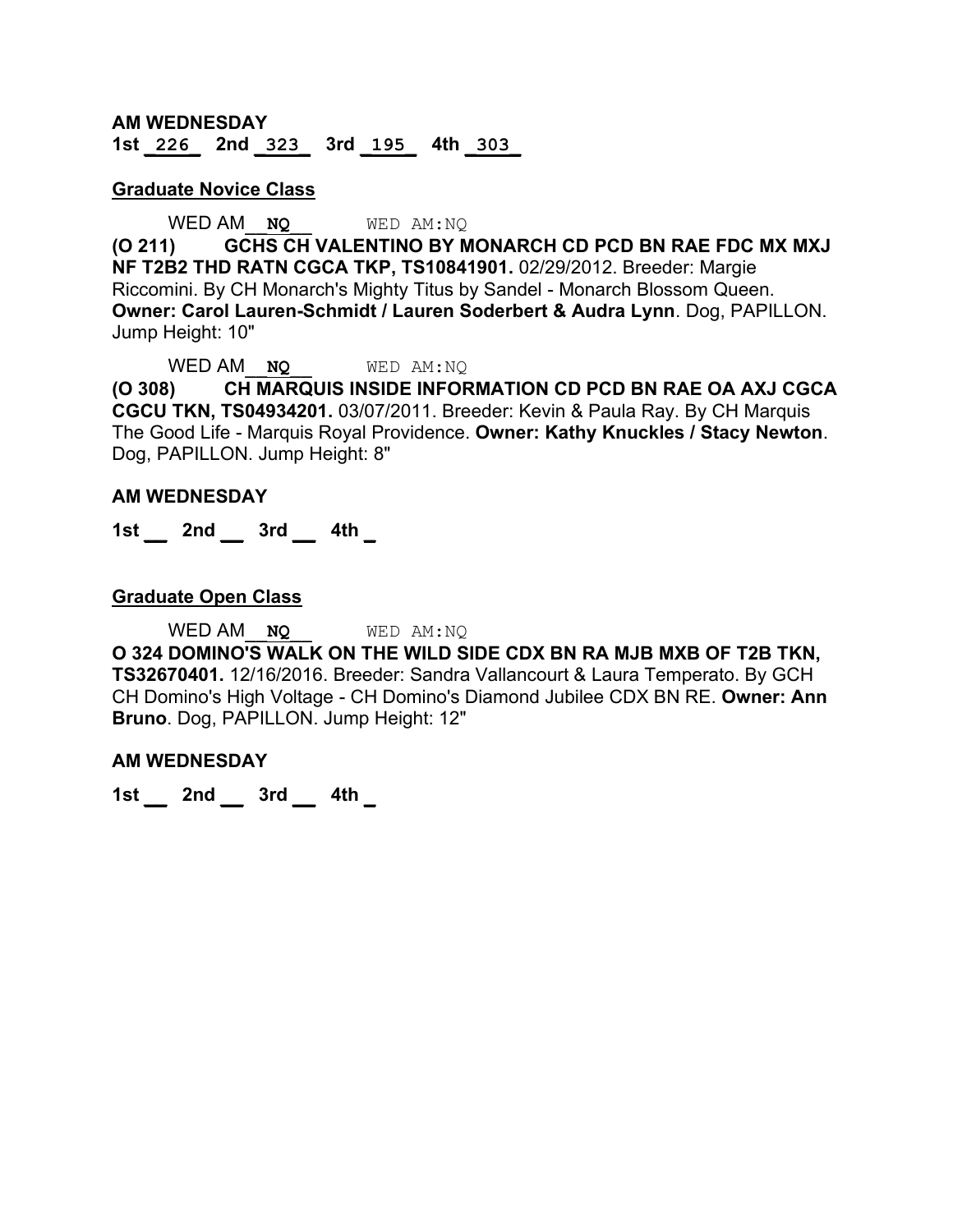**Rally Trial Classes** *- Event #2022208303* **AM WEDNESDAY, MAY 25, 2022 (Ring 3)** Judge: **Mrs. Shirley A Spall** 28 Entries **Entry: 28 Competition: 27**

#### **Rally Novice B**

WED AM WED AM: Q 93

**(R 155) CH PATUXENT FULIGIN WINGED MESSENGER DCAT, TS47629004.**  08/16/2020. Breeder: Letty McNulty. By Patuxent's Swift Justice MX MXJ OF - Patuxent's Spirit In The Sky OA AXJ. **Owner: Jennie Larkin**. Dog, PAPILLON.

WED AM WED AM: Q 76

**(R 161) GCHB CH RUNWAY'S RUN FORREST RUN AX MXJ OF CGC TKA, TS39080702.** 06/08/2018. Breeder: Julia King. By Draco Runway Triple Threat At Adaugeo - Quillo 'N Runway A Story In The Making. **Owner: Brianna Bedrosian**. Dog, PAPILLON.

WED AM\_\_\_**2**\_\_ WED AM:Q 100

**(R 401) CH SLEEPYCREEKS CUP OF JOE CD MX MXJ, TS39870502.**  10/01/2018. Breeder: Candy Janke & Hannah Ralston. By CH La Ren Adali Raising Ruckus - CH Sleepycreek's Diamonds N Pearls CDX. **Owner: Candy Janke / Kendal Fabsiak**. Dog, PAPILLON.

WED AM WED AM: Q 89

**R 402 FIREFLY'S STEEL MAGNOLIA NA NAJ CGC, TS45624802.** 02/15/2020. Breeder: Christine Hutchinson. By GCH CH Riesa's Xtra Mile To Go BCAT - Firefly's Scarlet Sage. **Owner: Camille Weber**. Bitch, PAPILLON.

WED AM WED AM: Q 95

**R 403 MACH WEENIPS NOT A CLOUD IN SIGHT MXB MJB BCAT RATN CGCA CGCU, PAL261875.** 03/06/2013. Breeder: Unknown. By Unknown - Unknown. **Owner: Denise Brandenburg-Morris**. Bitch, PAPILLON.

WED AM\_\_\_**3**\_\_ WED AM:Q 99

**(R 404) CH MACH6 TOPFLITE VEGA HEAR ME ROAR UD MJG MXC NF CGC TKP, TS23088501.** 06/13/2014. Breeder: Sandy Schumacher & Vicki Olsen. By CH Topflite Meet Tee Time - CH Vega Starlite Petite Angel. **Owner: Kay Detampel**. Dog, PAPILLON.

WED AM\_\_\_**4**\_\_ WED AM:Q 99

**(R 405) MACH TOPFLITE NONRICH SHAKIN NOT STIRRED CD BN MX MXJ CGC TKI, TS42023905.** 02/23/2019. Breeder: Owner, Dick & Nandy Lopaschuk & Sandra Schumacher. By CH MACH5 Topflite Vega Hear Me Roar - CH Nonrich Topflite Skip The LImit. **Owner: Kay Detampel**. Dog, PAPILLON.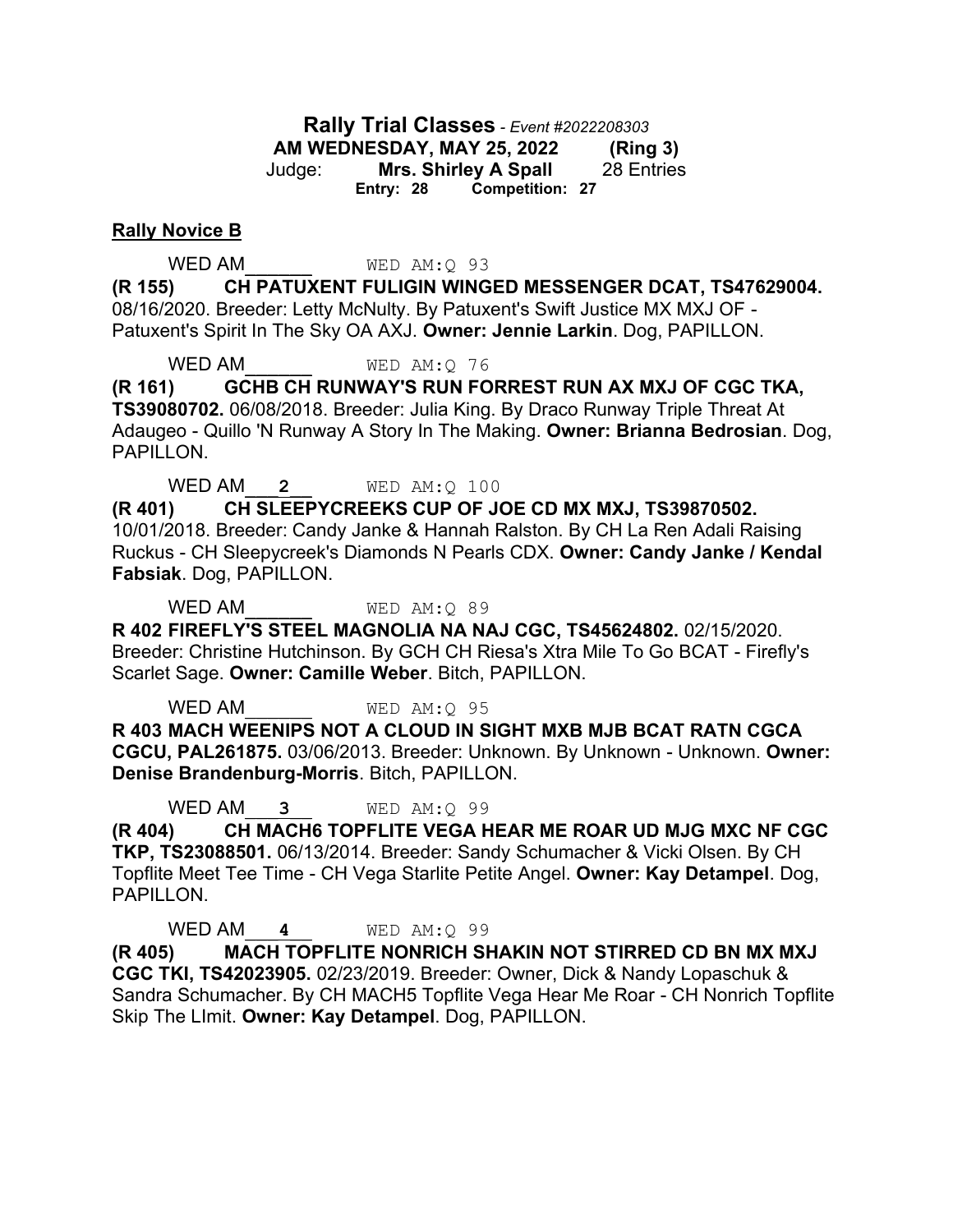#### WED AM\_\_**ABS**\_

**(R 406) PILOT'S GOOD FLIGHT CDX TD, TS37818902.** 02/18/2018. Breeder: Don Bauer & Mrs. Marilyn Bauer. By CH Pilot Caprices Chuck Yeager - GCH CH Pilot Lockheed Electra. **Owner: Cathy Parker**. Dog, PAPILLON.

WED AM<sub>1</sub> 1 WED AM: 0 100

**R 407 GCH CH SLEEPYCREEKS SCOTCH N WATER, TS46187001.** 03/18/2020. Breeder: Owners. By Cadaga Ossric - CH Sleepy Creek's Diamond N Pearls. **Owner: Candy Janke / Hannah Ralston**. Bitch, PAPILLON.

WED AM WED AM: 0 98 **(R 408) MARQUIS FLOAT LIKE A BUTTERFLY RN CGC CGCU, TS44542101.**  09/16/2019. Breeder: Paula Ray, Kevin Ray & Jessica Isenbarger. By Marquis The Butterfly Effect - CH Marquis Girls Night Out. **Owner: Kathy Knuckles**. Dog, PAPILLON.

**AM WEDNESDAY 1st \_407\_ 2nd \_401\_ 3rd \_404\_ 4th \_405\_** 

#### **Rally Intermediate**

WED AM\_\_\_**2**\_\_ WED AM:Q 89

**R 409 A & A'S BREWED TO PERKFECTION RI AX MXJ NF CGC TKI, TS32369101.**  07/07/2016. Breeder: Ava Engel. By D'Vine's Loyal Bounty Hunter - A & A's Dancing On The Wind. **Owner: Denise Morris**. Bitch, PAPILLON.

WED AM<sub>2</sub> **1** WED AM:0 95

**R 410 LIBERTY'S ROCKIN' MY SKINNY JEANS RN OAP AJP NFP CGC TKI, TS32150902.** 07/08/2016. Breeder: Chris Jackson. By GCH CH Marquis Put Me In Coach - Liberty's Trace Of Darkness. **Owner: Denise Brandenburg-Morris**. Bitch, PAPILLON.

WED AM\_\_\_**3**\_\_ WED AM:Q 88 **(R 411) CADAGA OSRIC, TS41426301.** 11/23/2018. Breeder: Deanna Clark. By CH Cadaga Lifelong's Dazzle - Deanna's Calypso's Dream. **Owner: Natalie Binder**. Dog, PAPILLON.

# **AM WEDNESDAY 1st \_410\_ 2nd \_409\_ 3rd \_411\_ 4th \_\_\_\_\_**

#### **Advanced B**

WED AM WED AM: Q 87

**R 264 CH REMANI'S LIQUID SUNSHINE CDX BN PCD RE CGCA CGCU TKA FDC, TS31191004.** 07/10/2016. Breeder: Danni & Emilie Peterson. By CH Micfriends I Wil - Remani's Get Your Shine On. **Owner: Danni Peterson / Emilie Peterson & Linda Ruedy**. Bitch, PAPILLON. Jump Height: 8"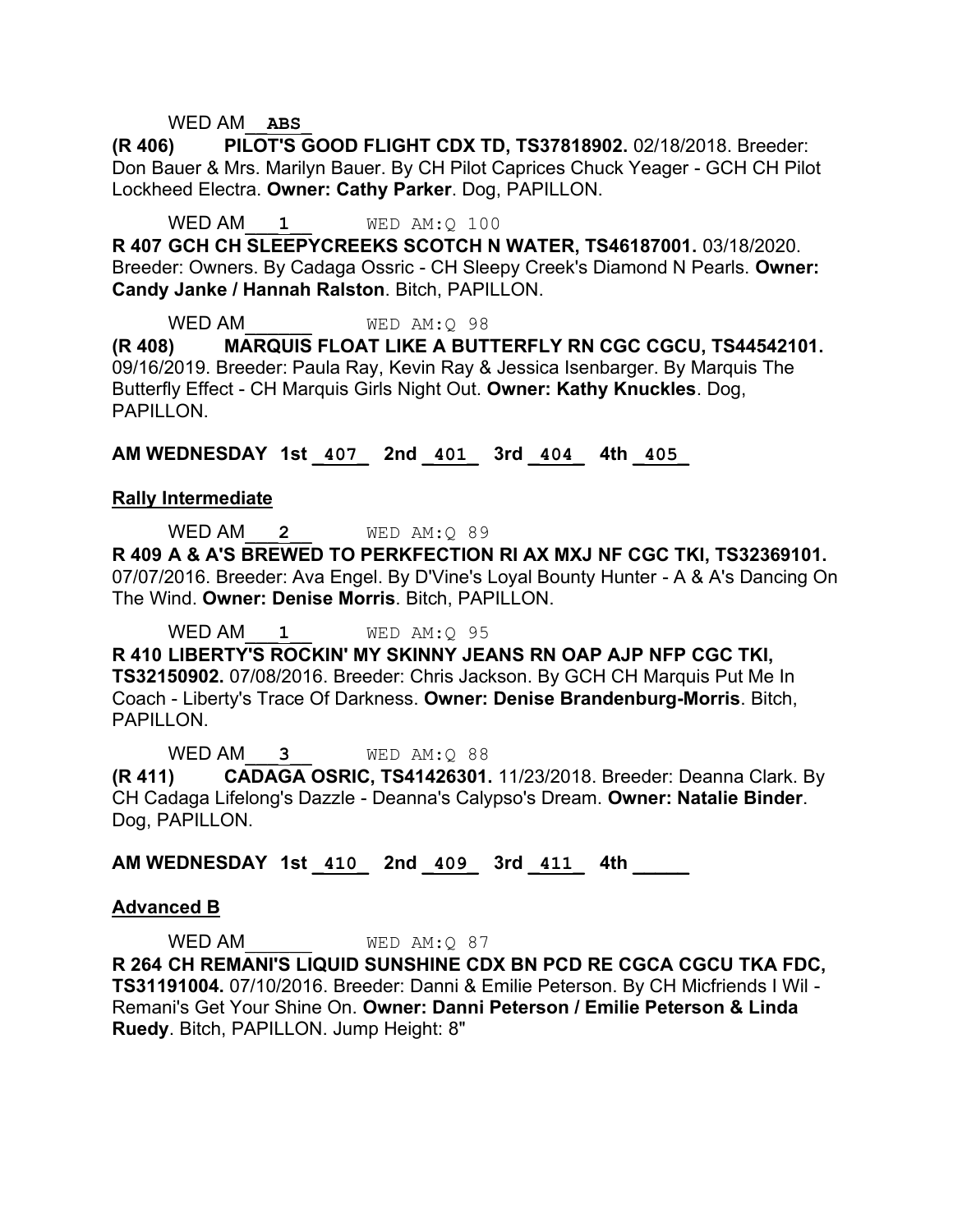#### WED AM<sub>2</sub> 1<br>WED AM: Q 100

**(R 412) MACH TOPFLITE LOVE IN MOTION UD PCD BN GN RE MXB MJS XF T2B CGCA TKP, TS36116903.** 06/10/2017. Breeder: Sandra L Schumacher. By CH Marquis Court's Set Fire To THe Reign - CH Top Flite Money In Motion. **Owner: Linda Repphun**. Bitch, PAPILLON. Jump Height: 8"

WED AM WED AM: Q 87

**R 413 CH KRYSTAL ANDALI SHARP DRESSED MAN RE AX OAJ CGC,** 

**TS27095302.** 08/20/2015. Breeder: Karen A Murad. By GCHG CH Andali LaRen He's Still The One - CH Krystal Circus Circus. **Owner: Julie Paige / Shellie Juden**. Dog, PAPILLON. Jump Height: 8"

WED AM WED AM: 0 78

**R 414 CH FIREFLY'S MILES TO GO FOR LOVE RE MX MXJ BCAT RATCHX2 CGC, TS33224201.** 02/13/2017. Breeder: Christine Hutchinson. By GCH CH Riesa's Xtra Mile To Go BCAT - CH Marquis Court's All Dressed Up At Firefly's. **Owner: Camille Weber**. Dog, PAPILLON. Jump Height: 8"

WED AM\_\_\_**2**\_\_ WED AM:Q 100

**(R 195) GCHB CH CASA BELLA'S SET THE WORLD ON FIRE BN RA BN-V CGC ACT1 TKA, TS38208801.** 03/24/2018. Breeder: Carol Lauren-Schmidt & Harold Schmidt. By GCH CH Casa Bella's Great Expectations RI ACT2 CGCA TKA - CH Casa Bella's Girls Got Tude By Skies BN-V RI CGCA TKN. **Owner: Carol Lauren-Schmidt / Daisy Morris, Beth Shonts & Lauren Soderberg**. Dog, PAPILLON. Jump Height: 4"

WED AM\_\_\_**3**\_\_ WED AM:Q 99

**(R 211) GCHS CH VALENTINO BY MONARCH CD PCD BN RAE FDC MX MXJ NF T2B2 THD RATN CGCA TKP, TS10841901.** 02/29/2012. Breeder: Margie Riccomini. By CH Monarch's Mighty Titus by Sandel - Monarch Blossom Queen. **Owner: Carol Lauren-Schmidt / Lauren Soderbert & Audra Lynn**. Dog, PAPILLON. Jump Height: 4"

WED AM\_\_\_**4**\_\_ WED AM:Q 97

**(R 415) MACH TOPFLITE NANRICH MINT JULEP CD BN RE MX MXJ MJB OF ACT1 CGC TKI, TS42023903.** 02/23/2019. Breeder: Kay De Tampel, Richard Lopaschuk, Nancy Lopaschuk & Sandra L Schumacher. By CH MACH6 Topflite Vega Hear Me Roar - Nanrich Topflite Sky's The Limit. **Owner: Linda Repphun / Sandra L Schumacher & Kay DeTampel**. Bitch, PAPILLON. Jump Height: 4"

## **AM WEDNESDAY 1st \_412\_ 2nd \_195\_ 3rd \_211\_ 4th \_415\_**

## **Excellent B**

WED AM  $\sim$  3 WED AM:Q 97

**(R 264) CH REMANI'S LIQUID SUNSHINE CDX BN PCD RE CGCA CGCU TKA FDC, TS31191004.** 07/10/2016. Breeder: Danni & Emilie Peterson. By CH Micfriends I Wil - Remani's Get Your Shine On. **Owner: Danni Peterson / Emilie Peterson & Linda Ruedy**. Bitch, PAPILLON. Jump Height: 8"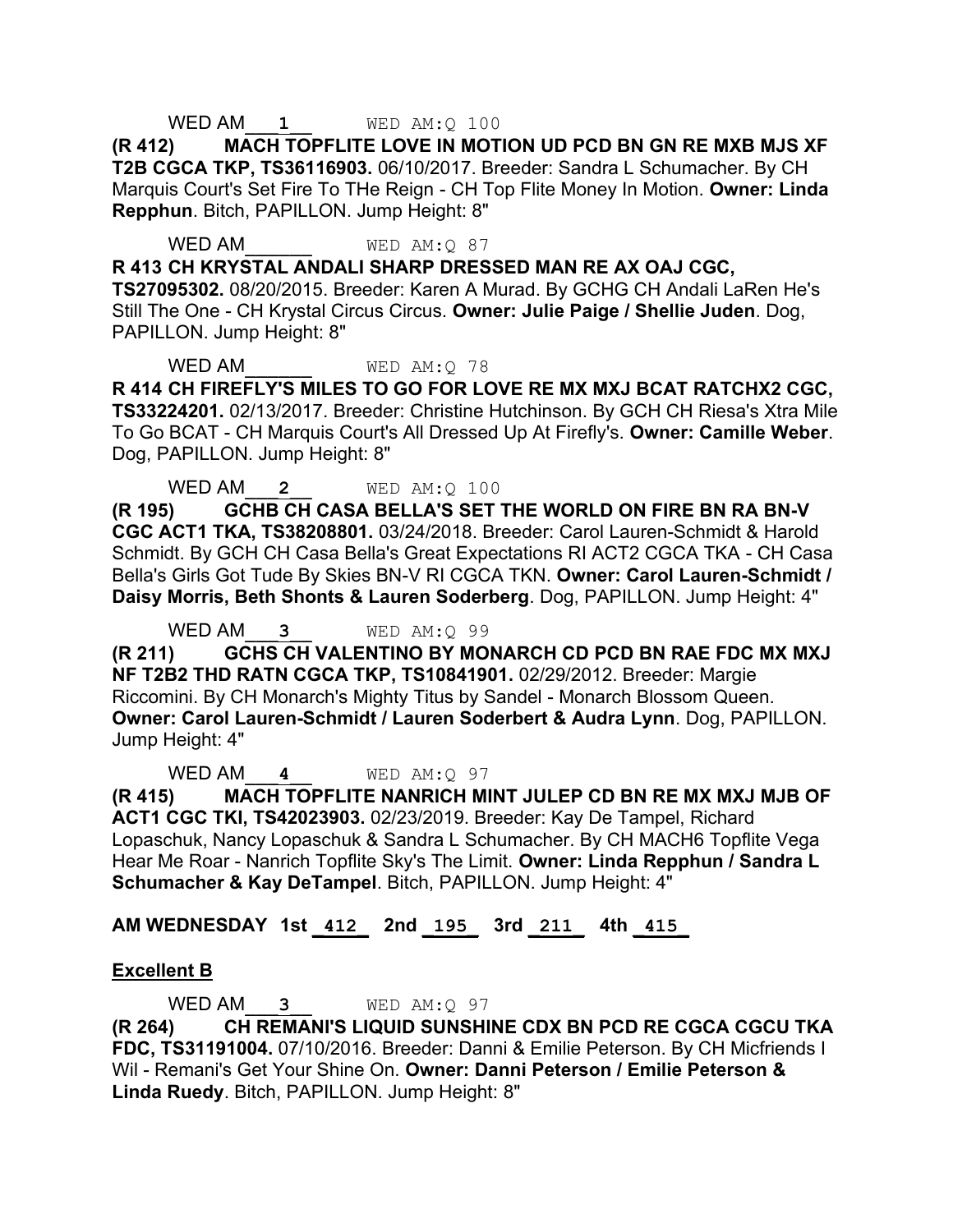### WED AM\_\_\_**4**\_\_ WED AM:Q 88

**(R 412) MACH TOPFLITE LOVE IN MOTION UD PCD BN GN RE MXB MJS XF T2B CGCA TKP, TS36116903.** 06/10/2017. Breeder: Sandra L Schumacher. By CH Marquis Court's Set Fire To THe Reign - CH Top Flite Money In Motion. **Owner: Linda Repphun**. Bitch, PAPILLON. Jump Height: 8"

WED AM\_\_**NQ**\_\_ WED AM:NQ

**(R 413) CH KRYSTAL ANDALI SHARP DRESSED MAN RE AX OAJ CGC, TS27095302.** 08/20/2015. Breeder: Karen A Murad. By GCHG CH Andali LaRen He's Still The One - CH Krystal Circus Circus. **Owner: Julie Paige / Shellie Juden**. Dog, PAPILLON. Jump Height: 8"

WED AM WED AM: 0 70

**(R 414) CH FIREFLY'S MILES TO GO FOR LOVE RE MX MXJ BCAT RATCHX2 CGC, TS33224201.** 02/13/2017. Breeder: Christine Hutchinson. By GCH CH Riesa's Xtra Mile To Go BCAT - CH Marquis Court's All Dressed Up At Firefly's. **Owner: Camille Weber**. Dog, PAPILLON. Jump Height: 8"

WED AM<sub>1</sub><sup>WED</sup> AM:HC 0 99

**(R 195) GCHB CH CASA BELLA'S SET THE WORLD ON FIRE BN RA BN-V CGC ACT1 TKA, TS38208801.** 03/24/2018. Breeder: Carol Lauren-Schmidt & Harold Schmidt. By GCH CH Casa Bella's Great Expectations RI ACT2 CGCA TKA - CH Casa Bella's Girls Got Tude By Skies BN-V RI CGCA TKN. **Owner: Carol Lauren-Schmidt / Daisy Morris, Beth Shonts & Lauren Soderberg**. Dog, PAPILLON. Jump Height: 4"

WED AM\_\_\_**2**\_\_ WED AM:Q 99

**(R 211) GCHS CH VALENTINO BY MONARCH CD PCD BN RAE FDC MX MXJ NF T2B2 THD RATN CGCA TKP, TS10841901.** 02/29/2012. Breeder: Margie Riccomini. By CH Monarch's Mighty Titus by Sandel - Monarch Blossom Queen. **Owner: Carol Lauren-Schmidt / Lauren Soderbert & Audra Lynn**. Dog, PAPILLON. Jump Height: 4"

WED AM WED AM: 0 85

**(R 415) MACH TOPFLITE NANRICH MINT JULEP CD BN RE MX MXJ MJB OF ACT1 CGC TKI, TS42023903.** 02/23/2019. Breeder: Kay De Tampel, Richard Lopaschuk, Nancy Lopaschuk & Sandra L Schumacher. By CH MACH6 Topflite Vega Hear Me Roar - Nanrich Topflite Sky's The Limit. **Owner: Linda Repphun / Sandra L Schumacher & Kay DeTampel**. Bitch, PAPILLON. Jump Height: 4"

# **AM WEDNESDAY 1st \_195\_ 2nd \_211\_ 3rd \_264\_ 4th \_412\_**

## **Rally Master**

WED AM<sub>2</sub> **1** WED AM:Q 97 **R 416 QUILLO REMINGTON STEELE BN RAE, TS34112001.** 03/05/2017. Breeder: Mary J Hakel. By GCHS CH Flinters Ain't He A Rebel - GCH CH Quillo Coming Attractions At Jo-Bee. **Owner: Regina Diran**. Dog, PAPILLON. Jump Height: 4"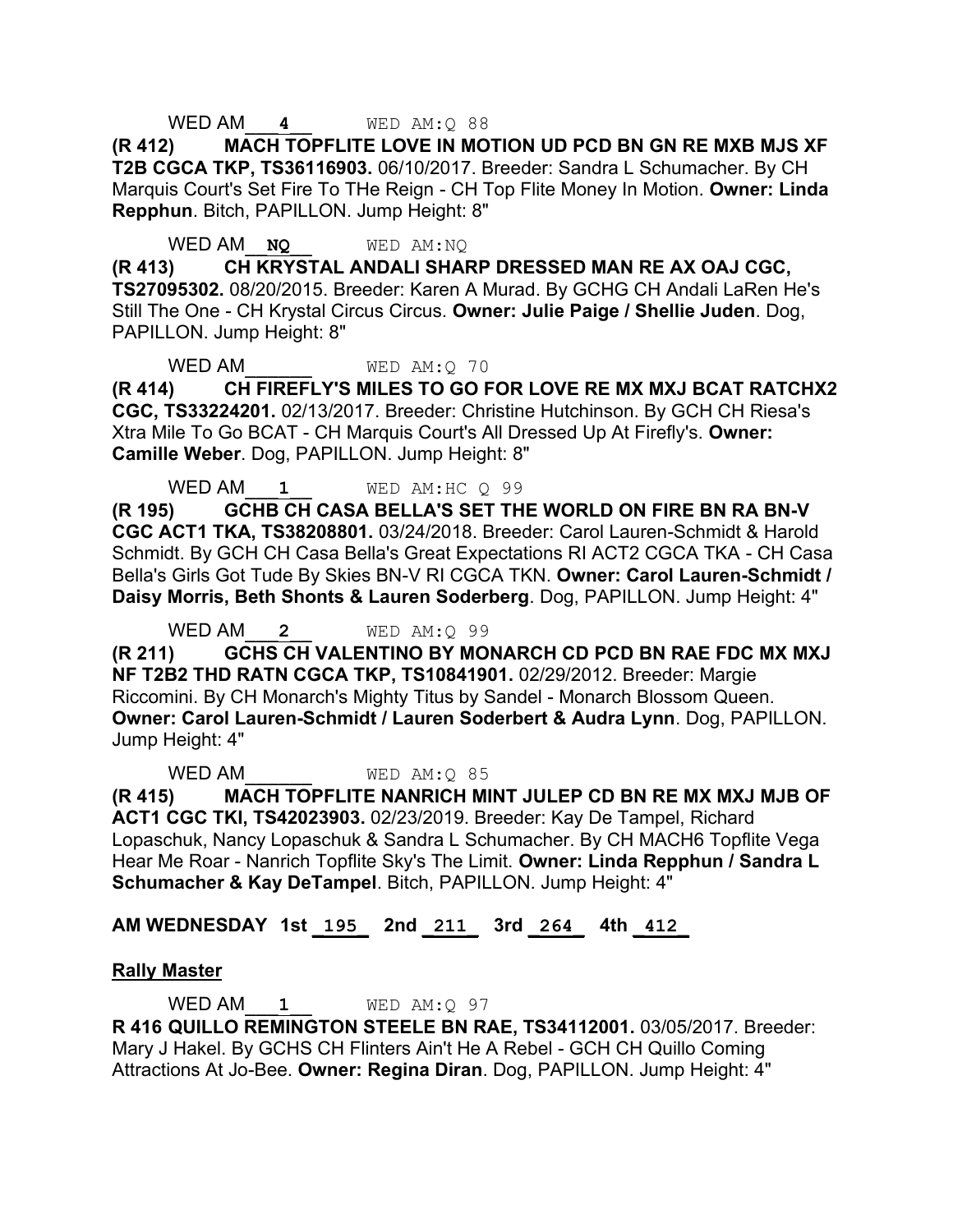#### **AM WEDNESDAY**

**1st \_416\_ 2nd \_\_\_\_\_** 

#### **AM WEDNESDAY**

**High Combined Score in Advanced B & Excellent B Classes\_195\_**

**Obedience Trial** *- Event #2022208326* **PM WEDNESDAY, MAY 25, 2022 Ring 2** Judge: **Mr. Russell Hornfisher** 28 Entries **Entry: 28 Competition: 23**

#### **Novice Class B**

WED PM  $1$  WED PM:196 Q

**O 195 GCHB CH CASA BELLA'S SET THE WORLD ON FIRE BN RA BN-V CGC ACT1 TKA, TS38208801.** 03/24/2018. Breeder: Carol Lauren-Schmidt & Harold Schmidt. By GCH CH Casa Bella's Great Expectations RI ACT2 CGCA TKA - CH Casa Bella's Girls Got Tude By Skies BN-V RI CGCA TKN. **Owner: Carol Lauren-Schmidt / Daisy Morris, Beth Shonts & Lauren Soderberg**. Dog, PAPILLON.

#### WED PM\_\_**ABS**\_

**O 301 REGALOAKE'S IT'S ALL ABOUT ME BN RI NA OAJ SHDN TKI, TS39261401.**  04/03/2018. Breeder: Lynn Doel. By CH Heaven Sent Luggs To Regaloake - CH Heaven Sent Miss L-E TO Regaloake. **Owner: Deborah Gatchell**. Dog, PAPILLON.

WED PM\_\_**NQ**\_\_ WED PM:NQ

**O 303 MARQUIS COURTS PRINCE OF CLOUD CITY, TS50472101.** 11/17/2020. Breeder: Carolyn Hembree. By CH Marquis Courts Shimmering Splendor - Marquis Courts Doing The Rumba. **Owner: Nancy Muller**. Dog, PAPILLON.

#### **PM WEDNESDAY**

**1st \_\_195\_\_\_** 

#### **Open Class A**

WED PM  $1$  WED PM:198.5 Q

**O 306 CH LOTEKI TURN UP THE HEAT CD PCD RI, TS40668602.** 08/24/2018. Breeder: Lou Ann King. By CH Blesk Fortuni Evan - GCH CH Loteki In The Heat Of The Night. **Owner: Mary Gail Holcombe**. Bitch, PAPILLON. Jump Height: 10"

#### WED PM\_\_**ABS**\_

**O 307 MACH TOPFLITE NANRICH MINT JULEP CD BN RE MX MXJ MJB OF ACT1 CGC TKI, TS42023903.** 02/23/2019. Breeder: Kay De Tampel, Richard Lopaschuk, Nancy Lopaschuk & Sandra L Schumacher. By CH MACH6 Topflite Vega Hear Me Roar - Nanrich Topflite Sky's The Limit. **Owner: Linda Repphun / Sandra L Schumacher & Kay DeTampel**. Bitch, PAPILLON. Jump Height: 8"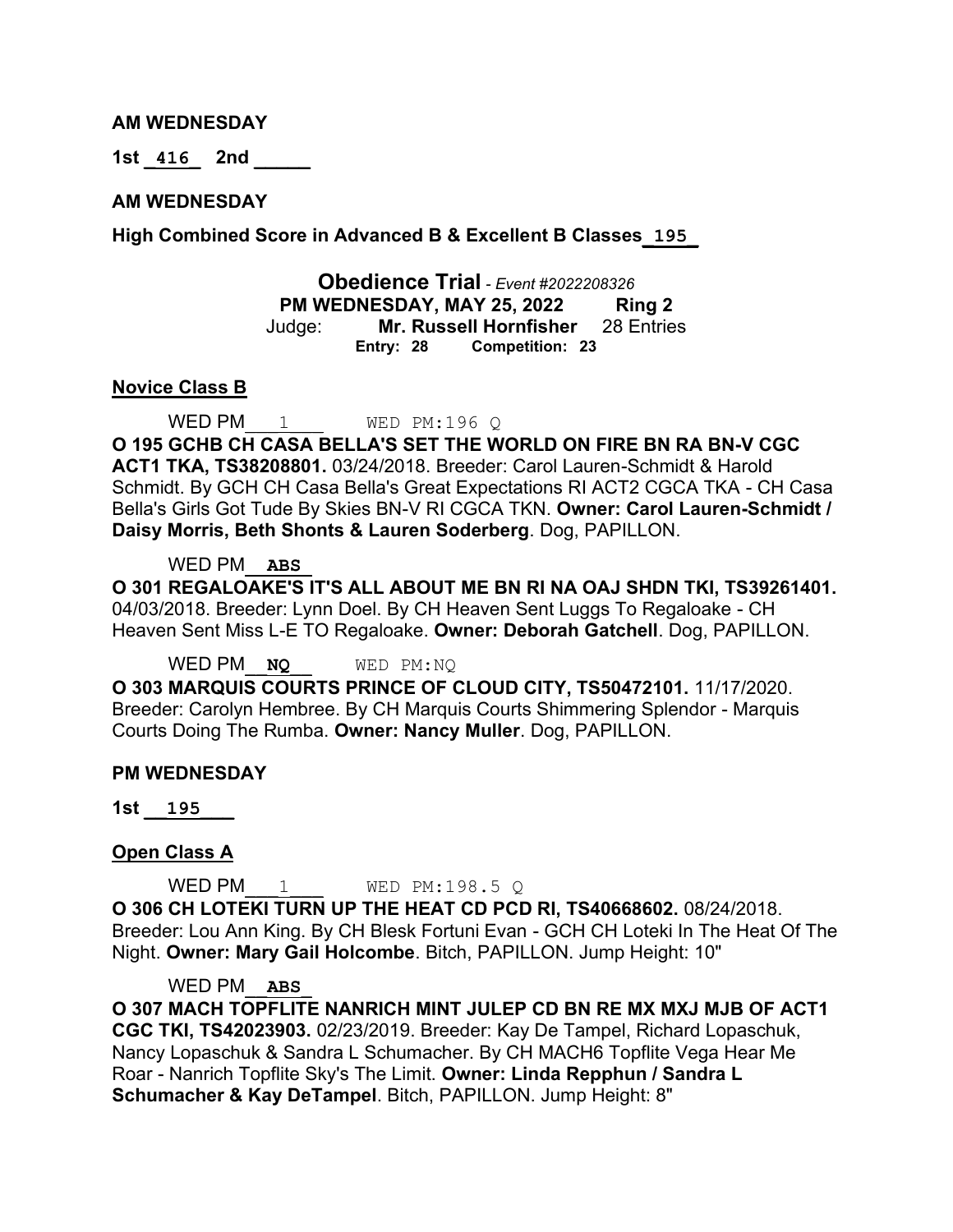# WED PM\_\_**NQ**\_\_ WED PM:NQ

**O 308 CH MARQUIS INSIDE INFORMATION CD PCD BN RAE OA AXJ CGCA CGCU TKN, TS04934201.** 03/07/2011. Breeder: Kevin & Paula Ray. By CH Marquis The Good Life - Marquis Royal Providence. **Owner: Kathy Knuckles / Stacy Newton**. Dog, PAPILLON. Jump Height: 8"

#### **PM WEDNESDAY**

**1st \_\_306\_\_\_** 

#### **Open Class B**

WED PM<sub>\_</sub>**NO** WED PM:NO

**O 309 MACH TOPFLITE LOVE IN MOTION UD PCD BN GN RE MXB MJS XF T2B CGCA TKP, TS36116903.** 06/10/2017. Breeder: Sandra L Schumacher. By CH Marquis Court's Set Fire To THe Reign - CH Top Flite Money In Motion. **Owner: Linda Repphun**. Bitch, PAPILLON. Jump Height: 12"

WED PM\_\_\_**1**\_\_ WED PM:198 **HCS** Q

**O 311 OTCH5 DENZEL INSIGNIA TAKE ME SERIOUSLY UDX9 OGM BN, TS32006203.** 05/26/2016. Breeder: Nicole Laver & Tracy Burdick. By CH Allistar Denzel Take The Stage - CH Denzel Can't Be Serious. **Owner: Eugene Morris**. Dog, PAPILLON. Jump Height: 10"

WED PM\_\_\_**4**\_\_ WED PM:195 Q

**O 312 OTCH WINGSSONG MOVES LIKE JAGGER UDX5 OM8, TS26910701.**  06/14/2015. Breeder: Pam & Chris Jones. By CH Wingssong Watch Me Dance - CH Wingssong Rave Reviews. **Owner: Nancy Muller**. Dog, PAPILLON. Jump Height: 10"

WED PM\_\_**NQ**\_\_ WED PM:NQ **O 314 OTCH DOMINO OAKHILLS CALIFORNIA POPPY UDX5 OGM PUTD VER CGCU TKI, TS25922301.** 05/06/2015. Breeder: Sandy Vallaincourt & L Temperato. By GCH CH Domino On The Money - CH Domino's Diamond Jubilee. **Owner: Hillary B Hunter**. Bitch, PAPILLON. Jump Height: 10"

WED PM\_\_\_**3**\_\_ WED PM:196 Q

**O 315 PRINCESS SOPHIA OF SUMMERVIEW HILLS, TS40793403.** 11/23/2018. Breeder: Deborah Lee Telemeco. By Tony T's Nicole Bello - Li'l Miss Gypsy Bumblebee. **Owner: Marlene Binder**. Bitch, PAPILLON. Jump Height: 10"

WED PM\_\_**NQ**\_\_ WED PM:NQ **O 316 BERNDOCK'S LET 'ER RIP UD BN RI MX MXJ MJB XF ACT2 CGC TKN, TS31880002.** 09/14/2016. Breeder: Angela Worzalla. By GCH CH Ashlor's Smooth Sailing UD RE AX AXJ - ET's Living In The Berndocks. **Owner: Kathy Schuh**. Bitch, PAPILLON. Jump Height: 10"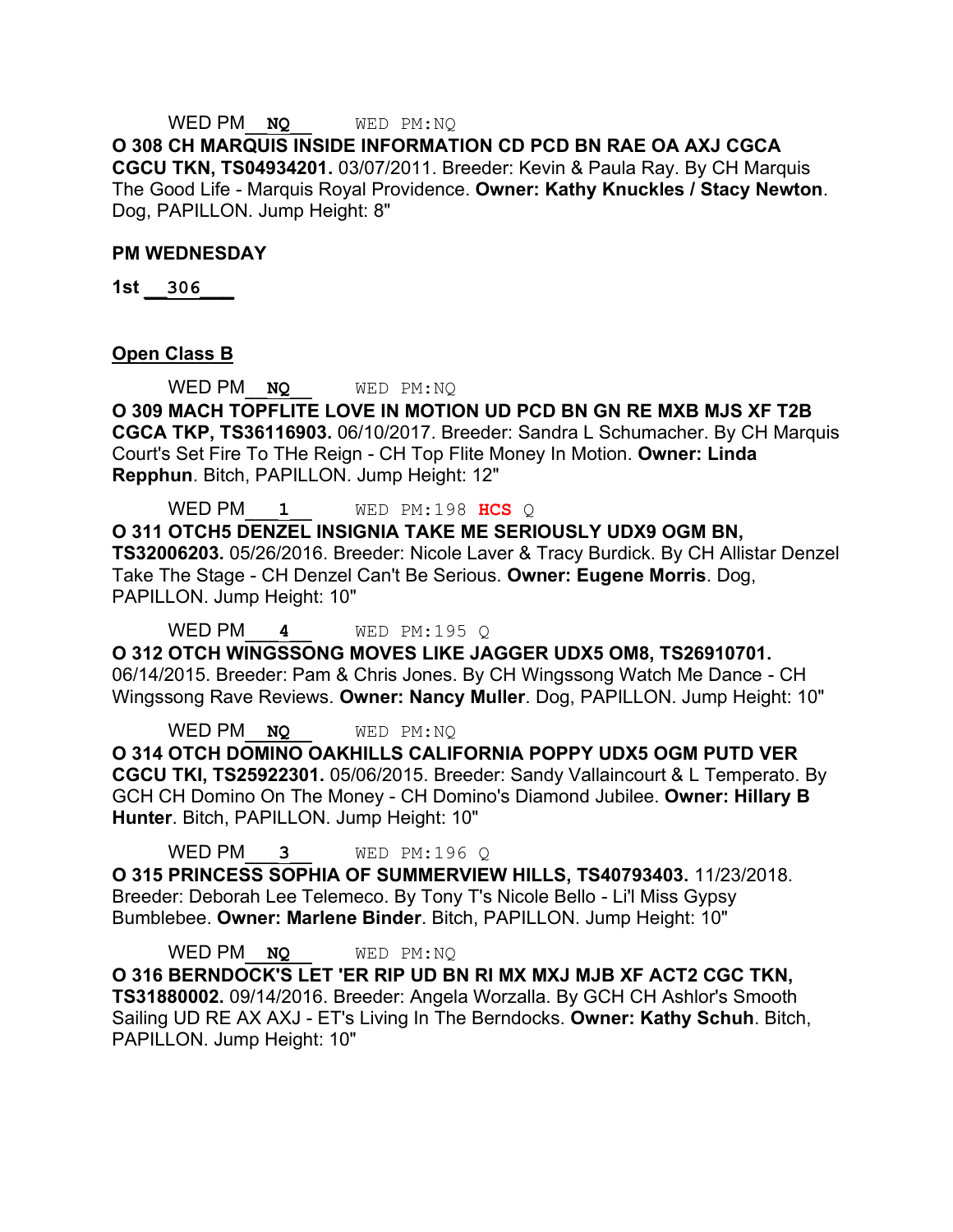WED PM\_\_\_**2**\_\_ WED PM:197.5 Q

**O 317 OTCH15 MY DOLLY MOLLY TWO SPOTS UDX34 OGM VER, TR84013301.**  02/03/2009. Breeder: Jason Wattenbarger. By Mister Noah Lott - Royal Panda Echo. **Owner: Nancy Muller**. Bitch, PAPILLON. Jump Height: 10"

#### **PM WEDNESDAY**

**1st \_311\_ 2nd \_317\_ 3rd \_315\_ 4th \_312**

#### **Utility Class A**

WED PM\_\_**NQ**\_\_ WED PM:NQ

**O 319 CH SLEEPYCREEKS DIAMONDS N PEARLS CDX, TS27044401.** 08/21/2015. Breeder: Candy Janke. By GCH CH Namaste Mission TO Civilize - CH Sleepycreeks Sailormans Image CDX. **Owner: Candy Janke / Hannah Ralston**. Bitch, PAPILLON. Jump Height: 10"

#### **PM WEDNESDAY**

**1st \_\_\_\_\_** 

**Utility Class B**

WED PM\_\_**NQ**\_\_ WED PM:NQ

**(O 309) MACH TOPFLITE LOVE IN MOTION UD PCD BN GN RE MXB MJS XF T2B CGCA TKP, TS36116903.** 06/10/2017. Breeder: Sandra L Schumacher. By CH Marquis Court's Set Fire To THe Reign - CH Top Flite Money In Motion. **Owner: Linda Repphun**. Bitch, PAPILLON. Jump Height: 12"

WED PM\_\_\_**1**\_\_ WED PM:199 **HIT** Q

**(O 311) OTCH5 DENZEL INSIGNIA TAKE ME SERIOUSLY UDX9 OGM BN, TS32006203.** 05/26/2016. Breeder: Nicole Laver & Tracy Burdick. By CH Allistar Denzel Take The Stage - CH Denzel Can't Be Serious. **Owner: Eugene Morris**. Dog, PAPILLON. Jump Height: 10"

WED PM\_**NQ** WED PM:NO

**(O 316) BERNDOCK'S LET 'ER RIP UD BN RI MX MXJ MJB XF ACT2 CGC TKN, TS31880002.** 09/14/2016. Breeder: Angela Worzalla. By GCH CH Ashlor's Smooth Sailing UD RE AX AXJ - ET's Living In The Berndocks. **Owner: Kathy Schuh**. Bitch, PAPILLON. Jump Height: 10"

WED PM\_\_**NQ**\_\_ WED PM:NQ

**(O 317) OTCH15 MY DOLLY MOLLY TWO SPOTS UDX34 OGM VER, TR84013301.** 02/03/2009. Breeder: Jason Wattenbarger. By Mister Noah Lott - Royal Panda Echo. **Owner: Nancy Muller**. Bitch, PAPILLON. Jump Height: 10"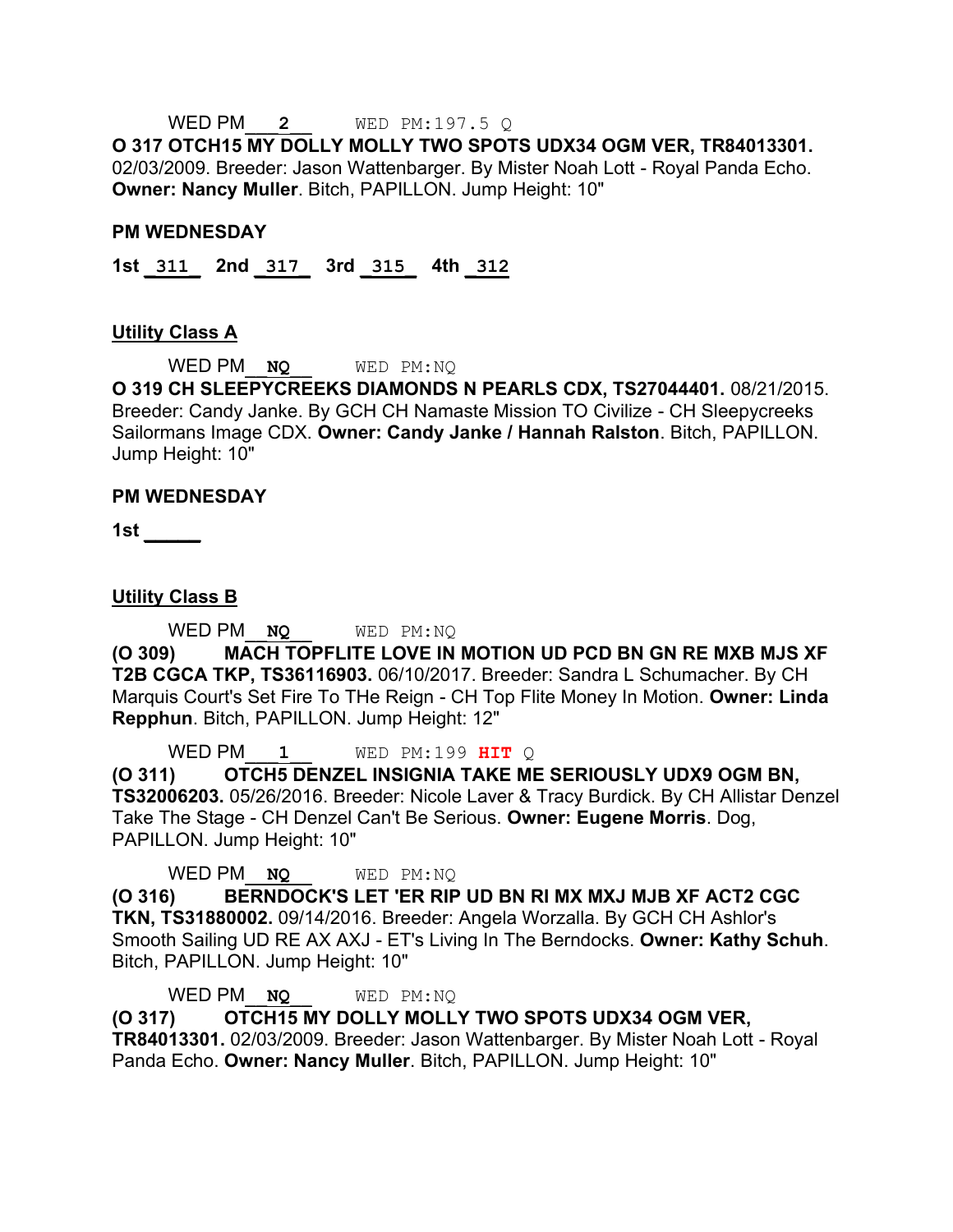#### WED PM\_\_**NQ**\_\_ WED PM:NQ

**(O 318) OTCH WINGSSONG MOVES LIKE JAGGER UDX5 OM8, TS26910701.**  06/14/2015. Breeder: Pam & Chris Jones. By CH Wingssong Watch Me Dance - CH Wingssong Rave Reviews. **Owner: Nancy Muller**. Dog, PAPILLON. Jump Height: 10"

#### **PM WEDNESDAY**

**1st \_311\_ 2nd \_\_\_\_\_** 

**PM WEDNESDAY High Score in Regular Obedience Classes\_311\_ High Combined Score in Open & Utility Classes\_311\_**

#### **Preferred Open Class**

WED PM\_\_**NQ**\_\_ WED PM:NQ **O 320 WILDFIRE UNDENIABLE PETIT FRERE JACQUES PCD BN RI AX MXJ OF BCAT CGC TKI, TS38594504.** 02/27/2018. Breeder: Angela S Pickett & Cheslie Pickett. By Wildfire Cosmic Hallelujah - Wildfire Undercover Lover. **Owner: Elizabeth Petko**. Dog, PAPILLON. Jump Height: 10"

#### **PM WEDNESDAY**

**1st \_\_\_\_\_** 

#### **Beginner Novice Class B**

WED PM\_\_**ABS**\_

**O 35 JOYANEW MUSIC FILLS THE AIR, TS50420002.** 02/12/2021. Breeder: Colleen Kodet & John Kodet. By GCH CH Berndock's Last Voyage At Sleepy Creek CDX BN GN RN AX AXJ CGC TKI - CH Sleepy Creeks Stryke A Pose. **Owner: Colleen Kodet / John Kodet & Audrey L Gartman**. Dog, PAPILLON.

#### WED PM\_\_**ABS**\_

**O 58 JOYANEW POETRY IN MOTION, TS50420003.** 02/12/2021. Breeder: Owners. By GCH CH Berndock's Last Voyage At Sleepy Creek CDX BN GN RN AX AXJ CGC TKI - CH Sleepy Creeks Stryke A Pose. **Owner: Colleen Kodet / John Kodet**. Bitch, PAPILLON.

WED PM\_**NQ** WED PM:NO

**O 101 SLEEPY CREEK LUCK OF THE IRISH, TS46187003.** 03/18/2020. Breeder: Candy Janke, Hannah Ralston & Kendall Fabisialk. By Cadaga Ossric - CH Sleepycreek's Diamonds N Pearls CDX BC RA AX OAJ. **Owner: Diana Kerew-Shaw**. Bitch, PAPILLON.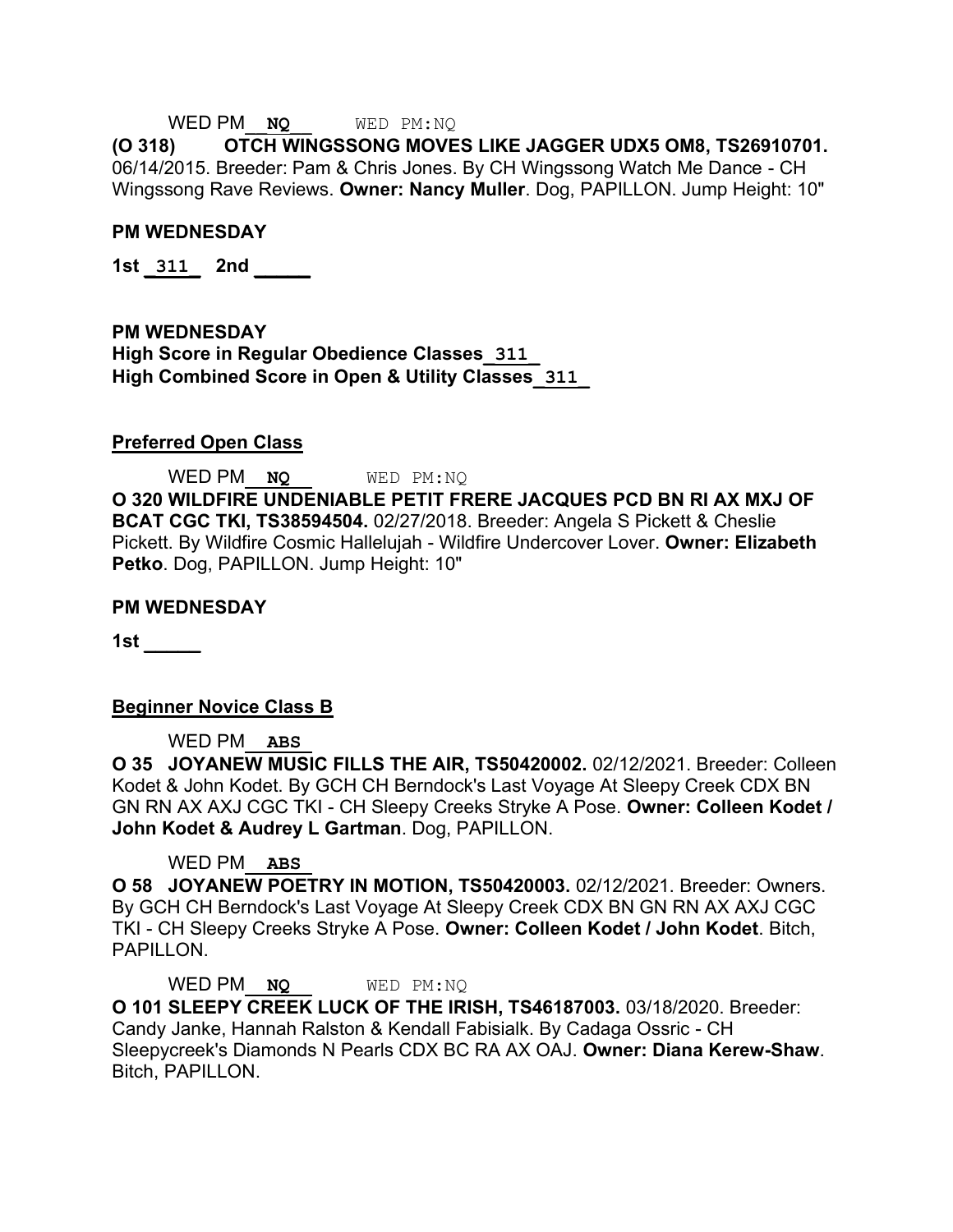#### WED PM\_\_**ABS**\_

**O 155 CH PATUXENT FULIGIN WINGED MESSENGER DCAT, TS47629004.**  08/16/2020. Breeder: Letty McNulty. By Patuxent's Swift Justice MX MXJ OF - Patuxent's Spirit In The Sky OA AXJ. **Owner: Jennie Larkin**. Dog, PAPILLON.

WED PM\_\_**NQ**\_\_ WED PM:NQ

**(O 303) MARQUIS COURTS PRINCE OF CLOUD CITY, TS50472101.**  11/17/2020. Breeder: Carolyn Hembree. By CH Marquis Courts Shimmering Splendor - Marquis Courts Doing The Rumba. **Owner: Nancy Muller**. Dog, PAPILLON.

WED PM\_\_\_**1**\_\_ WED PM:Q 195 **O 323 MARQUIS FLOAT LIKE A BUTTERFLY RN CGC CGCU, TS44542101.**  09/16/2019. Breeder: Paula Ray, Kevin Ray & Jessica Isenbarger. By Marquis The Butterfly Effect - CH Marquis Girls Night Out. **Owner: Kathy Knuckles**. Dog, PAPILLON.

#### **PM WEDNESDAY**

**1st \_323\_ 2nd \_\_\_\_\_** 

#### **Graduate Novice Class**

WED PM\_\_**NQ**\_\_ WED PM:NQ

**(O 308) CH MARQUIS INSIDE INFORMATION CD PCD BN RAE OA AXJ CGCA CGCU TKN, TS04934201.** 03/07/2011. Breeder: Kevin & Paula Ray. By CH Marquis The Good Life - Marquis Royal Providence. **Owner: Kathy Knuckles / Stacy Newton**. Dog, PAPILLON. Jump Height: 8"

#### **PM WEDNESDAY**

**1st \_\_\_\_\_** 

#### **Graduate Open Class**

WED PM<sub>2</sub> 1<br>WED PM:Q 185 **O 324 DOMINO'S WALK ON THE WILD SIDE CDX BN RA MJB MXB OF T2B TKN, TS32670401.** 12/16/2016. Breeder: Sandra Vallancourt & Laura Temperato. By GCH CH Domino's High Voltage - CH Domino's Diamond Jubilee CDX BN RE. **Owner: Ann Bruno**. Dog, PAPILLON. Jump Height: 12"

#### **PM WEDNESDAY**

**1st \_324\_ 2nd \_\_\_\_\_**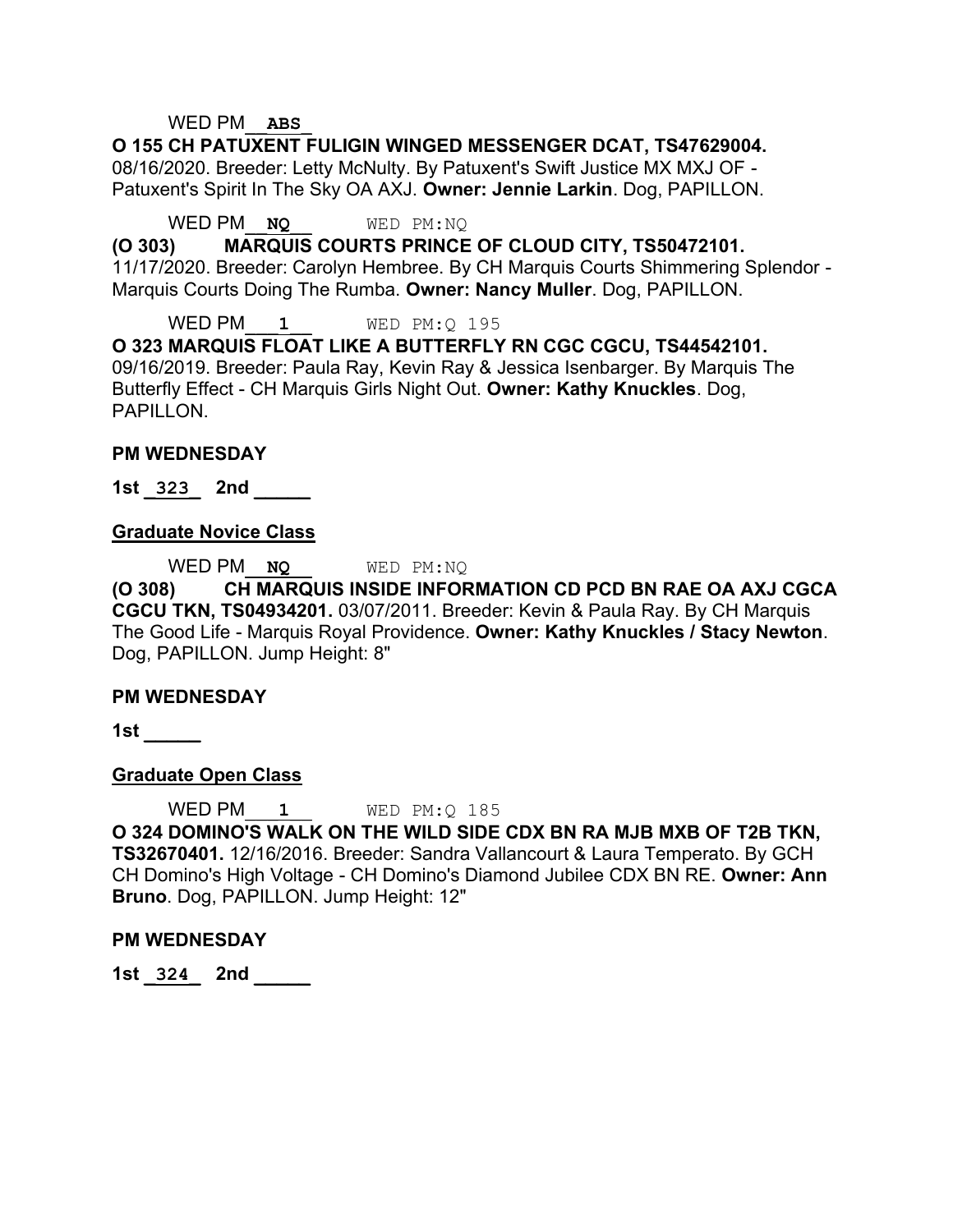**Rally Trial Classes** *- Event #2022208317* **PM WEDNESDAY, MAY 25, 2022 Ring 3** Judge: **Mrs. Shirley A Spall** 15 Entries **Entry: 15 Competition: 14**

#### **Rally Novice B**

#### WED PM\_\_**ABS**\_

**(R 155) CH PATUXENT FULIGIN WINGED MESSENGER DCAT, TS47629004.**  08/16/2020. Breeder: Letty McNulty. By Patuxent's Swift Justice MX MXJ OF - Patuxent's Spirit In The Sky OA AXJ. **Owner: Jennie Larkin**. Dog, PAPILLON.

WED PM\_\_\_**3**\_\_ WED PM:Q 97

**R 402 FIREFLY'S STEEL MAGNOLIA NA NAJ CGC, TS45624802.** 02/15/2020. Breeder: Christine Hutchinson. By GCH CH Riesa's Xtra Mile To Go BCAT - Firefly's Scarlet Sage. **Owner: Camille Weber**. Bitch, PAPILLON.

WED PM<sub>2</sub> 1<br>WED PM: Q<sub>100</sub>

**R 403 MACH WEENIPS NOT A CLOUD IN SIGHT MXB MJB BCAT RATN CGCA CGCU, PAL261875.** 03/06/2013. Breeder: Unknown. By Unknown - Unknown. **Owner: Denise Brandenburg-Morris**. Bitch, PAPILLON.

WED PM\_\_\_**2**\_\_ WED PM:Q 98

**(R 408) MARQUIS FLOAT LIKE A BUTTERFLY RN CGC CGCU, TS44542101.**  09/16/2019. Breeder: Paula Ray, Kevin Ray & Jessica Isenbarger. By Marquis The Butterfly Effect - CH Marquis Girls Night Out. **Owner: Kathy Knuckles**. Dog, PAPILLON.

**PM WEDNESDAY 1st \_403\_ 2nd \_408\_ 3rd \_402\_ 4th \_\_\_\_\_** 

#### **Rally Intermediate**

WED PM\_\_\_**1**\_\_ WED PM:Q 99

**R 409 A & A'S BREWED TO PERKFECTION RI AX MXJ NF CGC TKI, TS32369101.**  07/07/2016. Breeder: Ava Engel. By D'Vine's Loyal Bounty Hunter - A & A's Dancing On The Wind. **Owner: Denise Morris**. Bitch, PAPILLON.

WED PM\_\_\_**2**\_\_ WED PM:Q 95

**R 410 LIBERTY'S ROCKIN' MY SKINNY JEANS RN OAP AJP NFP CGC TKI, TS32150902.** 07/08/2016. Breeder: Chris Jackson. By GCH CH Marquis Put Me In Coach - Liberty's Trace Of Darkness. **Owner: Denise Brandenburg-Morris**. Bitch, PAPILLON.

WED PM\_\_\_**3**\_\_ WED PM:Q 77

**R 411 CADAGA OSRIC, TS41426301.** 11/23/2018. Breeder: Deanna Clark. By CH Cadaga Lifelong's Dazzle - Deanna's Calypso's Dream. **Owner: Natalie Binder**. Dog, PAPILLON.

**PM WEDNESDAY 1st \_409\_ 2nd \_410\_ 3rd \_411\_ 4th \_\_\_\_\_**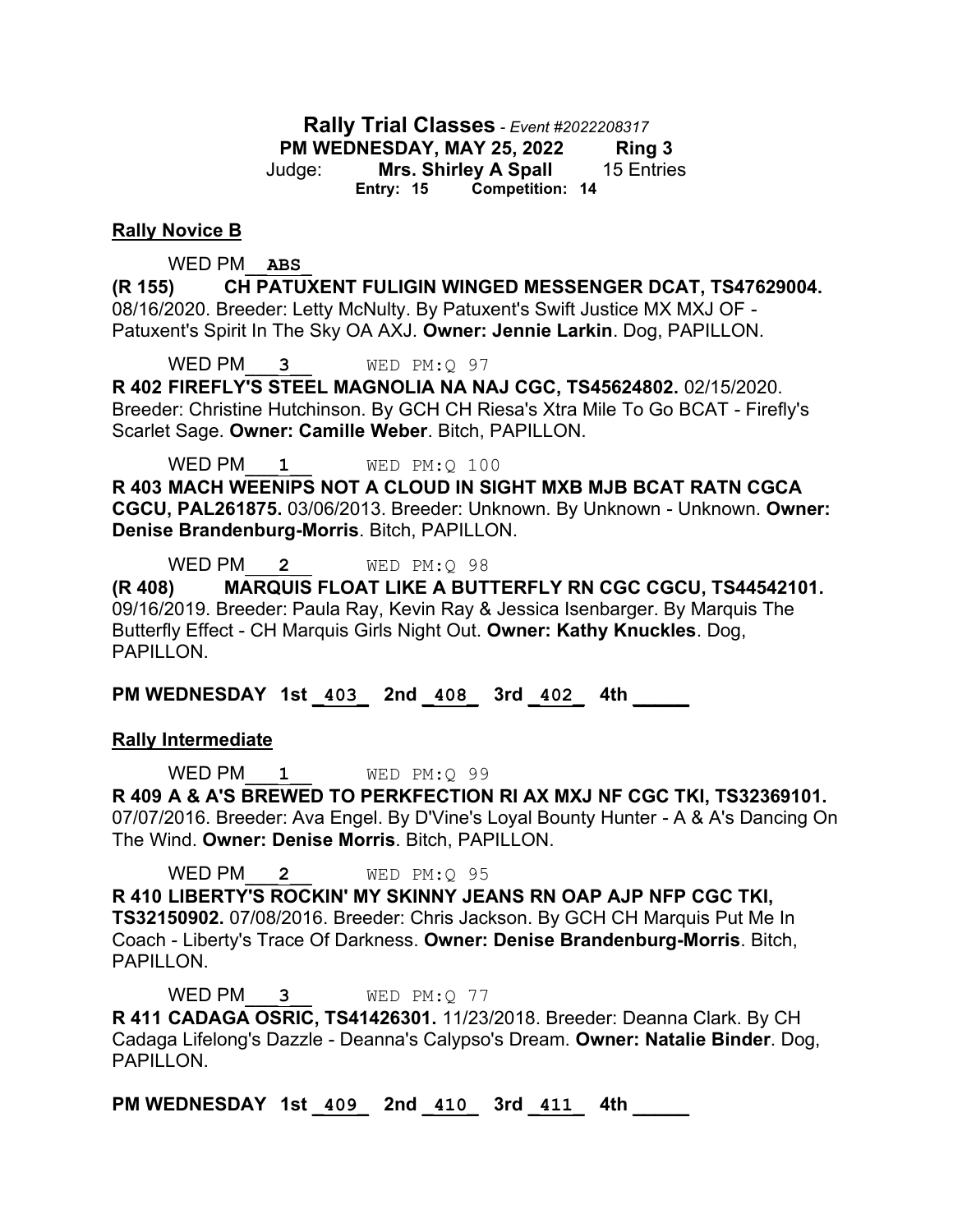### **Advanced B**

WED PM\_\_\_**2**\_\_ WED PM:Q 98 **R 413 CH KRYSTAL ANDALI SHARP DRESSED MAN RE AX OAJ CGC, TS27095302.** 08/20/2015. Breeder: Karen A Murad. By GCHG CH Andali LaRen He's Still The One - CH Krystal Circus Circus. **Owner: Julie Paige / Shellie Juden**. Dog, PAPILLON. Jump Height: 8"

WED PM  $1$  WED PM:Q 98 **R 414 CH FIREFLY'S MILES TO GO FOR LOVE RE MX MXJ BCAT RATCHX2 CGC, TS33224201.** 02/13/2017. Breeder: Christine Hutchinson. By GCH CH Riesa's Xtra Mile To Go BCAT - CH Marquis Court's All Dressed Up At Firefly's. **Owner: Camille Weber**. Dog, PAPILLON. Jump Height: 8"

WED PM\_\_\_**3**\_\_ WED PM:Q 97

**(R 415) MACH TOPFLITE NANRICH MINT JULEP CD BN RE MX MXJ MJB OF ACT1 CGC TKI, TS42023903.** 02/23/2019. Breeder: Kay De Tampel, Richard Lopaschuk, Nancy Lopaschuk & Sandra L Schumacher. By CH MACH6 Topflite Vega Hear Me Roar - Nanrich Topflite Sky's The Limit. **Owner: Linda Repphun / Sandra L Schumacher & Kay DeTampel**. Bitch, PAPILLON. Jump Height: 4"

**PM WEDNESDAY 1st \_414\_ 2nd \_413\_ 3rd \_415\_ 4th \_\_\_\_\_** 

#### **Excellent B**

WED PM\_\_\_**2**\_\_ WED PM:Q 90

**(R 413) CH KRYSTAL ANDALI SHARP DRESSED MAN RE AX OAJ CGC, TS27095302.** 08/20/2015. Breeder: Karen A Murad. By GCHG CH Andali LaRen He's Still The One - CH Krystal Circus Circus. **Owner: Julie Paige / Shellie Juden**. Dog, PAPILLON. Jump Height: 8"

WED PM\_\_**NQ**\_\_ WED PM:NQ

**(R 414) CH FIREFLY'S MILES TO GO FOR LOVE RE MX MXJ BCAT RATCHX2 CGC, TS33224201.** 02/13/2017. Breeder: Christine Hutchinson. By GCH CH Riesa's Xtra Mile To Go BCAT - CH Marquis Court's All Dressed Up At Firefly's. **Owner: Camille Weber**. Dog, PAPILLON. Jump Height: 8"

WED PM\_\_\_**3**\_\_ WED PM:Q 88

**(R 195) GCHB CH CASA BELLA'S SET THE WORLD ON FIRE BN RA BN-V CGC ACT1 TKA, TS38208801.** 03/24/2018. Breeder: Carol Lauren-Schmidt & Harold Schmidt. By GCH CH Casa Bella's Great Expectations RI ACT2 CGCA TKA - CH Casa Bella's Girls Got Tude By Skies BN-V RI CGCA TKN. **Owner: Carol Lauren-Schmidt / Daisy Morris, Beth Shonts & Lauren Soderberg**. Dog, PAPILLON. Jump Height: 4"

WED PM\_\_\_**1**\_\_ WED PM:Q 98 **HCS**

**(R 415) MACH TOPFLITE NANRICH MINT JULEP CD BN RE MX MXJ MJB OF ACT1 CGC TKI, TS42023903.** 02/23/2019. Breeder: Kay De Tampel, Richard Lopaschuk, Nancy Lopaschuk & Sandra L Schumacher. By CH MACH6 Topflite Vega